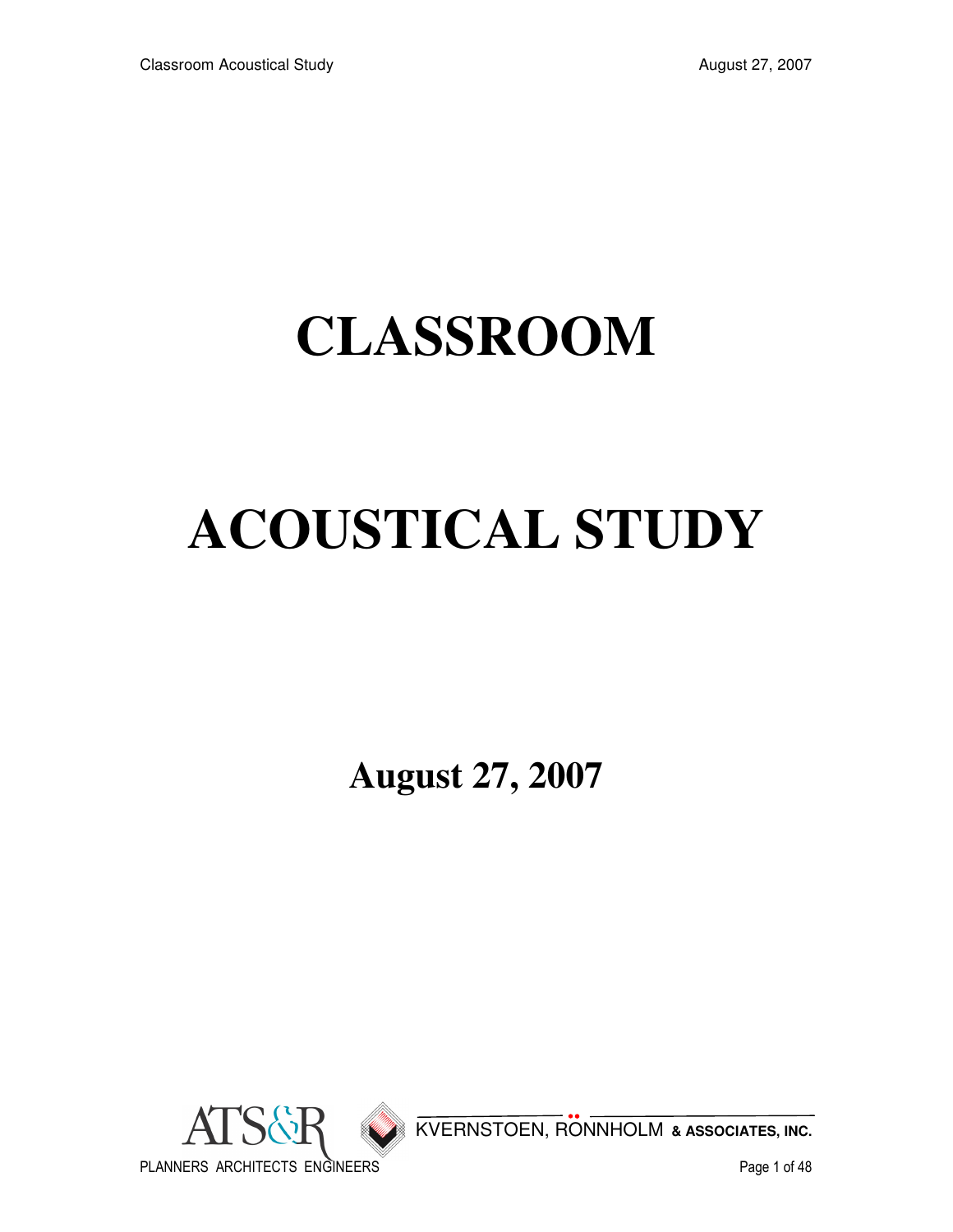| Ι.    |  |
|-------|--|
| П.    |  |
| Ш.    |  |
| IV.   |  |
| V.    |  |
| VI.   |  |
| VII.  |  |
| VIII. |  |
| IX.   |  |
| X.    |  |
| XI.   |  |
| XII.  |  |
|       |  |
|       |  |
| XV.   |  |
|       |  |
|       |  |
|       |  |

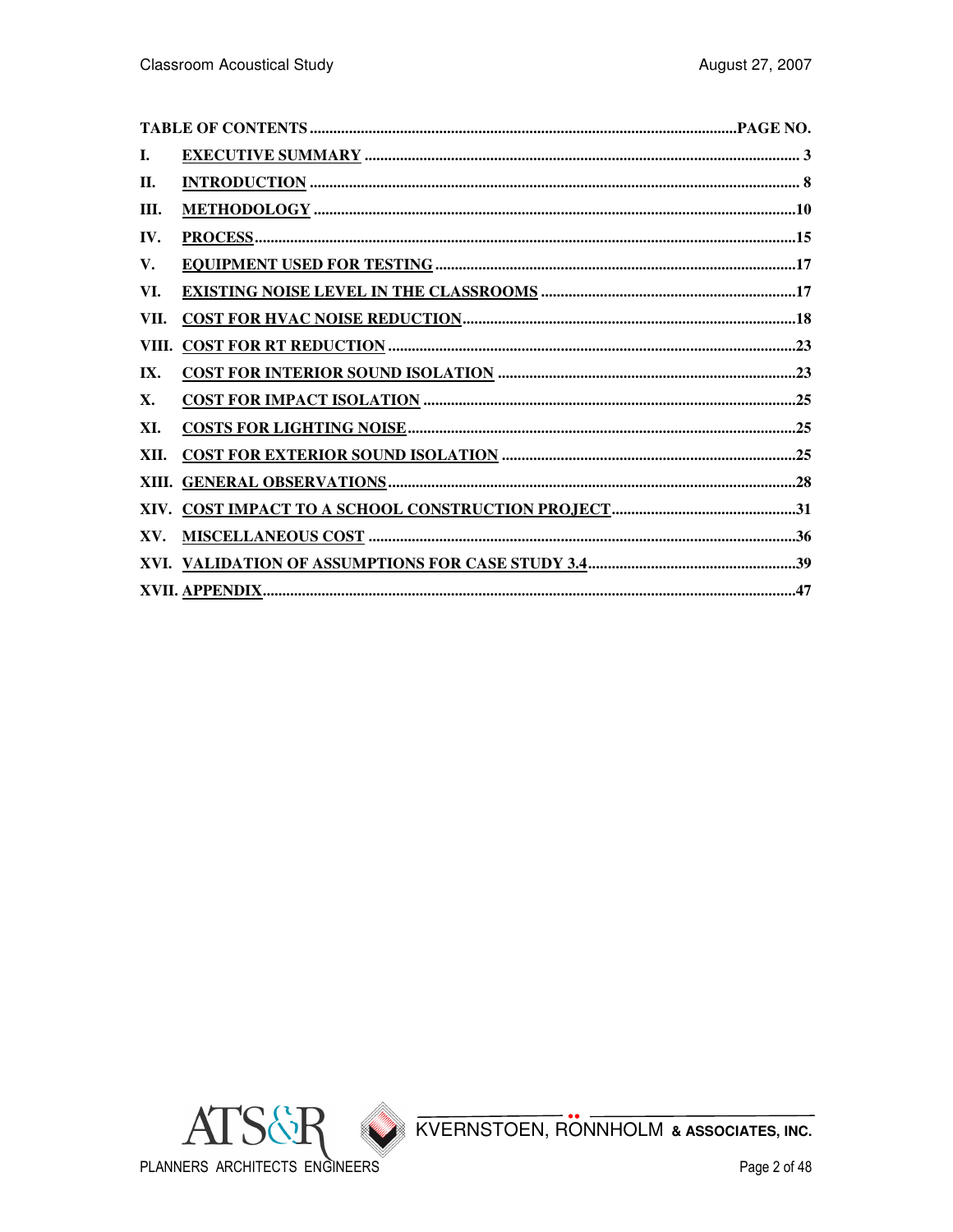## **I. EXECUTIVE SUMMARY**

#### *A. Introduction*

- 1. In 2002 The American National Standards Institute (ANSI) published ANSI S12.60, Acoustical Performance Criteria, Design Requirements, and Guidelines for Schools. This new standard deals with four acoustical issues in classrooms:
	- a. Room Acoustics.
	- b. HVAC and Electrical Noise.
	- c. Classroom Sound Isolation from both interior and exterior sources.
	- d. Impact Isolation for multi-story classroom facilities.
- 2. In order to measure the acoustic characteristics of existing schools and estimate the financial impact of meeting ANSI S12.60 provisions, the Air Conditioning and Refrigeration Institute (ARI) commissioned a study. The study was conducted by the team of Armstrong, Torseth, Skold & Rydeen, (ATS&R), a Minnesota-based Architectural/Engineering Firm engaged in school construction and renovation of school facilities and Kvernstoen, Ronnholm & Associates, Inc., consultants in architectural acoustics and environmental noise control. The objectives of the study were:
	- a. To provide a survey of acoustical performance characteristics for existing classroom construction and various HVAC system types in reference to ANSI S12.60.
	- b. When classrooms did not meet the requirements of ANSI S12.60, identify the reasons. For these classrooms, potential design solutions were identified and costs were estimated to bring the space into compliance with the requirements of ANSI S12.60.
	- c. To verify the design solution(s), we attempted to validate the design for one of the classrooms by actually implementing the solutions we had recommended.

#### *B. Scope*

 1. Eighteen schools, sixteen of which were located in Minnesota, and two in Phoenix, Arizona, were evaluated in the study. Three classrooms were studied in each school. In addition, a classroom in a school located near an airport was evaluated. A total of 54 classrooms were evaluated for indoor acoustic performance.

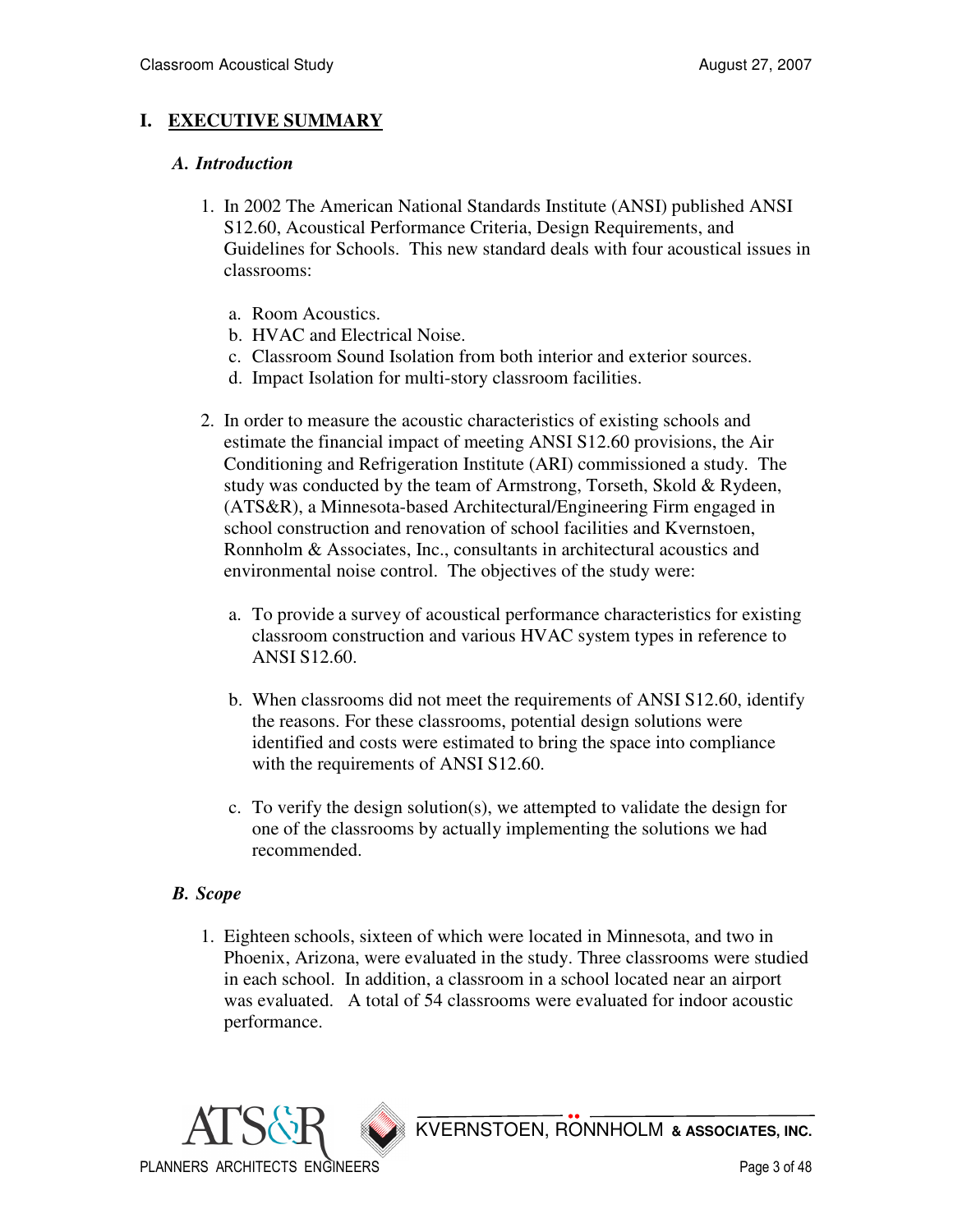- 2. Due to the northern construction methods, the schools in Minnesota were of heavyweight (masonry) construction and the results may not be representative of other regions in the U.S. Thus, we also studied two schools in Arizona to document how regional (climatic) differences might affect construction to achieve the ANSI S12.60 Standard.
	- a. Four HVAC system types were evaluated:
		- 1) Water Source Heat Pumps, wall and ceiling mounted units.
		- 2) Central System Air Handling Units (including package rooftop units) remotely located from classrooms.
		- 3) Central Chiller System, 2-pipe and 4-pipe fan coil units (unit ventilators).
		- 4) Central Chiller System, desiccant based cooling, fan powered boxes with positive displacement diffusers.

## *C. Methodology*

- 1. Using a case-history approach, samples of a variety of HVAC types and school types were studied. There were four HVAC types studied in four school configurations, making a matrix of sixteen different schools in Minnesota. The two schools in Arizona made a total of eighteen schools studied. Three classrooms were studied in each school for a total of 54 classrooms. HVAC noise and reverberation times were measured in all of the 54 classrooms. Impact isolation and interior and exterior noise isolation were tested in selected classrooms.
- 2. Based on the measurements that were taken, design analyses for construction modifications to achieve compliance to the ANSI S12.60 standard were completed. Cost estimates were based on these construction modifications during the design phase not as a retrofit cost estimate.
- 3. Also included is a verification/validation phase for mechanical noise control (see section XVI) in order to verify that the methods and costs we had recommended were appropriate and accurate. This was done by actually performing the modifications that we had recommended for one classroom.

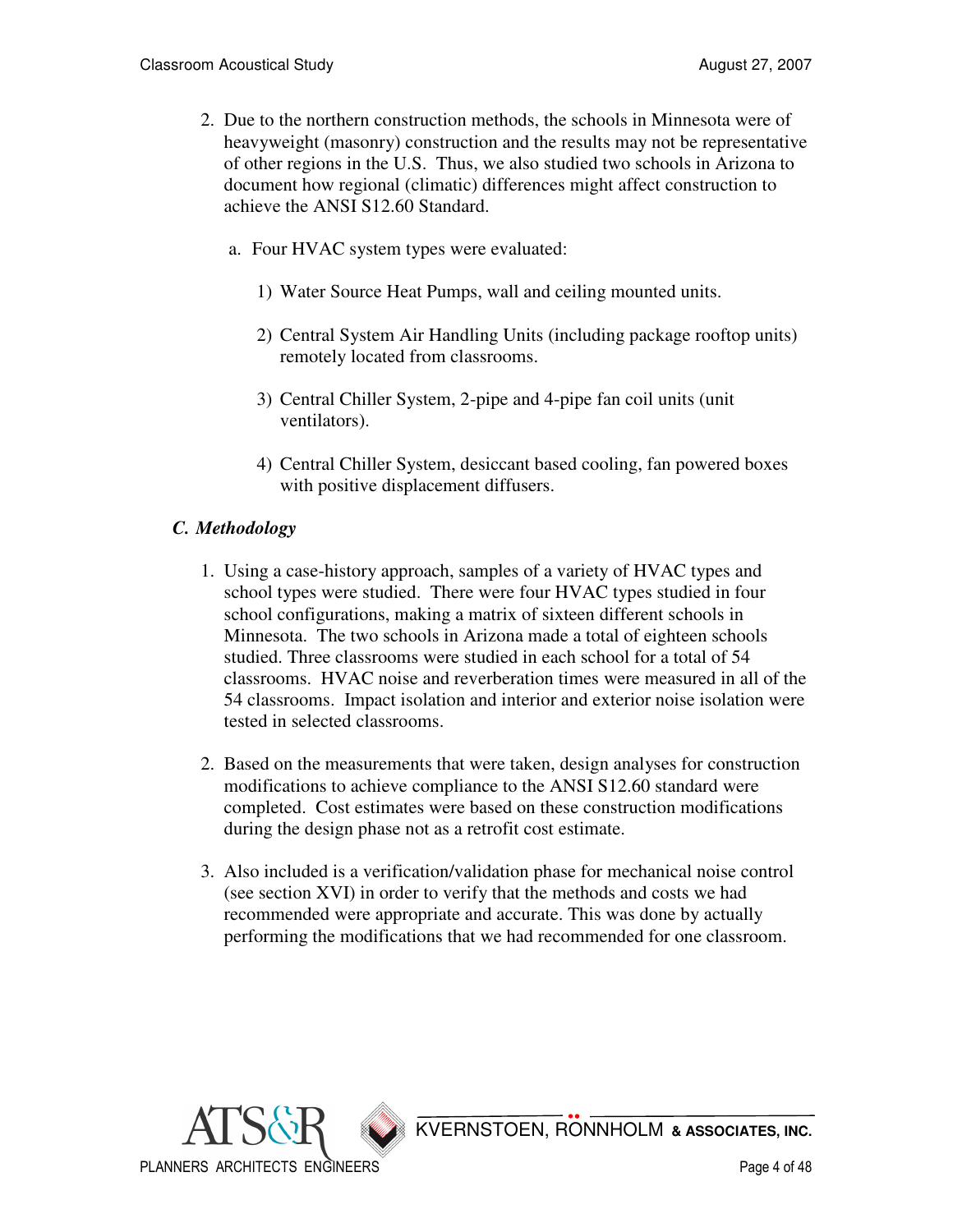#### *D. Summary of Results*

- 1. Acoustical Performance Characteristics:
	- a. Ambient noise levels in classrooms ranged from 36 to 58 dBA, resulting in only one of the classrooms meeting the ANSI S12.60 requirements. The average classroom ambient noise level was 45.5 dBA.
	- b. Many of the tested systems were below specified air quantities. To achieve the design air flow would require larger equipment or larger distribution ductwork, thus either increased installation costs or increased operating costs.
	- c. One of the thirteen classrooms tested for interior partition sound transmission met the ANSI S12.60 requirements.
	- d. 53 out of 54 classrooms passed the reverberation time requirements of the ANSI S12.60 requirements.
	- e. 54 out of 55 classrooms passed the exterior isolation requirements. The exception was the classroom in the school adjacent to an airport. This situation was sought out specifically because of its proximity to the airport.
	- f. One multi-story school was tested for compliance with the field impact isolation class of F-IIC 45. It did not pass. It was deemed unnecessary to perform further IIC testing because it was clear from the construction details that all of the multi-story schools would fail the F-IIC 45 standard.
- 2. Evaluation of Design Solutions:
	- a. Evaluation of the design solutions showed that the cost of new construction would increase significantly in order to meet the ANSI S12.60 requirements. Individual classroom cost increases ranged from 4 to 25%. The percentage increase was dependant on the baseline construction chosen plus the upgrades needed. Miscellaneous cost (see miscellaneous section) was not factored into the total cost.
	- b. It may not be economically viable to implement all design solutions in renovating existing buildings. The cost increase, on a percentage base, for installing applicable design solutions in renovations is higher than for new construction. In some cases, for renovated buildings it would be virtually impossible to meet the ANSI S-12.60 standard.

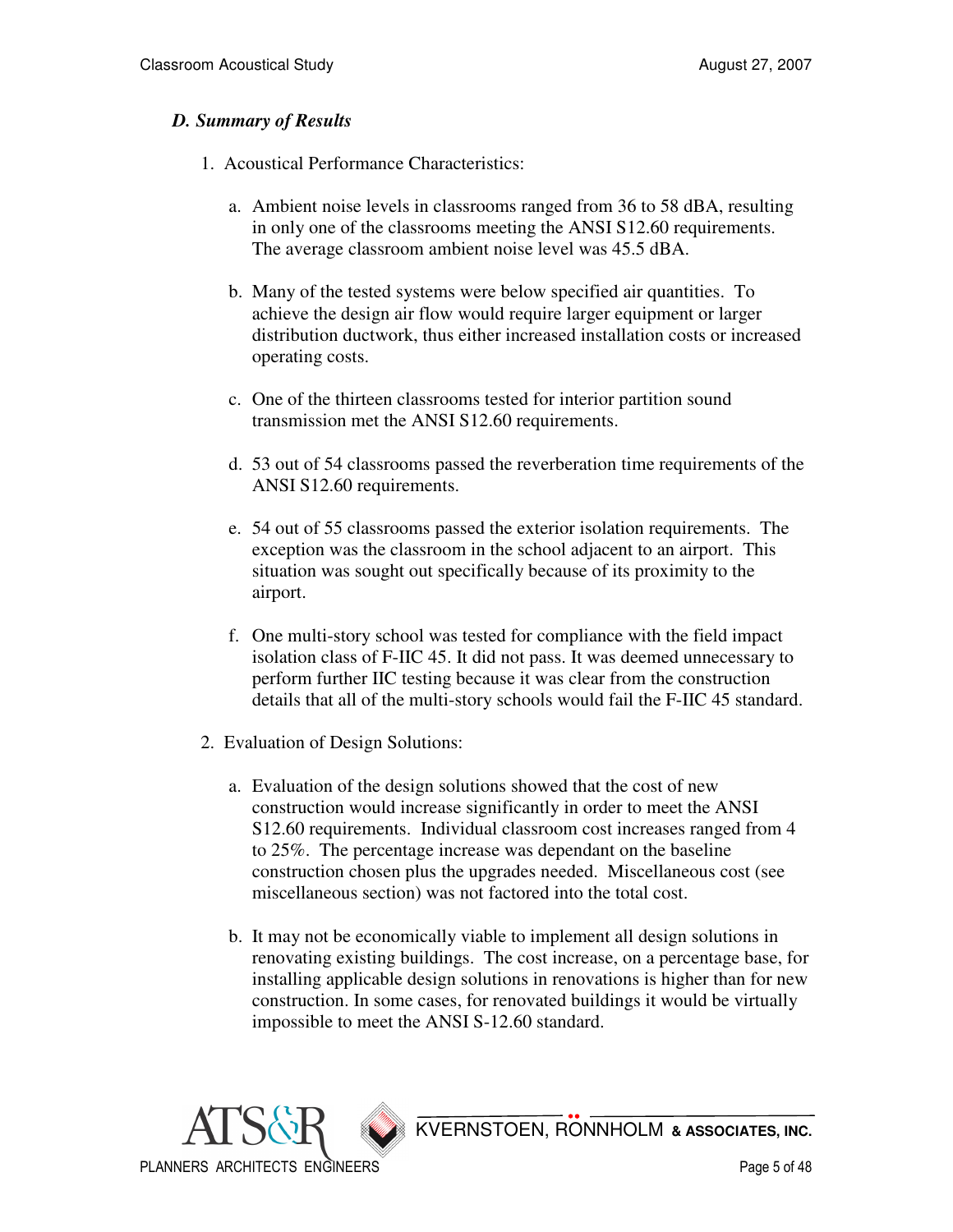*c.* The table below summarizes the estimated range of cost increases based on the classrooms sampled in the study. The large range is due to the variability of the construction and HVAC equipment design used as a base, and the variable construction type (cost) used as the base for each sample.

| <b>Building Type</b>                   | <b>HVAC</b> Cost per<br><b>Square Foot</b> | Other Cost per<br>Square Foot <sup>§</sup> | <b>Total Cost Increase</b><br>per Square Foot | Percent<br>Increase, % |  |  |
|----------------------------------------|--------------------------------------------|--------------------------------------------|-----------------------------------------------|------------------------|--|--|
| New Single Story*<br>Minnesota         | $$2.70 - $12.88$                           | \$2.70                                     | $$5.40 - $15.58$                              | $4 - 12$               |  |  |
| New Multi-Story**<br>Minnesota         | $$2.04 - $13.02$                           | \$8.70                                     | $$10.74 - $21.72$                             | $8 - 16$               |  |  |
| Renovated Single Story***<br>Minnesota | $$2.08 - $12.10$                           | \$2.70                                     | $$4.78 - $14.80$                              | $6 - 19$               |  |  |
| Renovated Multi-Story***<br>Minnesota  | $$1.65 - $9.62$                            | $$2.70 - $10.70$                           | $$4.35 - $20.32$                              | $5 - 15$               |  |  |
| New Multi-Story<br>Arizona ****        | \$4.66                                     | $$2.70 - $18.62$                           | $$7.36 - $23.28$                              | $8 - 24.5$             |  |  |
| New Single Story<br>Arizona ****       | \$2.56                                     | $$2.70 - $12.62$                           | $$5.26 - $17.18$                              | $5 - 19$               |  |  |

#### *Table 1 (Cost Increases to Comply With ANSI S12.60)*

 $\frac{8}{1000}$  NOTE: Other costs include improved construction except HVAC components.

Used base construction for new single story at \$130 per square foot for Minnesota.

\*\* Used base construction for new multi-story at \$135 per square foot for Minnesota.<br>\*\*\* Used base construction for repovation at \$80 per square foot

\*\*\* Used base construction for renovation at \$80 per square foot.<br>\*\*\*\* Used base construction for Arizona, single story at \$90 and m

Used base construction for Arizona, single story at \$90 and multi-story at \$95 per square foot.

#### *E. Conclusions*

- 1. Meeting ANSI S12.60 will require care in the application of HVAC equipment. This includes system selection, duct work layout, vibration control and may require providing separate spaces for air handling equipment versus unitary equipment located in classrooms.
- 2. The costs of implementing the ANSI S12.60 requirements are significant (4 25% for classroom areas) and need to be considered during the planning and design process. In a theoretical large high school scenario, the additional construction cost totaled nearly \$5 million dollars without miscellaneous cost.
- 3. Partition walls that did not meet the Standard failed mainly because of poor construction quality. Closer supervision during construction will be necessary to achieve the expected design. The two Arizona schools had double doors connecting classrooms. Due to excessive noise transmission through gaps and joints around the doors, these did not meet the NIC 45 standard.

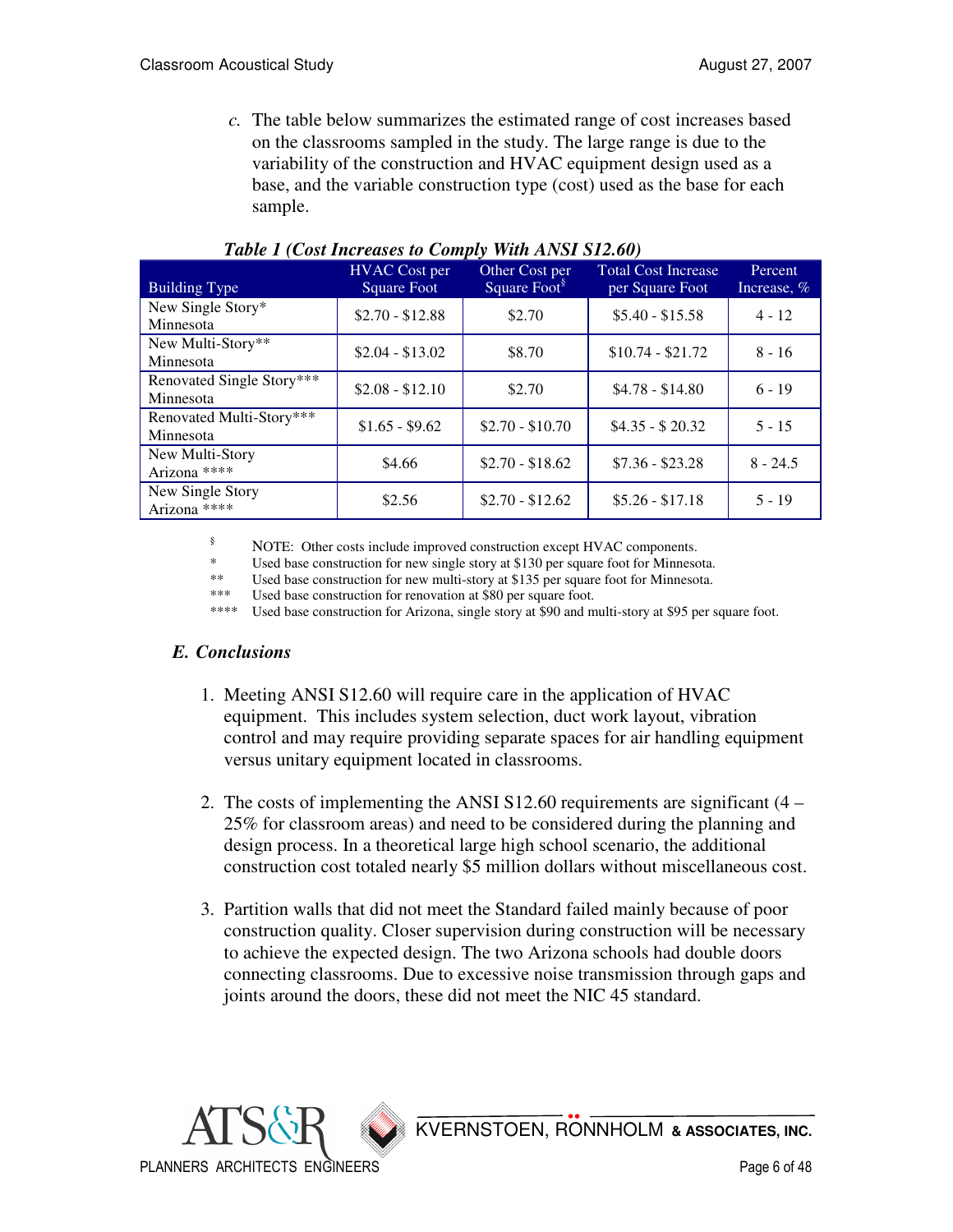- 4. Almost all classrooms met the Standard for Reverberation Times, although meeting the Standard did not guarantee an acoustically acceptable room. Diffusion, as well as reverberation control was observed to be necessary to achieve an acoustically acceptable classroom.
- 5. Virtually none of the schools being built today will pass the Impact Isolation Class (IIC) portion of the Standard.
- 6. We found that during the verification/validation phase of the study for retrofit it was very difficult to reach the required 35 dBA ambient noise level. We were ultimately unsuccessful in reaching 35 dBA in the classroom that was retrofitted for mechanical noise. Given the height and space limitations of that particular classroom, we found that it was virtually impossible to reach the 35 dBA standard. In our experience, difficulty with mechanical noise control is not unusual when there are severe space limitations.

If the original designer had more flexibility in locating the fan powered boxes into the corridors and used an aggressive sound attenuator selection and double walled ductwork before and after the boxes, it is feasible that the classroom in the validation study could be made to pass. Due to the uniqueness of each ventilation system and the space constraints of each classroom we cannot make a blanket statement about the cost implications to the remaining case studies. In this case study the cost increase would be about 35% more than our original assumptions predicted.

- 7. A pertinent question will be, "How can we deal with the inevitable cases where a classroom does not meet the Standard?" Fees for design professionals do not allow much leeway in terms of paying for cases where the Standard is not met, nor in many cases even the cost of determining a fix for the problem.
- 8. An important consideration for any governing body considering the adoption of ANSI S12.60 will be how to apply the standard and who would pay for the inevitable cases where the Standard is not met. In some renovation cases, it will not be possible to meet the standard.

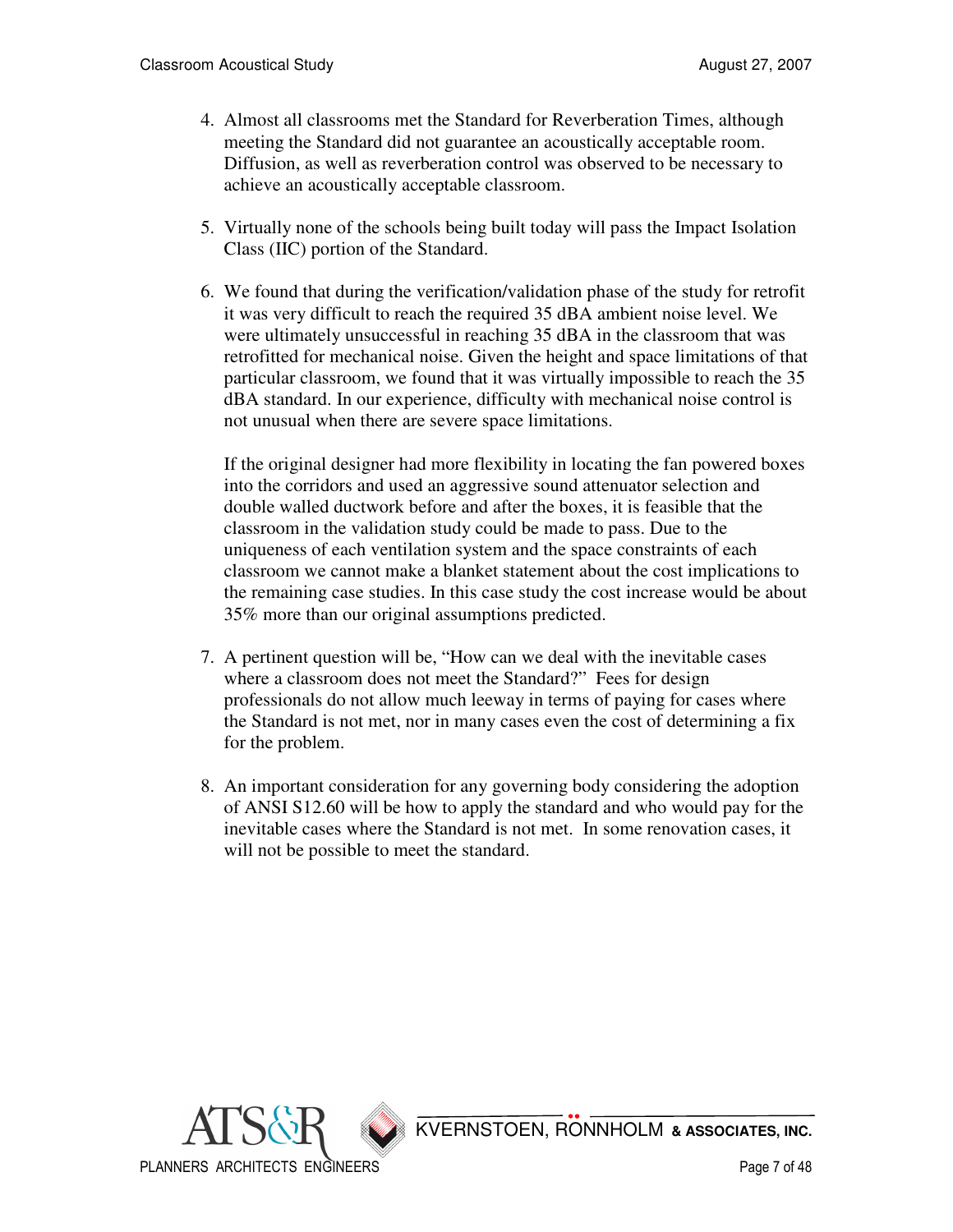## **II. INTRODUCTION**

#### *A. Background of the ANSI S12.60 Standard*

 1. Over the past several years there has been a growing realization of the importance of an adequate acoustical classroom environment to support the teaching/learning efforts of teachers/students. In the summer of 2002 the American National Standards Institute (ANSI), along with the Acoustical Society of America (ASA), published a standard titled *ANSI S12.60 -2002 ACOUSTICAL PERFORMANCE CRITERIA, DESIGN REQUIREMENTS, AND GUIDELINES FOR SCHOOLS* to establish a standard for design and performance of school classrooms. The Standard also less specifically addresses teaching spaces such as Swimming Pools, Gymnasia, Cafeterias, Corridors, and Music Rehearsal Spaces. The main focus of the Standard is placed on traditional classrooms.

#### *B. What does the Standard Address?*

- 1. The ANSI S12.60 Standard, published in 2002, is concerned with providing a 15 dB signal-to-noise (S/N) ratio throughout the teaching area. Its total scope is concerned with the noise side of the equation, operating from the assumption that in a typical 900 square foot classroom a teacher's voice would be at a 50 dBA or higher level in most seats. The Standard covers four broad areas of acoustics, as follows:
	- a. Room Acoustics:
		- 1) This is assumed to be largely characterized by Reverberation Times (RTs).
		- 2) Design Standard
			- a) RTs are to be designed to be 0.6 second or lower in classrooms with cubic volumes of 10,000  $\text{ft}^3$  or smaller, at the octave bands with centers at 500, 1,000 and 2,000 Hz. Classrooms with cubic volumes between 10,000 ft<sup>3</sup> and 20,000 ft<sup>3</sup> are to be designed at 0.7 seconds or lower.
		- 3) Field Test Standard
			- a) There is a 0.1 second grace interval, so that rooms field tested are allowed RTs that are 0.1 second above the design standard.

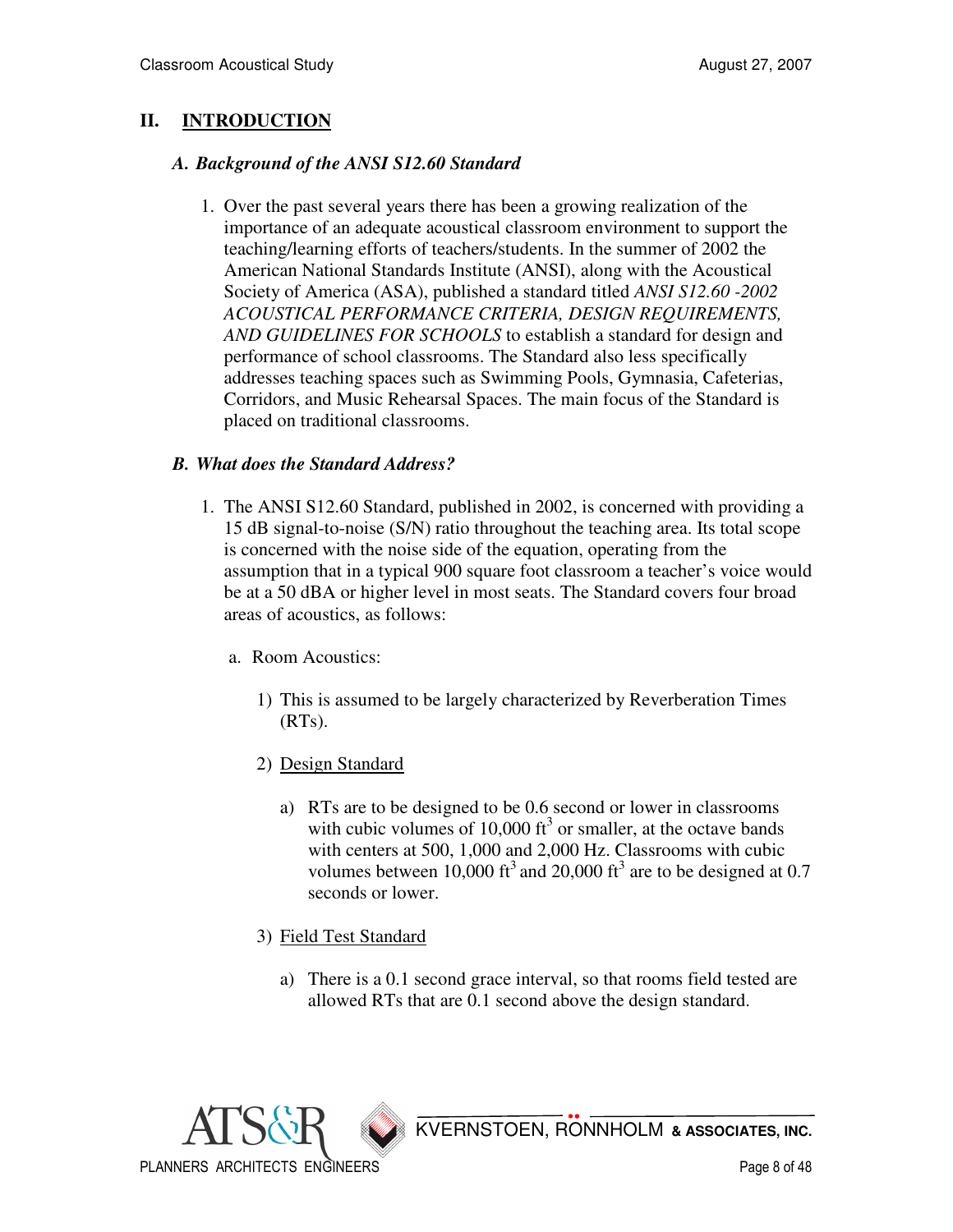- b. Heating, Ventilating and Air Conditioning (HVAC) Noise:
	- 1) This is characterized by simple overall A-weighted and C-weighted measurements at the loudest location in each classroom. Other metrics, such as NC, PNC, RC, etc. are not used.
	- 2) Design Standard
		- a) The 15 dB S/N ratio presumes HVAC noise of 35 dBA (and 55 dBC) or lower with a signal of 50 dBA. Therefore, the required design level for steady background HVAC noise is 35 dBA. To control the low frequency component there is also a requirement that the steady background C-weighted Ambient Noise Level (ANL) should be no more than 20 dBs higher than the A-weighted level.
	- 3) Field Test Standard
		- a) There is a 2.0 dB grace interval, so that rooms field tested are allowed ANLs that are 37 dBA at the loudest location.
- c. Sound Isolation Between Spaces and From Exterior (Outside) Noise:
	- 1) This is characterized by Noise Isolation Class (NIC) between spaces.
	- 2) Design Standard
		- a) In the case of adjacent classrooms the required design value of the partition must be STC 50.
		- b) Exterior noise from traffic or other sources must also be designed to be attenuated to the 35 dBA level in classrooms at the Key location (loudest location in the classroom). An increase of 5 dBs is allowed for the  $L_{10}$  Sound Level (Sound Level exceeded 10% of the hour) for the noisiest hour of the day for traffic.

## 3) Field Test Standard

- a) The required field test is Noise Isolation Class (NIC) rather than STC. The field tested NIC required between classrooms is NIC 45.
- b) Exterior noise transmitted to the classroom must also not vary more than 3 dBs during the required test period. There is an allowance for the  $L_{10}$  Sound Level to be 5 dBs above the 35 dBA level during the noisiest hour of the day.

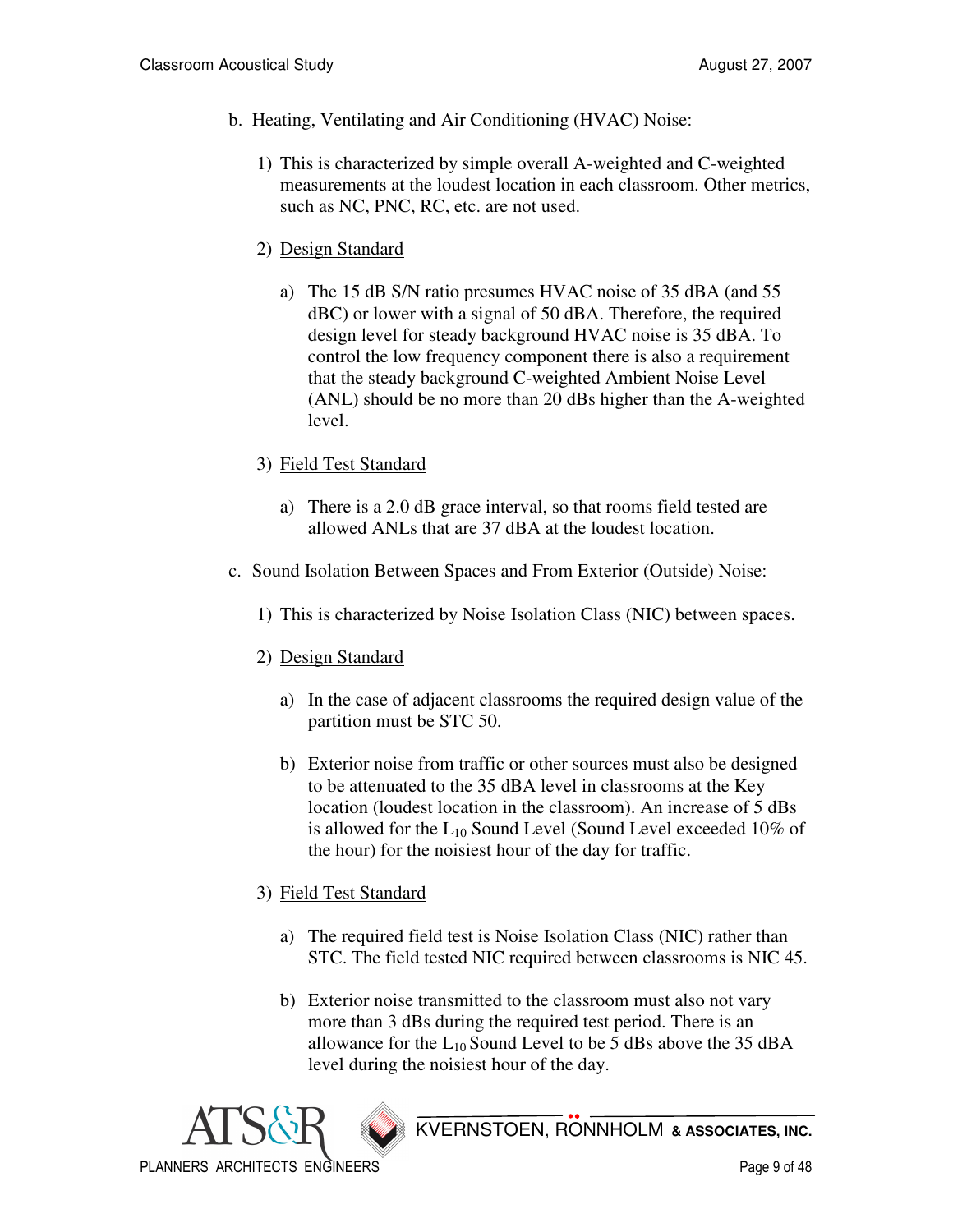- d. Impact Isolation Class (IIC):
	- 1) IIC is used to characterize the contribution of footfall noise and chair scraping noise from spaces above.
	- 2) Design Standard
		- a) The Standard requires a design value of a floor/ceiling construction to be IIC 50. Carpet may not be used to achieve the IIC 50 category.
	- 3) Field Test Standard
		- a) A field test of IIC 45 is acceptable.

## **III. METHODOLOGY**

#### *A. Scope*

- 1. We designed a case-history approach, studying an example of each type of a variety of HVAC types and school types. We studied 4 HVAC types in 4 school types in Minnesota and 2 HVAC types in Arizona, making a total of 18 different schools. We studied three classrooms in each school for a total of 54 classrooms.
- 2. HVAC noise and Reverberation Times (RTs) were measured in all of the 54 classrooms. Sound isolation was measured in thirteen rooms in five schools. Impact isolation was measured in one classroom. Exterior noise isolation was checked for compliance in all 54 classrooms, but was studied specifically in three schools with the following criteria:
	- a. One school was near a busy freeway.
	- b. One school was near a large metropolitan airport (MSP International Airport).
	- c. One school was located in a more typical residential setting, but with a major road nearby.

#### *B. HVAC Noise*

 1. Table 2 indicates the combination of HVAC System Types and Building School Types studied:

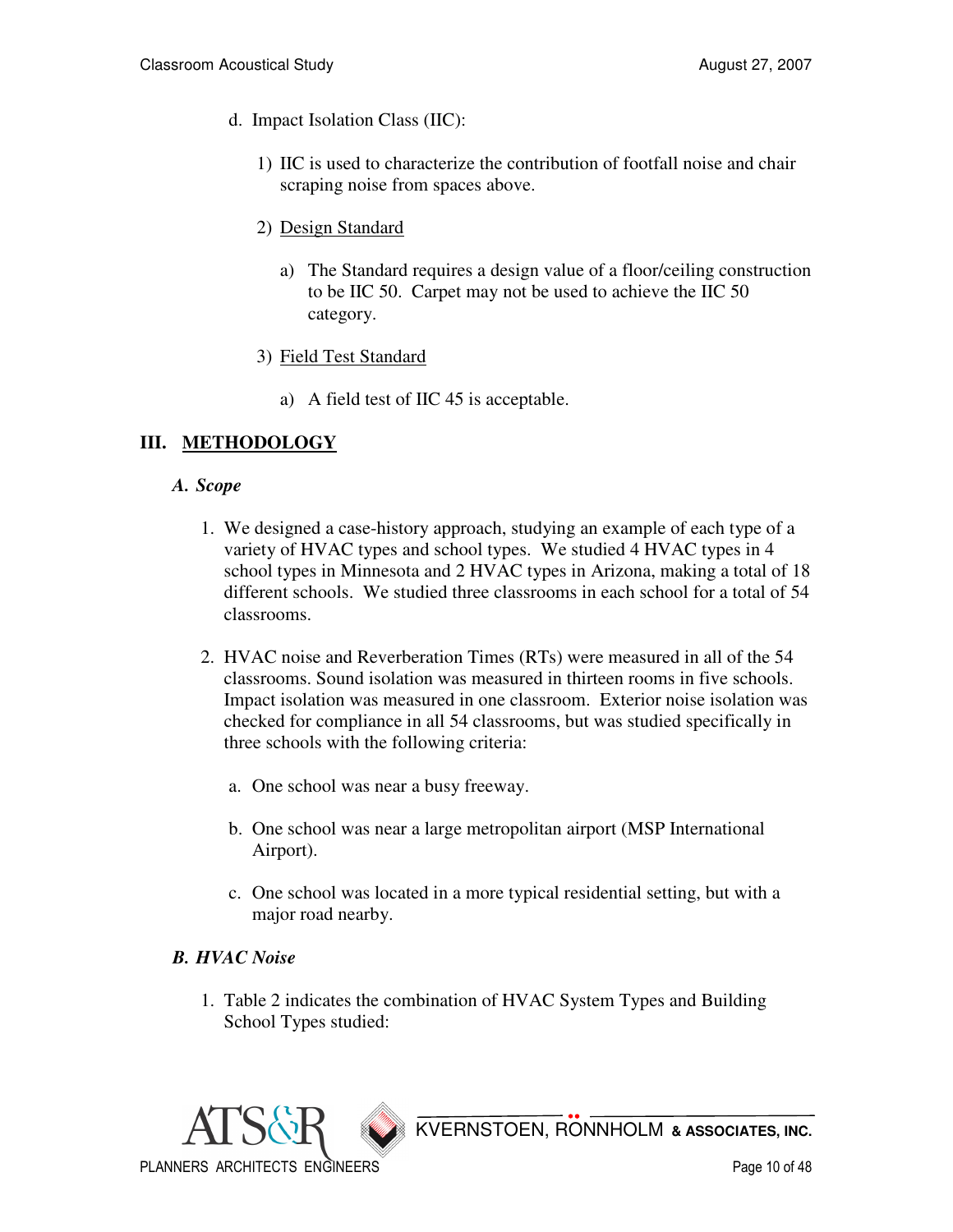| <b>Case</b>                                               |                                                              |                           |  |  |  |
|-----------------------------------------------------------|--------------------------------------------------------------|---------------------------|--|--|--|
| <b>Study</b>                                              | <b>Type of System</b>                                        | <b>Project</b>            |  |  |  |
| <b>Bldg. Construction Type I: Renovated - multi-story</b> |                                                              |                           |  |  |  |
| 1.1                                                       | (Equipment Type 1) Dedicated units – located in              | K-12 Public School -      |  |  |  |
|                                                           | or next to classroom – water-source heat pumps               | Renovated in 2002         |  |  |  |
|                                                           |                                                              | (Minnesota)               |  |  |  |
| 1.2                                                       | (Equipment Type 2) Central system air handling               | <b>Education Center -</b> |  |  |  |
|                                                           | unit(s) remote from classroom - Rooftop unit with            | Renovated in 2001         |  |  |  |
|                                                           | DX cooling                                                   | (Minnesota)               |  |  |  |
| 1.3                                                       | (Equipment Type 3) Central system chiller                    | High School - Renovated   |  |  |  |
|                                                           | systems, 4-pipe wall mounted unit ventilator                 | in 2003 (Minnesota)       |  |  |  |
|                                                           | systems                                                      |                           |  |  |  |
| 1.4                                                       | (Equipment Type 4) Central system chiller                    | High School - Renovated   |  |  |  |
|                                                           | system, desiccant based cooling (roof top units),            | in 2003 (Minnesota)       |  |  |  |
|                                                           | fan powered boxes with positive displacement<br>diffusers.   |                           |  |  |  |
|                                                           | <b>Bldg. Construction Type II: New - multi-story</b>         |                           |  |  |  |
| 2.1                                                       | (Equipment Type 1) Dedicated units – located in              | High School - Built in    |  |  |  |
|                                                           | or next to classroom – water-source heat pumps               | 1992 (Minnesota)          |  |  |  |
| 2.2                                                       | (Equipment Type 2) Central system air handling               | Elementary School - Built |  |  |  |
|                                                           | unit(s) remote from classroom - Indoor air                   | in 2003 (Minnesota)       |  |  |  |
|                                                           | handling units                                               |                           |  |  |  |
|                                                           |                                                              |                           |  |  |  |
| 2.3                                                       | (Equipment Type 3) Central system chiller                    | Junior High School -      |  |  |  |
|                                                           | systems, 4-pipe wall mounted unit ventilator                 | Addition Built in 2003    |  |  |  |
|                                                           | systems                                                      | (Minnesota)               |  |  |  |
| 2.4                                                       | (Equipment Type 4) Central system chiller                    | High School - Addition    |  |  |  |
|                                                           | system, desiccant based cooling (roof top units),            | Built in 2003 (Minnesota) |  |  |  |
|                                                           | fan powered boxes with positive displacement                 |                           |  |  |  |
|                                                           | diffusers.                                                   |                           |  |  |  |
| 2.5                                                       | (Equipment Type 1) Dedicated units - located in              | Elementary School - Built |  |  |  |
|                                                           | or next to classroom - air cooled heat pumps.                | in 2003 (Arizona)         |  |  |  |
|                                                           | <b>Bldg. Construction Type III: Renovated – single story</b> |                           |  |  |  |
| 3.1                                                       | (Equipment Type 1) Dedicated units – located in              | K-12 Public School -      |  |  |  |
|                                                           | or next to classroom - (water-source heat pumps,             | Renovated in 1992         |  |  |  |
|                                                           | wall-mounted units, etc.)                                    | (Minnesota)               |  |  |  |
| 3.2                                                       | (Equipment Type 2) Central system air handling               | Junior High School -      |  |  |  |
|                                                           | unit(s) remote from classroom - Roof top air                 | Renovated in 2003         |  |  |  |
|                                                           | handling units with DX cooling                               | (Minnesota)               |  |  |  |
| 3.3                                                       | (Equipment Type 3) Central system chiller                    | Elementary School -       |  |  |  |
|                                                           | systems, 4-pipe wall mounted unit ventilator                 | Renovated in 2002         |  |  |  |
|                                                           | systems                                                      | (Minnesota)               |  |  |  |

## *Table 2 (Summary of Case Studies)*

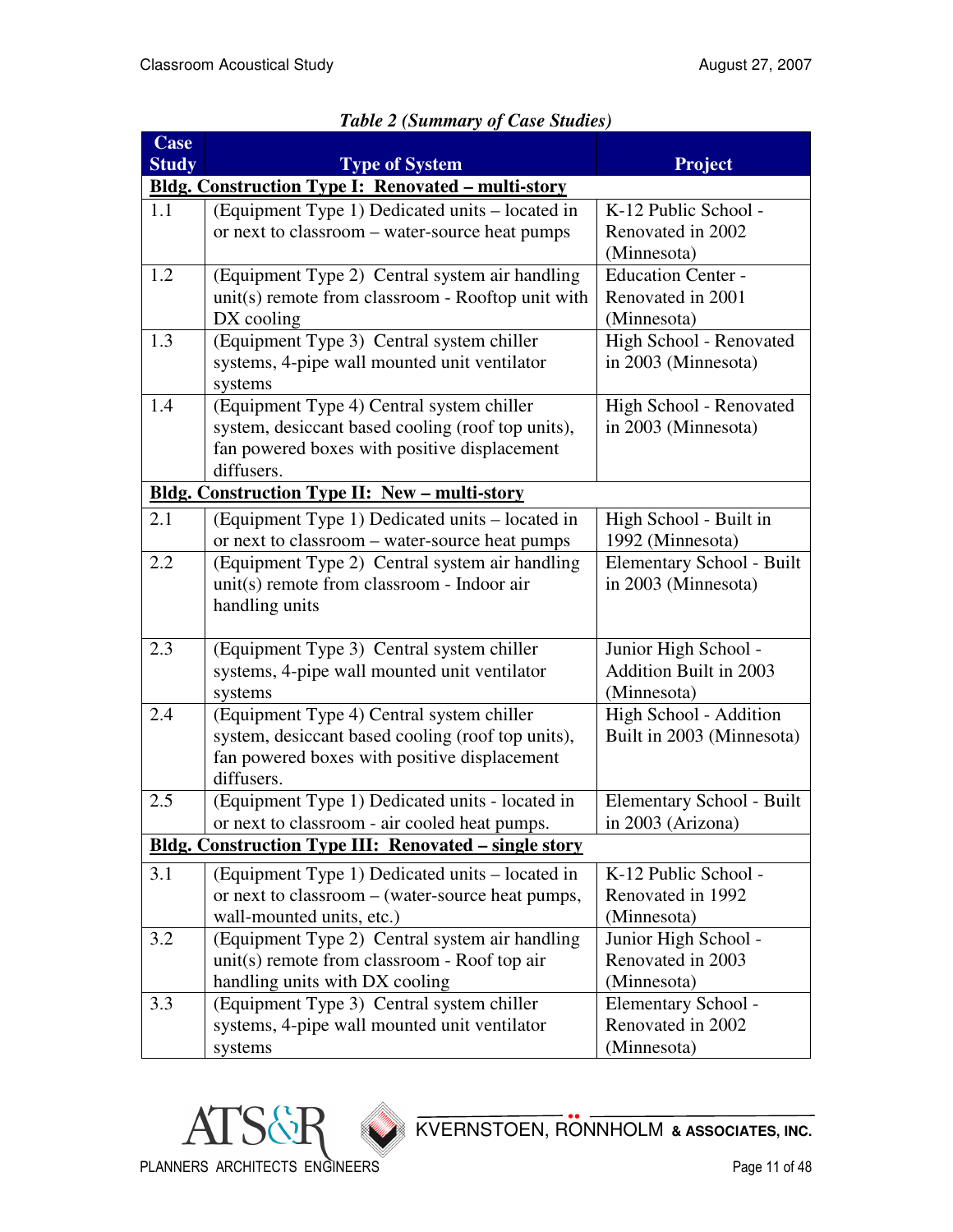| <b>Case</b><br><b>Study</b> | <b>Type of System</b>                                 | <b>Project</b>            |
|-----------------------------|-------------------------------------------------------|---------------------------|
| 3.4                         | (Equipment Type 4) Central system chiller             | High School - Renovated   |
|                             | system, desiccant based cooling (roof top units),     | in 2003 (Minnesota)       |
|                             | fan powered boxes with positive displacement          |                           |
|                             | diffusers.                                            |                           |
|                             | <b>Bldg. Construction Type IV: New – single story</b> |                           |
| 4.1                         | (Equipment Type 1) Dedicated units – located in       | Elementary School - Built |
|                             | or next to classroom – water-source heat pumps        | in 1990 (Minnesota)       |
| 4.2                         | (Equipment Type 2) Central system air handling        | Elementary School -       |
|                             | unit(s) remote from classroom - Roof top air          | Addition Built in 2002    |
|                             | handling units with DX cooling                        | (Minnesota)               |
| 4.3                         | (Equipment Type 3) Central system chiller             | Elementary School - Built |
|                             | systems, 2-pipe unit ventilator systems               | in 1988 (Minnesota)       |
| 4.4                         | (Equipment Type 4) Central system chiller             | Middle School - Addition  |
|                             | system, desiccant based cooling (roof top units),     | Built in 2003 (Minnesota) |
|                             | fan powered boxes with positive displacement          |                           |
|                             | diffusers.                                            |                           |
| 4.5                         | (Equipment Type 1) Dedicated units - located in       | Elementary School - Built |
|                             | or next to classroom - air cooled heat pumps.         | in 2003 (Arizona)         |

- 2. Three classrooms were studied in each school, for a total of 54 classrooms. Most of the Minnesota schools tested all had similar construction types: Composite walls with concrete blocks, Styrofoam insulation and face bricks. Double glazed windows, and steel deck with bar joist roof construction. New construction typically had a structure height of between 14 feet and 15 feet. Renovated construction ranged in height from 11 feet to 14 feet high.
- 3. The Arizona schools had steel stud wall construction with brick or stucco veneer and gypsum board interiors, double glazed windows, and wood trusses with plywood decks. The Arizona schools had wooden double doors between all classrooms. Structure height of between 14 feet and 15 feet for these schools
- 4. While the standard requires 35 dBA maximum SPL at the loudest location in the classroom, (with a 2 dB grace interval) we wanted to find the relative costs of achieving 5 dB increments from 55 dBA down to 35 dBA. We decided to do this would be to measure the SPLs in each room and then determine how much extra it would have cost to get down to 35 dBA, and at the same time determine what the diminished costs would have been had the space been at 55 dBA. For example, if a space measured 45 dBA, we would figure the costs required to bring the level down to 35 dBA (in 5 dB increments, where feasible). As a value engineering exercise, we then determined how money would have been saved if there had been no concern for HVAC noise in the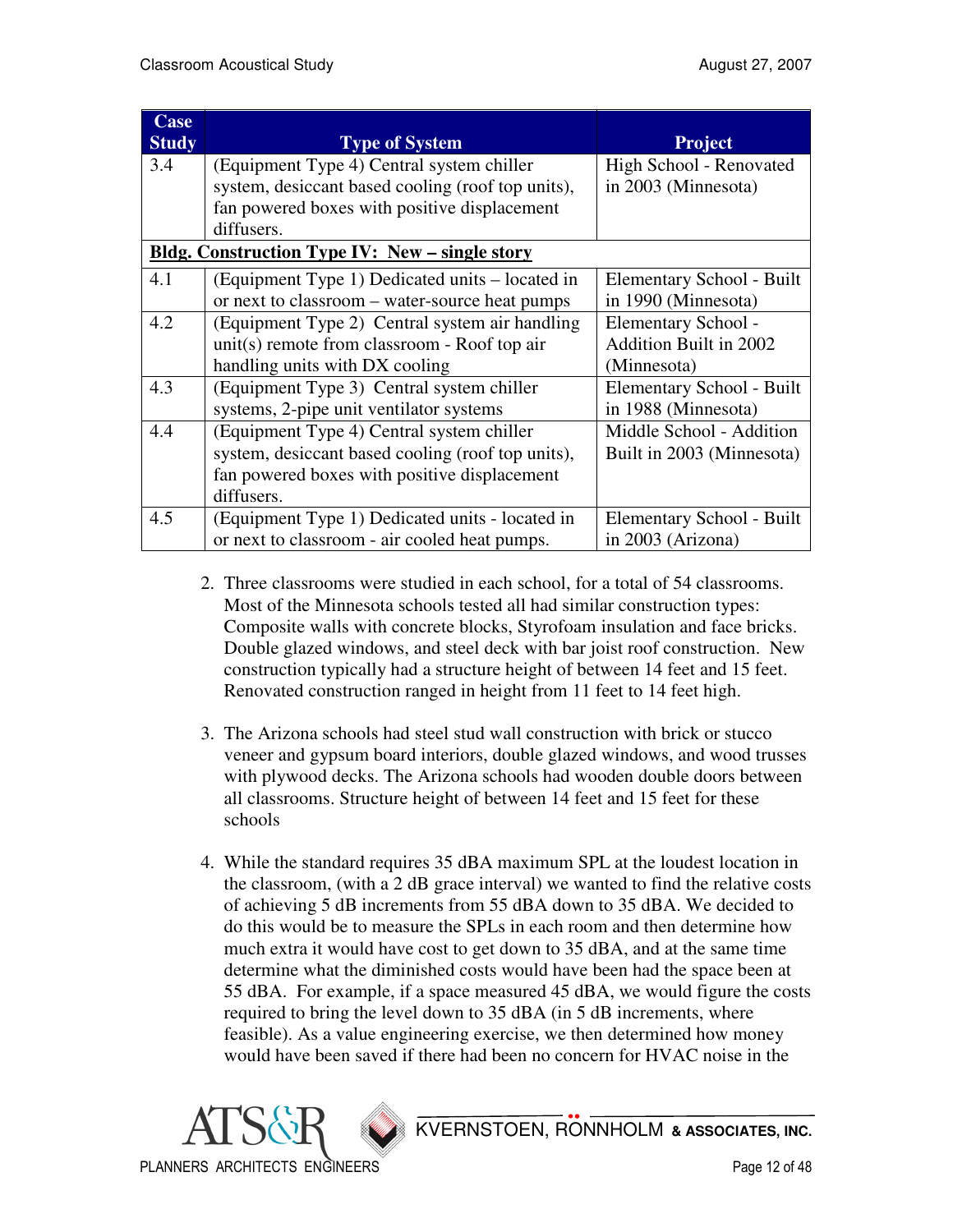space. This method was of course not perfect. In some cases there was no plausible way that the classrooms noise level would have been as high as 55 dBA. In those cases we simply took the SPL that would have resulted with no consideration for noise. In one case (a unit ventilator – under window type), there was no feasible way to achieve 35 dBA near the unit, so we simply made the feasible modifications that resulted in an approximate 10 dB noise reduction.

- 5. Throughout this HVAC noise part of the study we have tried to adhere to the following main precepts:
	- a. Follow ANSI S12.60 testing procedures as closely as possible. We have tried to place ourselves in the position of someone testing these schools for compliance to ANSI S12.60. For engineering purposes however, we have gone beyond just testing for compliance, collecting 1/3 octave band data for each of the 6 measurement locations in the room.
	- b. We measured three rooms in each school, and we calculated costs based on bringing each of these rooms to the noise levels  $(35 – 55$  dBA). We used cost figures that assumed the work would have been done at the time of the building (or renovation) of the classrooms. We did not try to ascertain what the costs would be to fix noisy systems that had already been installed. We computed costs in two different ways, as follows:
		- 1) System Wide Costs
			- a) There were cases where an RTU was located over a classroom, resulting in excessive vibration and noise through the structure. Although this noise issue affected only a single classroom, we calculated the costs of a concrete pad (and associated additional structure to support it) and spring isolators. This cost was then divided over the total area of all the classrooms served by the unit to develop a square foot cost for each classroom. We did this because it seemed inaccurate to divide the cost by only the three classrooms that we studied. For example, if the modifications for this situation cost \$10,000 and there were 10 classrooms served by the unit, we would divide the total cost by 10 to arrive at a cost of \$1,000/classroom.

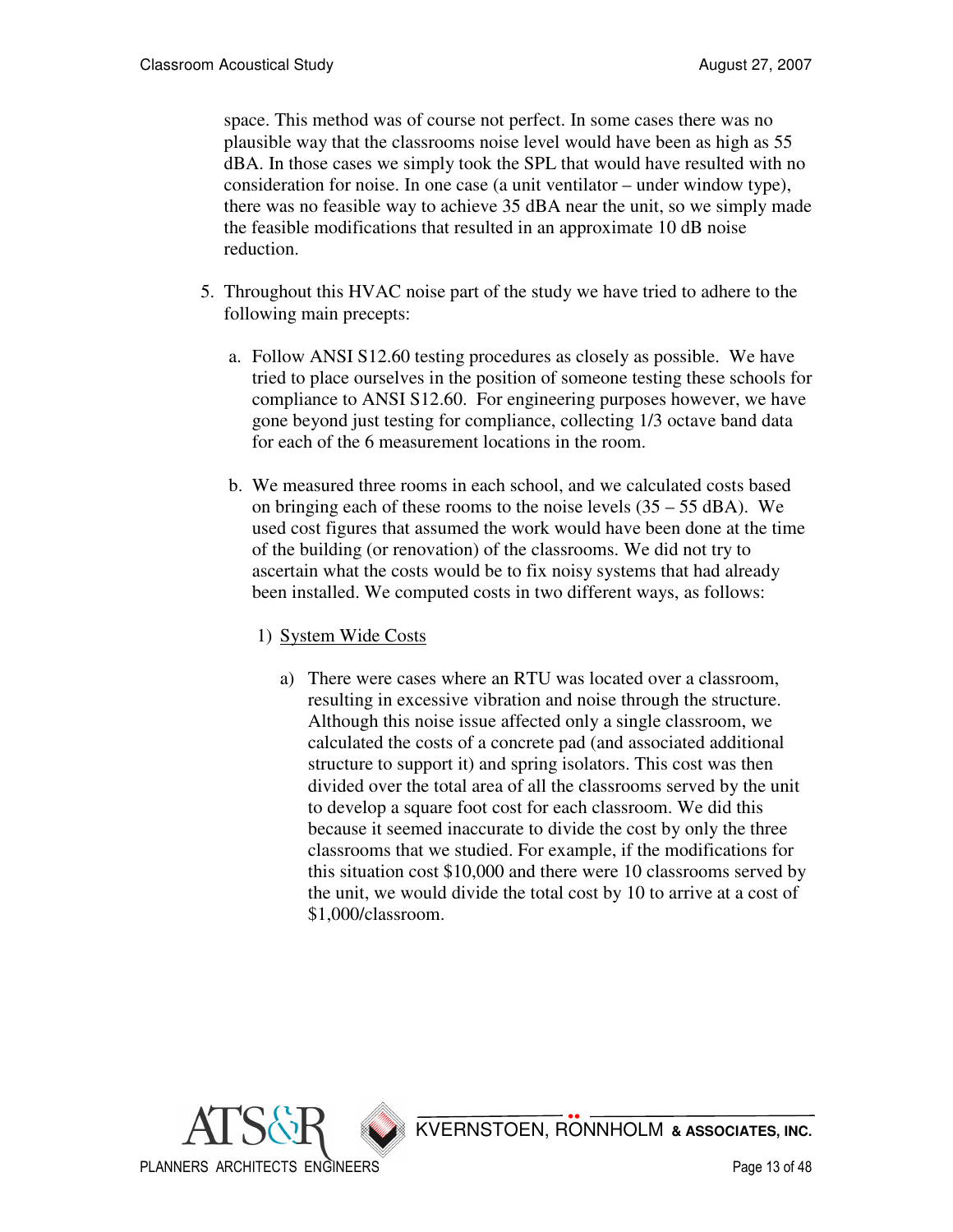#### 2) Room Specific Costs

- a) In other cases there were noise issues that were specific to one classroom, such as a Power Roof Ventilator mounted directly over that classroom. In that situation we estimated the cost to solve the specific problem and charged the total cost to the specific classroom. For example, if the cost to modify the Power Roof Ventilator was \$1,000, we would not distribute that cost over all of the 10 classrooms in the example above.
- c. We did not typically aim for 35 dBA ANLs, but rather for  $2 3$  dBs below that level, realizing that for a variety of reasons HVAC noise levels are frequently somewhat higher than expected. From a design standpoint if issues were called out in the original design, the costs would be charged to the school, however if modifications were required to bring the spaces to 35 dBA after construction, we would at the least have considerable explaining to do, and might be called to share the cost of the modifications. This was a marvelous method of keeping us focused in this regard.

#### *C. Reverberation Time*

 1. We tested all of the 54 classrooms for RTs, in six octave bands with centers from 125 Hz – 4,000 Hz, using a balloon as an impulsive noise source, recording three "pops" and averaging the results. All the classrooms but one passed the RT requirement. In that case we charged the cost of a more absorptive ACT to the room and divided this cost between all of classrooms that we studied to come up with a cost/square foot for compliance with the RT requirement.

#### *D. Sound Isolation*

 1. We tested room partitions in five schools for a total of 13 partitions. Testing was done according to procedures established in ASTM E336 and ASTM E413 to establish NIC. We conducted a visual inspection of the partitions above and below the ceiling for obvious holes or cracks. The workmanship varied greatly, from excellent to poor, as did the resulting NIC's. We charged the extra cost of adding layers of gypsum board in some cases. In other cases the theoretical STC would have been fine, but the workmanship was poor. In those cases, the only add we charged to the rooms was for construction administration, which presumably would have insured that the adequate care would have been realized during construction.

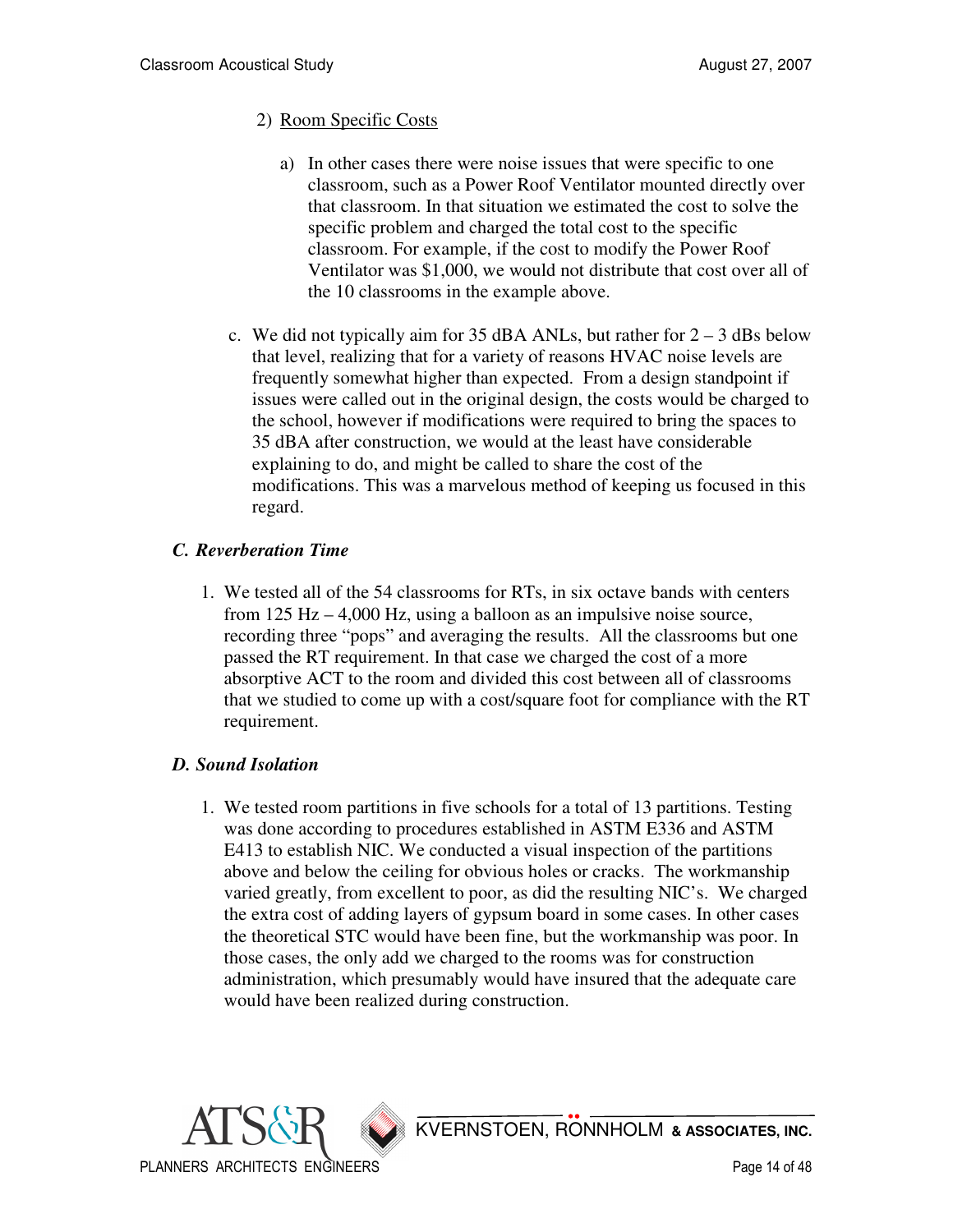- 2. In one case, where the workmanship was very good, the theoretical STC was just below STC 50, but the field test was adequate in two of the three partitions. However, we charged each room to add a layer of gypsum board to achieve the theoretical STC 50, since that would have been required by the Standard at the design stage.
- 3. Finally, in all instances we charged costs for door gaskets and drop seals for classroom doors, since a rating of STC 30 is required for all classroom doors. We averaged the total costs of all the modifications required for the 9 partitions over the square-foot area of those 9 classrooms. We did consider that some of the partitions were not tested (for example, we might have tested the isolation between a central classroom and 2 adjacent ones, but did not test the partition to the corridor, or perhaps also to the classrooms above or below). In the case of floor/ceiling sound isolation we simply estimated that the existing construction would be adequate to meet the NIC 45 Standard. In the case of the corridor walls we assumed that the construction that we observed/tested for the common walls of the classrooms would be similar to the corridor walls.

## *E. Impact Isolation*

- 1. For this test we followed the procedures established by ASTM E1007-97. We tested only one school for this, because it seemed a foregone conclusion that all classrooms would fail. Whether pre cast planks/topping, Tees, or composite metal deck/concrete with bar joists were used, none of these systems would yield the required Field IIC 45, even with high CAC ACT below.
- 2. We researched the cost of adding a floating floor system that utilized a relatively thin resilient membrane with 2" concrete topping, and added this cost to all the classrooms that we studied. This was, of course the largest single additional cost that we added. We have added a cost of \$6.00/square foot for this feature. The field IIC 45 is strictly required only over core teaching spaces.

## **IV. PROCESS**

- *A.* The process began with studying plans of the school building, locating the HVAC equipment and identifying the likely loudest rooms.
- *B*. We assessed the rooms in a particular area to see which ones seemed to be the noisiest, comparing our aural experience with what we had expected to discover from studying the plans.

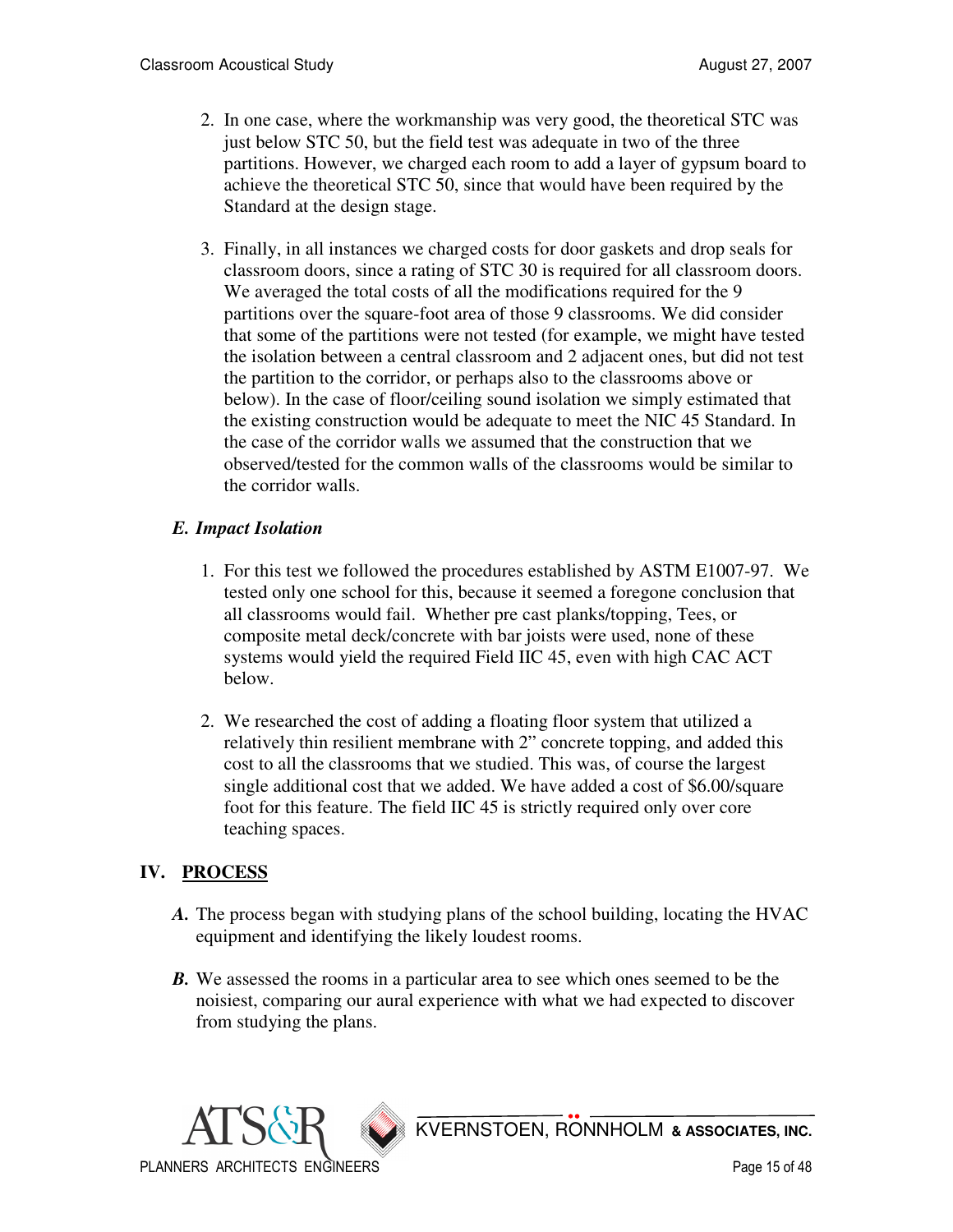- *C.* We determined which rooms to study based on the noise levels we heard and measured. At that point we measured airflow to verify that the rooms were getting the proper amount of air. In several cases we found the airflow to be significantly lower than the design values, so we tried to ascertain in the field if the phenomenon was only occurring in specific rooms or if it tended to be system wide. Air flow also entered into our decision about which rooms to study. However, in several cases we could not find rooms with the specified design air flow. In those cases we used the process described in the two paragraphs above to determine which rooms to study.
- *D.* We studied most of the rooms during the summer months during the hours when school would have been in session. However, in a few cases we also studied schools just after the students had left the building. In all classrooms we measured six different locations, as per ANSI S12.60, finding and designating one location as the key (loudest) location.
- *E.* When still on the site we ascertained the causes of the noise by a variety of troubleshooting methods, including turning various pieces of equipment on and off to determine what the true noise sources were. Having the mechanical plans with us helped immeasurably in this venture. When there was an obvious point noise source that was considerably higher than the surrounding areas, we measured noise levels at 1 meter away from the source.
- *F.* After leaving the site we downloaded the data from the sound level meter and determined more accurately the noise reductions that we might expect to achieve from the measured levels that we had proposed while on site. This included verifying air speeds, and selecting duct silencers, vibration isolation devices, or duct lining, as well as rerouting ducts and changing out diffuser types.
- *G.* We figured noise reduction as we would typically do in the field while troubleshooting noise issue in that we would generally choose the least expensive means for sound reduction first, moving progressively toward the more expensive fixes until we reached the design goal of 35 dBA or lower. That is one of the reasons that the cost curve generally gets steeper with greater modifications.
- *H.* We then tabulated the cost of the various modifications that we had proposed, (using costs typical for Minnesota) and wrote a project summary for each of the schools that we studied.
- *I.* Finally, we combined the data for each HVAC type to determine typical costs that might be expected by following the ANSI S12.60 Standard.

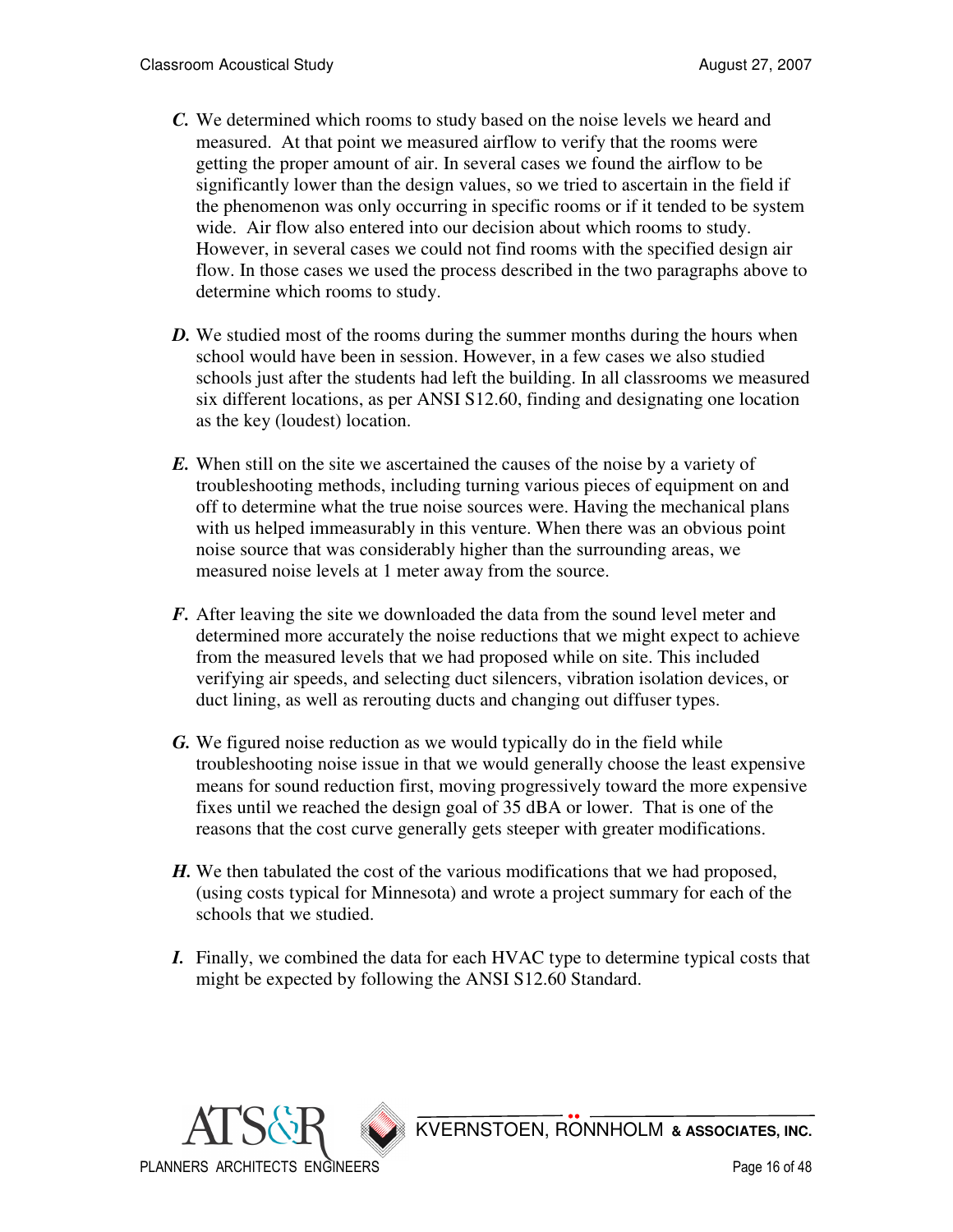## **V. EQUIPMENT USED FOR TESTING**

- *A.* We used the same equipment throughout the testing process.
- *B.* For the sound testing we used a Larson Davis Model 824 Sound Level meter, (SN#0764, cal. date 3/16/04) equipped with 1/1 and 1/3 octave filters and a wind screen. The meter was field calibrated directly (Calibrator SN#2366, cal. date 3/15/04) before and after the testing in each school.
- *C.* Balloons were used as an impulsive source for RT testing.
- *D.* For sound isolation testing we used a IVIE IE-20B pink noise source a Mackie M1400i amplifier, and an Electro Voice EV S1202loudspeaker.
- *E.* The tapping machine that we used for Impact Isolation Class testing was a Bruel & Kjaer model 3204 (SN# 1896291).
- *F.* The flow hood that we used was a Alnor Balometer 6463 (SN# 70419253, cal.) date 05/04).

## **VI. EXISTING NOISE LEVEL IN THE CLASSROOMS**

 *A.* Below are listed the percentages of the 54 classrooms that fell within each noise category at the key (loudest) location.

| <b>Noise Category</b> | <b>Classrooms</b> | <b>Percentage</b> |
|-----------------------|-------------------|-------------------|
| 55 dBA and Over       |                   |                   |
| $50 - 55$ dBA         | 17                | 32                |
| $45 - 50$ dBA         | 12                | 22                |
| $40 - 45$ dBA         | 12                | 22                |
| $35 - 40$ dBA         |                   | 15                |
| 35 dBA and Below      |                   |                   |

#### *Table 3 (Noise Levels in Existing Classrooms)*

*B*. The above table shows the SPL values for the key location measured in all 54 classrooms. However, it does not show typical noise levels throughout the classrooms. In 24 of the 54 classrooms that we studied, there was a specific point noise source in the space that measured considerably higher than the other locations. This was true in all of the Positive Displacement diffuser classrooms and in all of the unit ventilator classrooms. In these classrooms the noise levels varied greatly depending on how far away from the main source we measured. Noise levels on the opposite side of the classroom were typically 7 dBs lower than the key location.

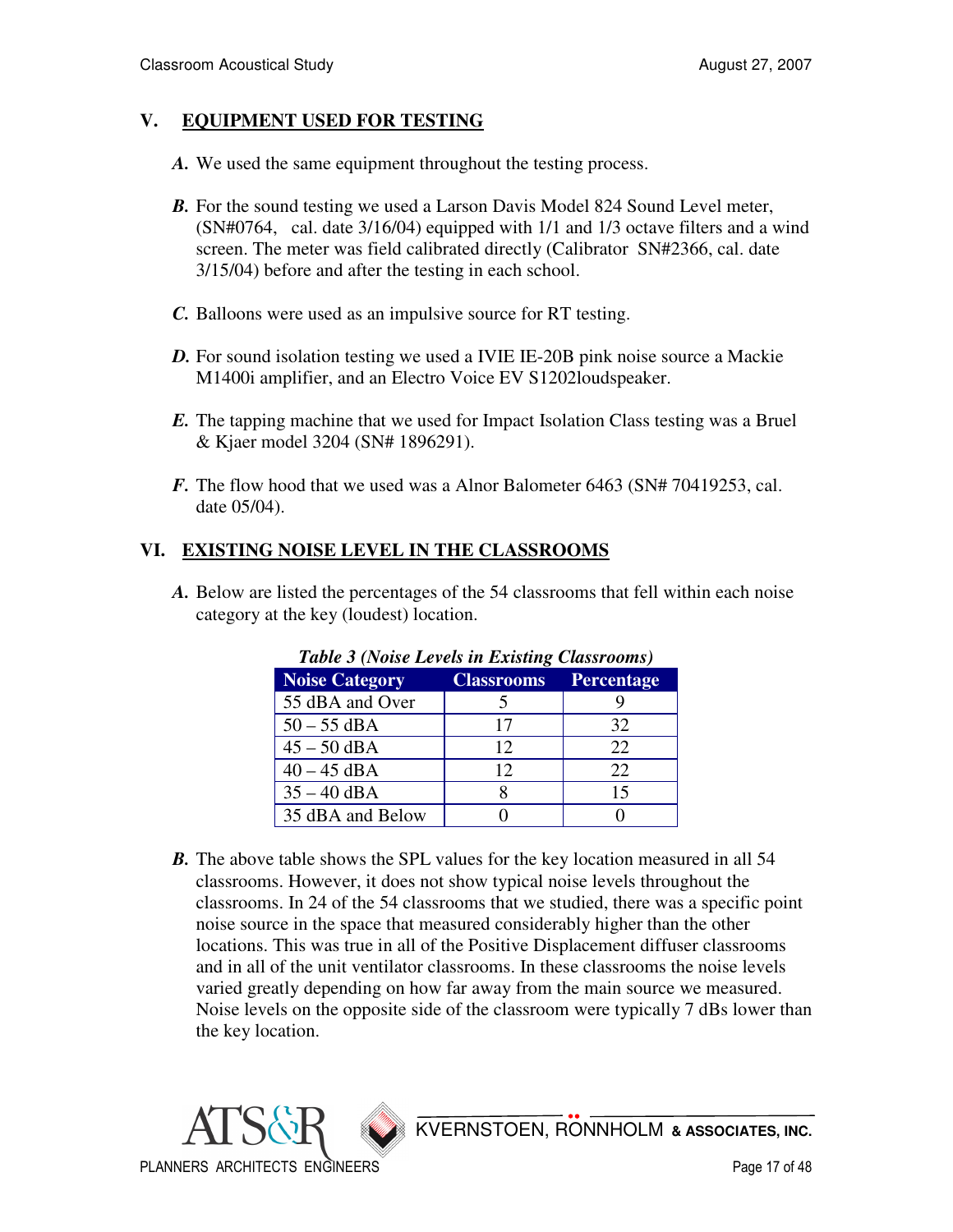## **VII. COST FOR HVAC NOISE REDUCTION**

 *A. Cost for Equipment Type 1 (Minnesota)* 



 1. The renovated (multi-story and single-story) building and the new – multistory building have horizontal ceiling mounted water source heat pumps. The new – single-story building has vertical heat pumps in remote mechanical rooms. The increased cost of the mechanical room was included in the new – single story building which resulted in the higher cost for this building type.

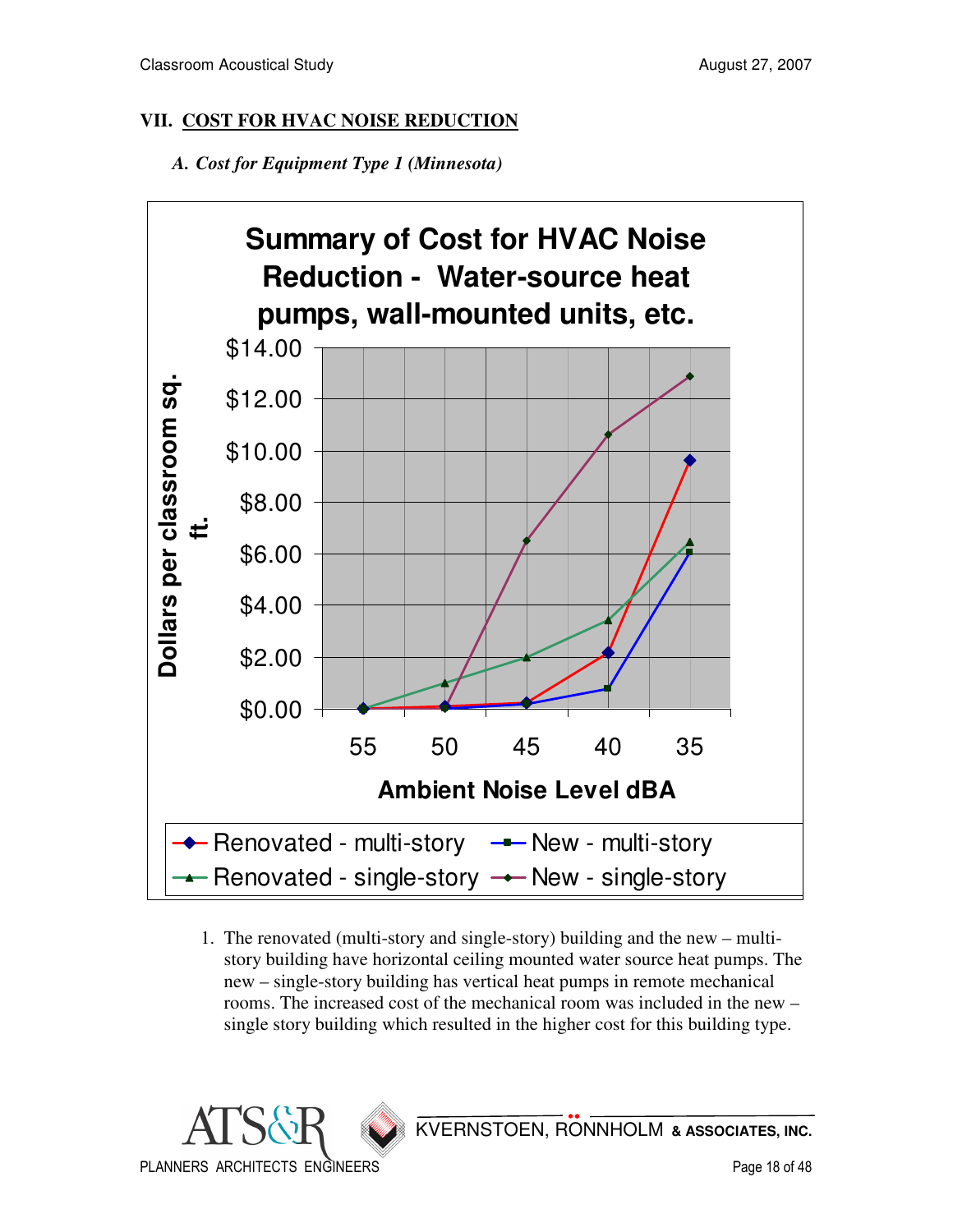## *B. Cost for Equipment Type 2 (Minnesota)*



 1. The new – single-story project is a small building addition with rooftop equipment indicating higher cost for acoustical treatments spread over a smaller square footage.

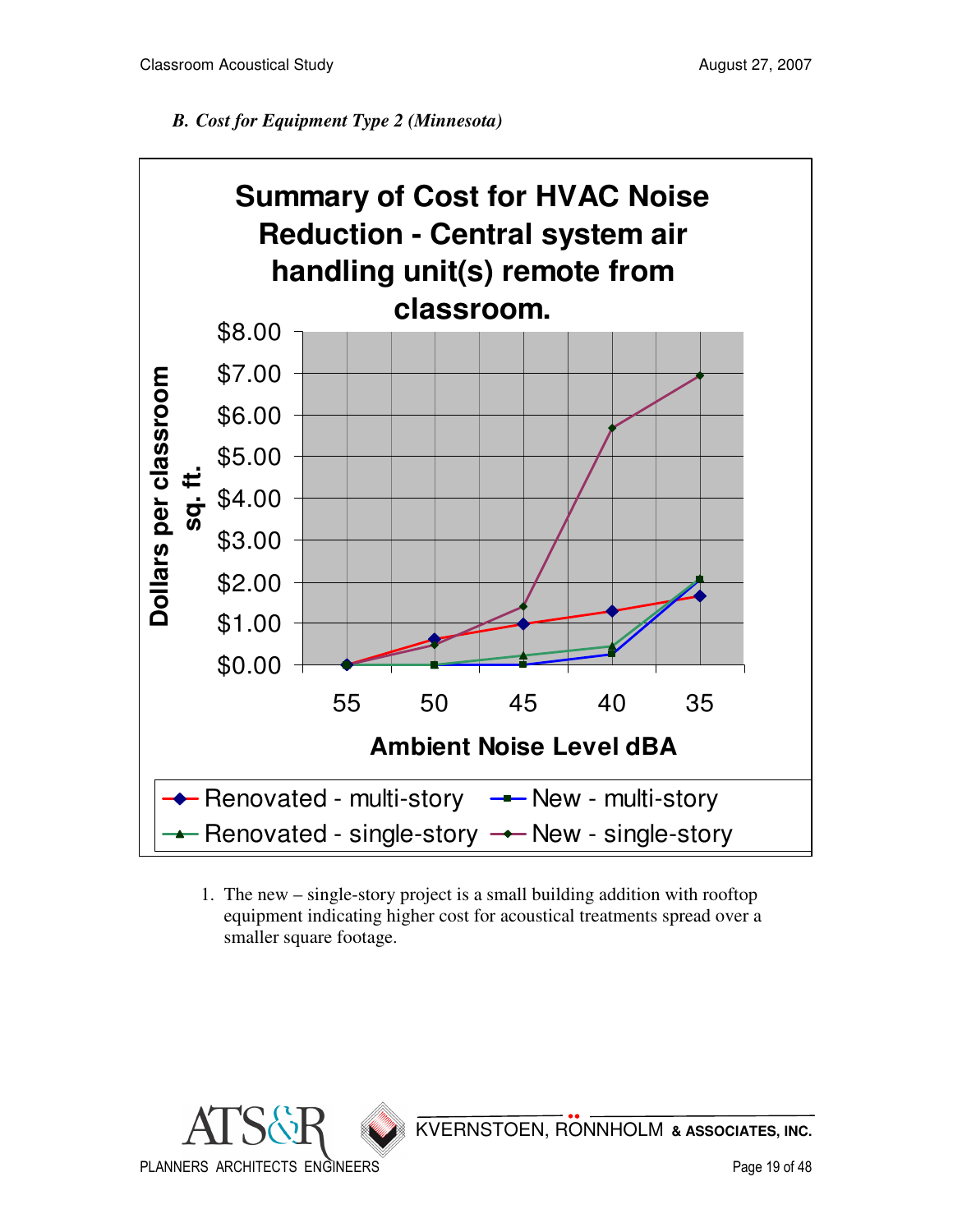



 1. The renovated (multi-story and single-story) building and the new – multistory building are vertical classroom unit ventilators with integral energy recovery wheels. The new – single-story building is a traditional classroom unit ventilator which has a limited capacity. It is unlikely that noise level can be reduced to the required level without significant reduction in system performance.

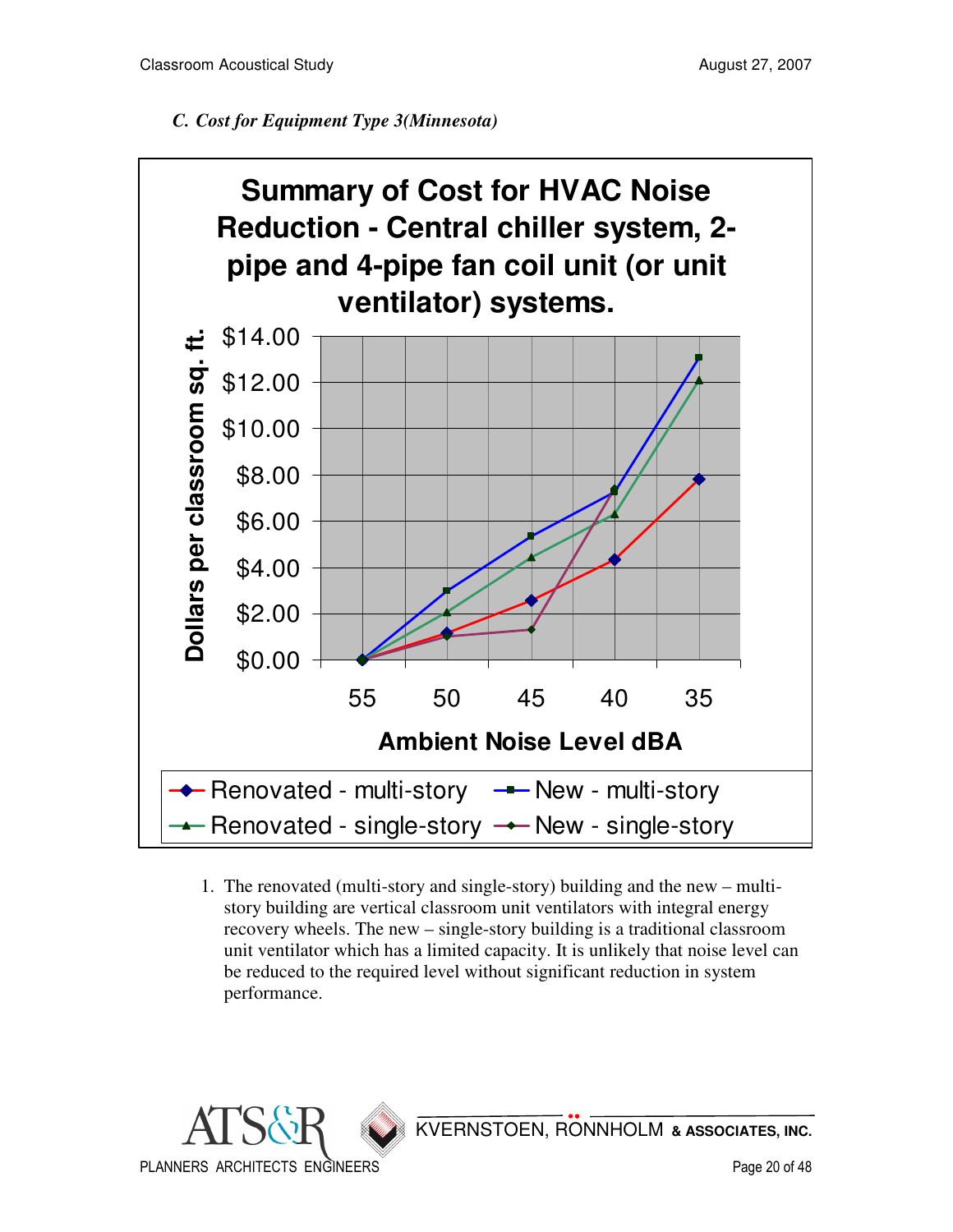## *D. Cost for Equipment Type 4. (Minnesota)*



 1. Each of these buildings were rooftop Desiccant Based Cooling units with displacement ventilation diffusers and fan powered variable volume boxes. In all four cases there was value engineering that reduced acoustical performance of the systems. These compromises caused the cost curves to be inverted.

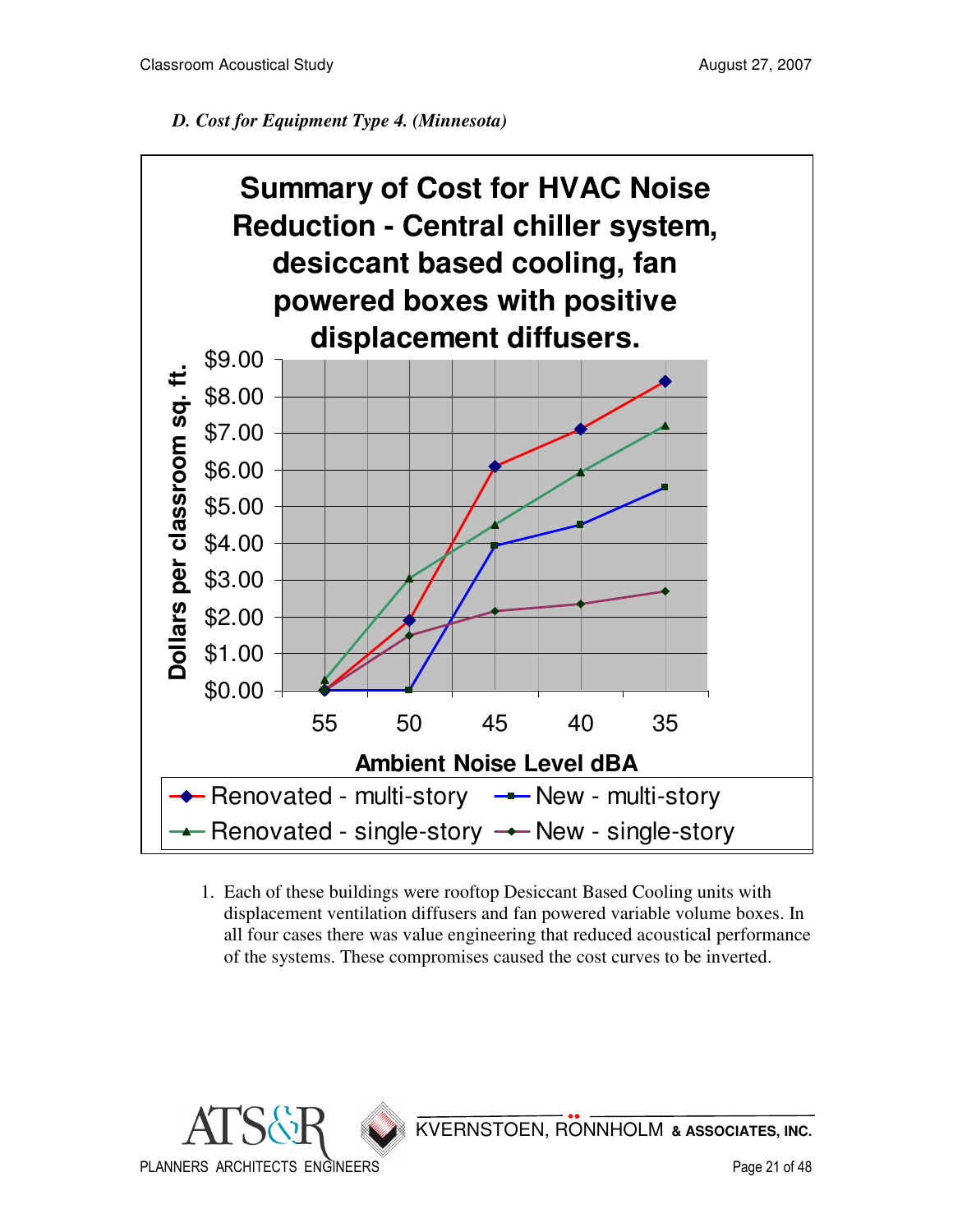



 1. New – multi-story building has horizontal ceiling mounted air cooled heat pumps with remote roof mounted condensers for first floor and has roof mounted air cooled heat pumps on corridor roof near the classrooms. The new – single-story building has roof mounted air cooled heat pumps located on roof adjacent to classrooms.

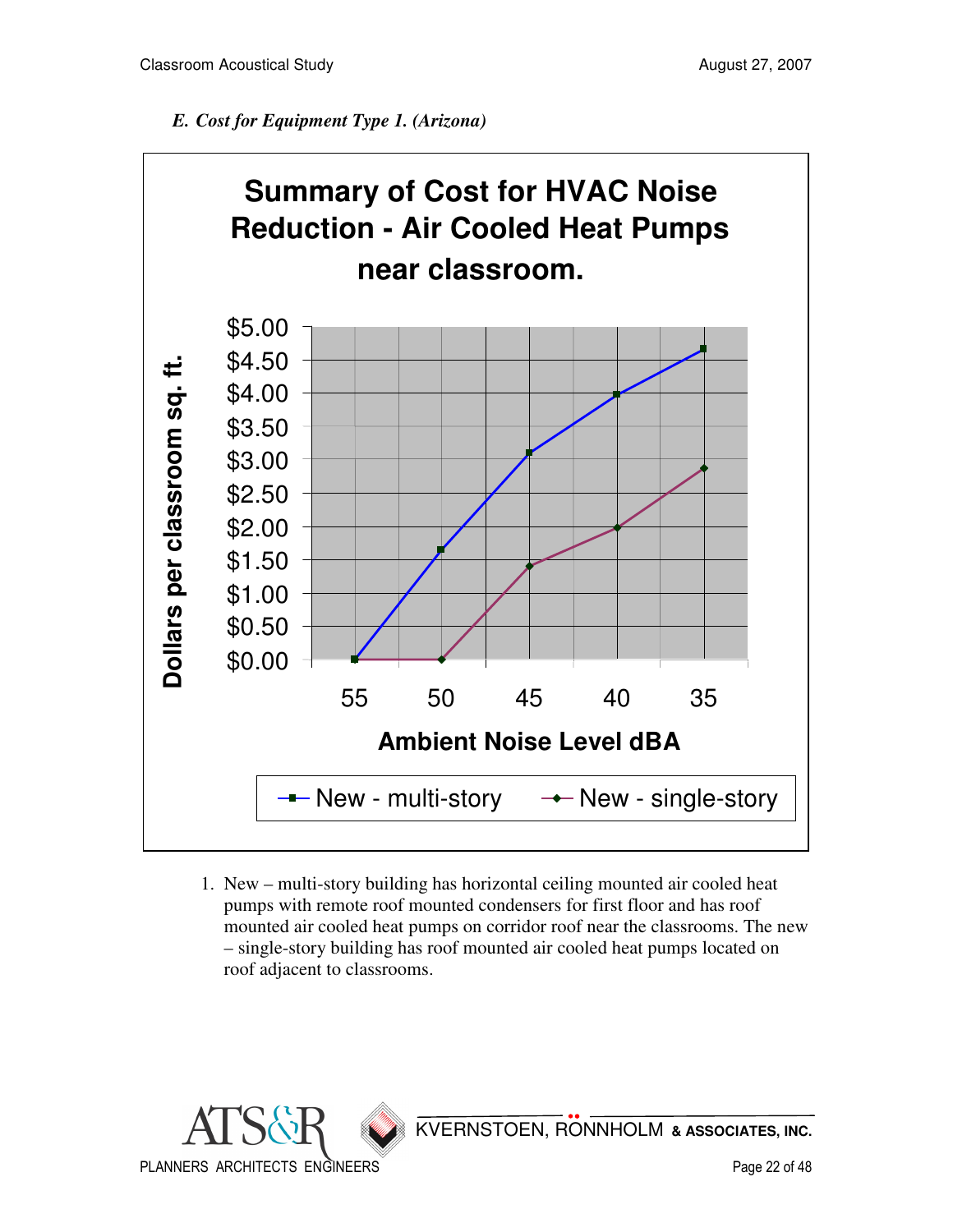## **VIII. COST FOR RT REDUCTION**

- *A.* All but one of the classrooms tested were in the category of less than 10,000 cubic feet in volume, and thus were within compliance if the RTs at the octave bands with centers at 500, 1,000 and 2,000 Hz were under 0.7 seconds. For the one larger classroom (at 15,000 CF) it was within compliance with RTs of less than 0.8 seconds.
- *B.* Out of all of the 54 classrooms tested, only one failed for RT compliance. This room was somewhat atypically furnished in that it had absolutely nothing in it other than desks. There were no bulletin boards or bookcases or anything else on the walls other than one whiteboard. This space tested somewhat worse than would be predicted by modeling, while all of the other space performed somewhat better than would be predicted by modeling. None of the classrooms that we studied had glass fiber ACT. Typically around 15% of the ceilings were plastic light diffusers. Most had VCT on the floor, but a significant number had carpet.
- *C.* Most of the rooms had bookcases, bulletin boards, and other cabinets, equipment, etc. However, since we tested most of the schools during the summer vacation period, we surmised that the amount of extraneous material in the classrooms was probably smaller than usual. We did not typically remove any material from the classroom unless it was obvious that it didn't belong there.
- *D*. For the non-compliant space, we charged the cost of using a glass fiber tile, which would bring it into compliance with ANSI S12.60 RT standards. In a sense this is perhaps the wrong thing to do, because the real problem is a lack of diffusion in the space. However, the space would achieve the letter of the law by using the more absorptive ceiling, and this would likely have been the original design response to achieve the appropriate RTs.

#### *E. Cost Summary For RT Compliance*

| Table $\rightarrow$ (Cost for KT Compliance) |                    |                           |  |  |
|----------------------------------------------|--------------------|---------------------------|--|--|
| <b>Total Area of all</b>                     |                    |                           |  |  |
| <b>Classrooms Studied</b>                    | <b>Total Costs</b> | <b>Price/square foot</b>  |  |  |
| $46,157$ square feet                         | \$632              | $$0 - $0.70$ /square foot |  |  |

## *Table 4 (Cost for RT Compliance)*

#### **IX. COST FOR INTERIOR SOUND ISOLATION**

 *A.* We tested partitions between classrooms in five schools, for a total of thirteen partitions. The classrooms were chosen randomly. We did not look for a correlation between HVAC types and sound isolation, although one may exist, since some systems acoustically connect classrooms through the supply and return ductwork.

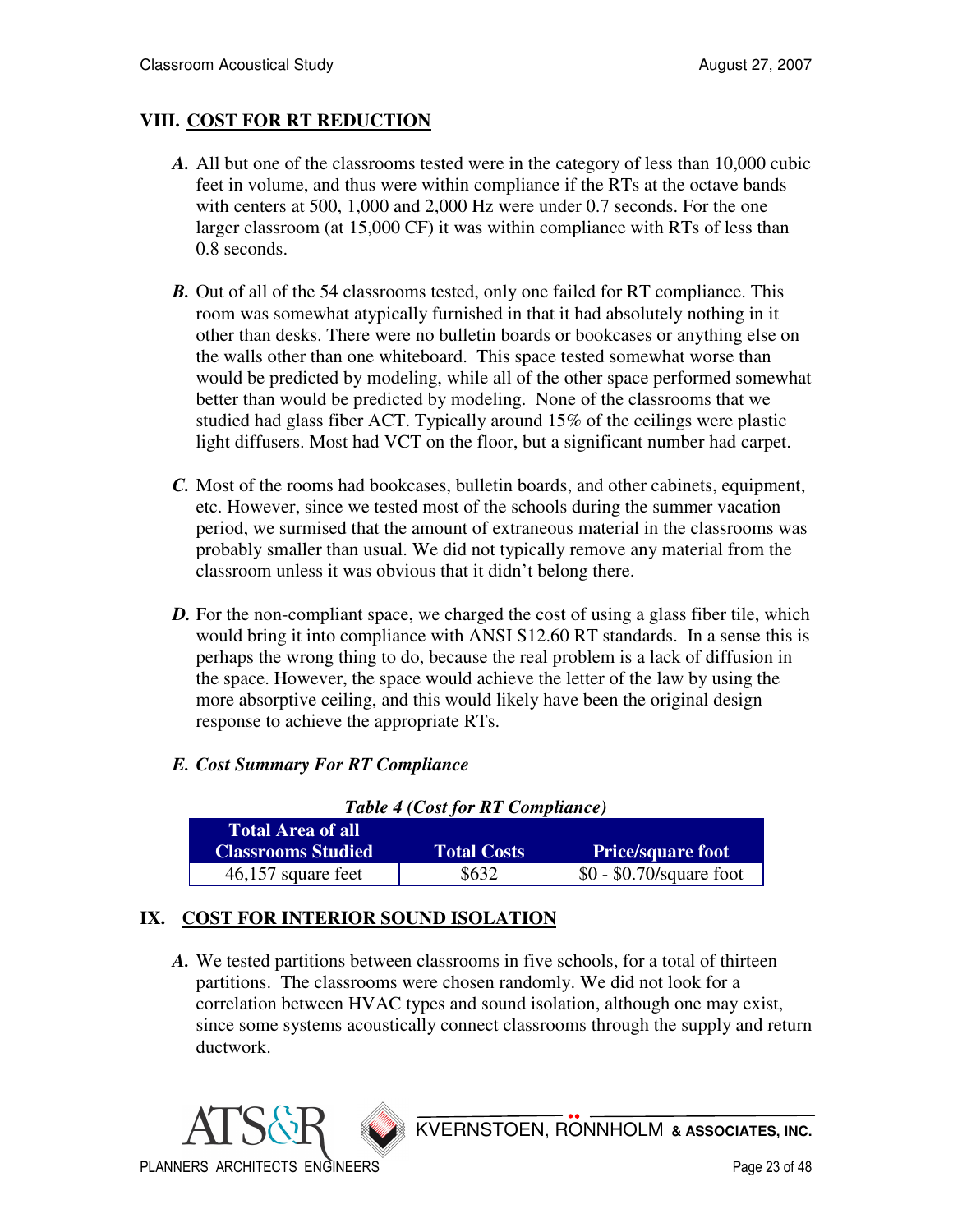- **B.** In retrospect, we wish that we had included all of the classrooms in this part of the study, since we did encounter a variety of different types of partitions, from demountable partitions that only extended to the ACT ceiling (not to the deck), to CMU partitions that were well sealed at the deck.
- *C.* There were typically three reasons rooms failed:
	- 1. The partition was not adequate from a design point of view, in that it did not have a theoretical isolation value of STC 50. In one school, 2 of the three partitions passed the field NIC test (barely) even though the theoretical design isolation value was less than STC 50.
	- 2. The theoretical design isolation value would have been adequate, but there was poor workmanship, sometimes with large gaps at the deck and around penetrations. For these rooms we have added in a square foot cost of construction supervision that we posited would have been required to have achieved the level of construction that was called out for in the construction documents.
	- 3. In all cases, the rooms were not equipped with gaskets and drop seals, which are required to achieve the STC 30 for the door that the Standard requires.
- *D.* Of thirteen partitions tested, three passed the NIC 45 field test. However, two of these did not pass the theoretical STC 50 test, so from a design standpoint, twelve of the thirteen partitions would need some modification to conform to the ANSI S12.60 Standard. In each case, we tested all of the classrooms with common walls with the source room (room with the noise source in it). In some cases that was a single room, and in other cases it was two rooms. We also added a cost to consistently use a single structural span across each classroom (rather than occasionally spanning two rooms and having to deal with the penetration/deflection issues).

| <b>Total Area of</b><br><b>Classrooms Studied</b>   | <b>Total Costs</b> | <b>Price/square foot</b>  |  |  |
|-----------------------------------------------------|--------------------|---------------------------|--|--|
| 7,154 square feet MN                                | \$18,385           | $$0 - $2.67$ /square foot |  |  |
| Cost including intervening doors between classrooms |                    |                           |  |  |
| 5,354 square feet AZ                                | \$42,500           | $$7.94$ /square foot *    |  |  |
| 5,354 square feet AZ                                | \$56,795           | $$10.61$ /square foot **  |  |  |

|  |  |  |  |  | <b>Table 5 (Cost for Interior Sound Isolation)</b> |
|--|--|--|--|--|----------------------------------------------------|
|--|--|--|--|--|----------------------------------------------------|

**\* Cost to upgrade doors to sound doors in for classrooms found in Arizona classrooms were based on 6 classrooms with 5 sets of doors divided by the total area of the six classrooms.** 

**\*\* This total includes door modifications plus the \$2.67/ square foot cost.** 

**Note: For the Arizona schools, which had double doors between each room, we added costs for acoustical sound doors between rooms, at \$8,500 per classroom. Since the cost may be misleading and wildly skew the figures, we assume that most design professionals would opt not to provide the doors when faced with the high costs.** 

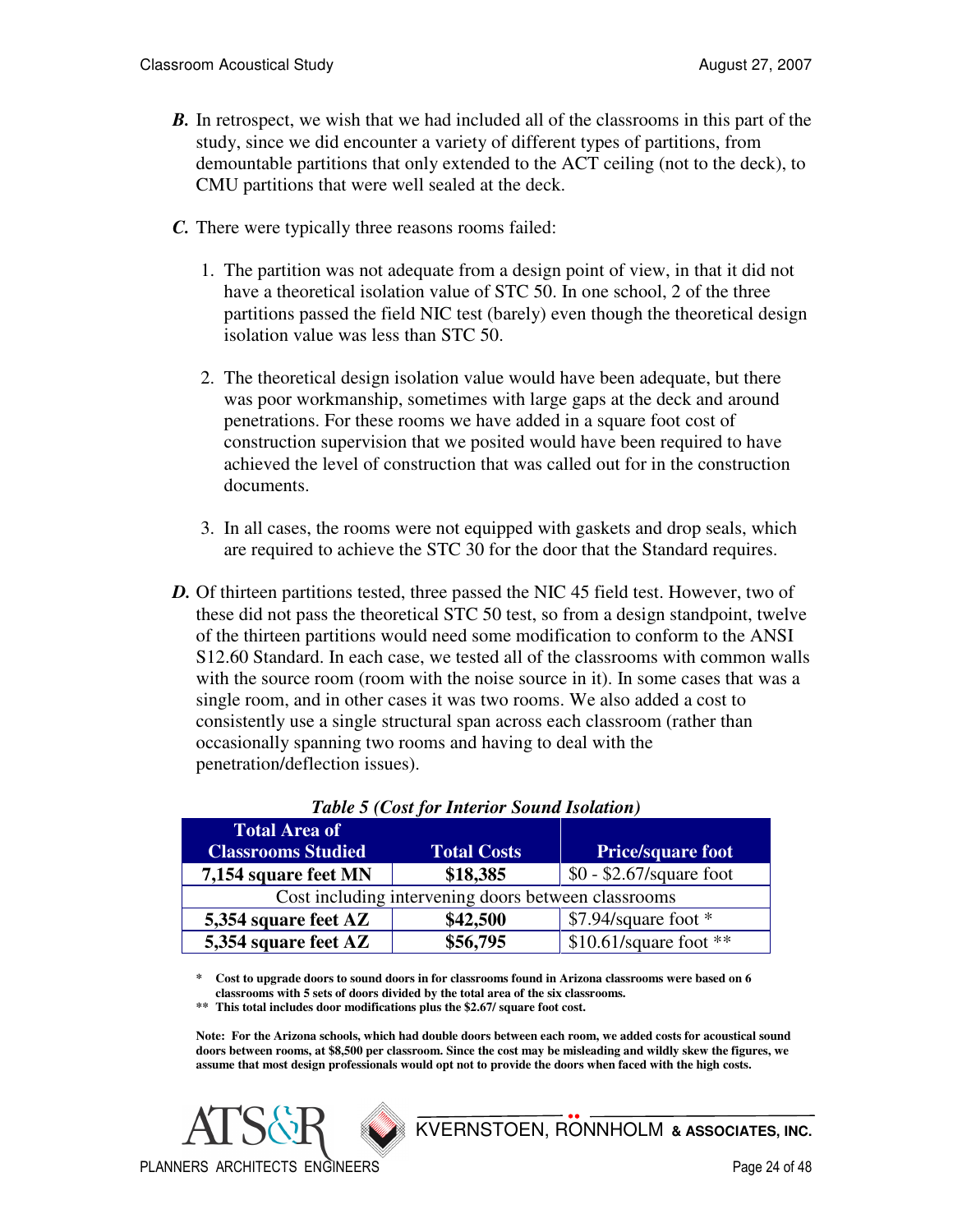## **X. COST FOR IMPACT ISOLATION**

- *A.* We measured only one school for impact isolation. We presume all classrooms will fail the Field IIC 45 that is required by the standard, since it would be extremely unusual to provide construction that would pass. As stated elsewhere, it is not acceptable to use carpet to reach the F- IIC 45 level.
- *B.* We researched the cost of adding a floating floor system that utilized a relatively thin resilient membrane with 2" concrete topping (and associated additional structure to support the weight). This cost is obviously only applicable to multistory schools, and only where a classroom is located under another space which may or may not be a classroom. This was, of course, the largest single additional cost that we added. We have added a cost of \$6.00/square foot for this feature.

|                          | Tuble of Cost for Impact Isolation |                           |  |  |  |  |
|--------------------------|------------------------------------|---------------------------|--|--|--|--|
| <b>Total Area of One</b> |                                    |                           |  |  |  |  |
| <b>Classroom Studied</b> | <b>Total Costs</b>                 | <b>Price/square foot</b>  |  |  |  |  |
| 806 square feet          | \$4,836                            | $$0 - $6.00$ /square foot |  |  |  |  |

*Table 6 (Cost for Impact Isolation)* 

 *C.* The floating floor element will meet the impact isolation requirement of the Standard. However, it is probably economically feasible only for new construction. For renovations, adding 2.5" to the classroom floor height would create numerous level change issues. It would also probably require changing the structure to support the heavier flooring load. These issues may make renovations impractical and not feasible from a financial point of view.

## **XI. COSTS FOR LIGHTING NOISE**

 *A.* We studied all 54 classrooms by turning off all HVAC equipment. There was ballast hum ranging from perceptible to annoying in approximately 50% of the rooms we studied, but we did not find any cases where the ballast hum would put the room over 35 dBA by itself, or where the ballast noise was 3 dB above the ambient noise when the lights were turned off. Normally, the difference could be measured only in a few tenths of a dB. This slight variation might easily be attributed to factors other than ballast hum. Therefore we have not added any costs for modifying lighting.

## **XII. COST FOR EXTERIOR SOUND ISOLATION**

 *A.* We checked all 54 classrooms for compliance with the Standard in terms of sound isolation from the exterior, by the means provided by the Standard. The great majority of these passed, having exterior  $L_{50}$ 's in the 55 – 60 dBA range and interior noise levels within the 37 dBA maximum mandated by the Standard. We sought out three specific school sites where exterior noise was a definite issue, as follows:

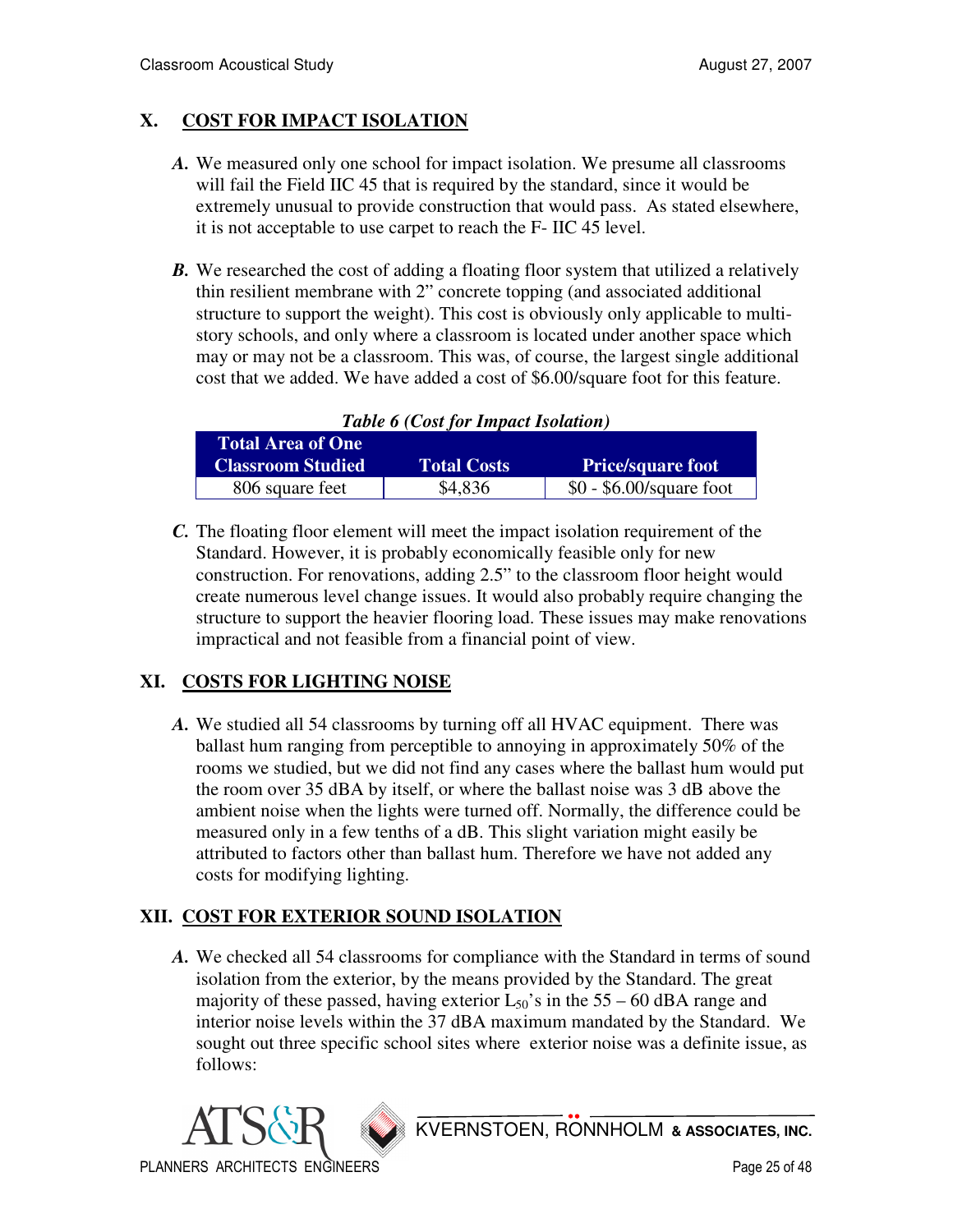- 1. One suburban site in line with a major runway at the MSP International Airport.
- 2. One suburban site 300 feet from a large freeway.
- 3. One suburban site in a residential area, but within .25 miles of a major highway.
- *B*. Test results and costs associated with the above three sites are as follows. The classroom noise levels must have an  $L_{10}$  of no more than 40 dBA during the noisiest hour during the school day.
	- 1. Site in line with a major runway at the Minneapolis St. Paul International Airport.
		- a. This was at a local college located approximately 1.25 miles from the runway. The site was also approximately 0.25 miles from a major freeway. We measured noise levels in the classroom for a one hour period from 2:00 PM – 3:00 PM. This time was chosen as representative of the noisiest time of the day by members of the teaching staff that used the classrooms. The  $L_{10}$  in the classroom for that period was 42.2 dBA, which is above the allowable level of 40 dBA. The main 1/1 octave band contributions were in the  $250 - 1,000$  Hz range.
		- b. The classroom studied was on the upper floor of a three story building, with a band of 4' high windows facing the freeway and the airport.
			- 1) The construction of the wall was as follows:
				- a) 4' continuous band of 1" insulating glass.
				- b) EIFS construction with 5/8" GWB on both sides of 6" metal studs filled with batt insulation and 2" rigid insulation faced with EIFS finish.
			- 2) The construction of the roof deck/ceiling was as follows:
				- a) 2 X 2 mineral fiber ACT
				- b) 2' bar joists
				- c) 1.5" metal deck
				- d) 6" rigid insulation
				- e) Built-up roof with gravel ballast

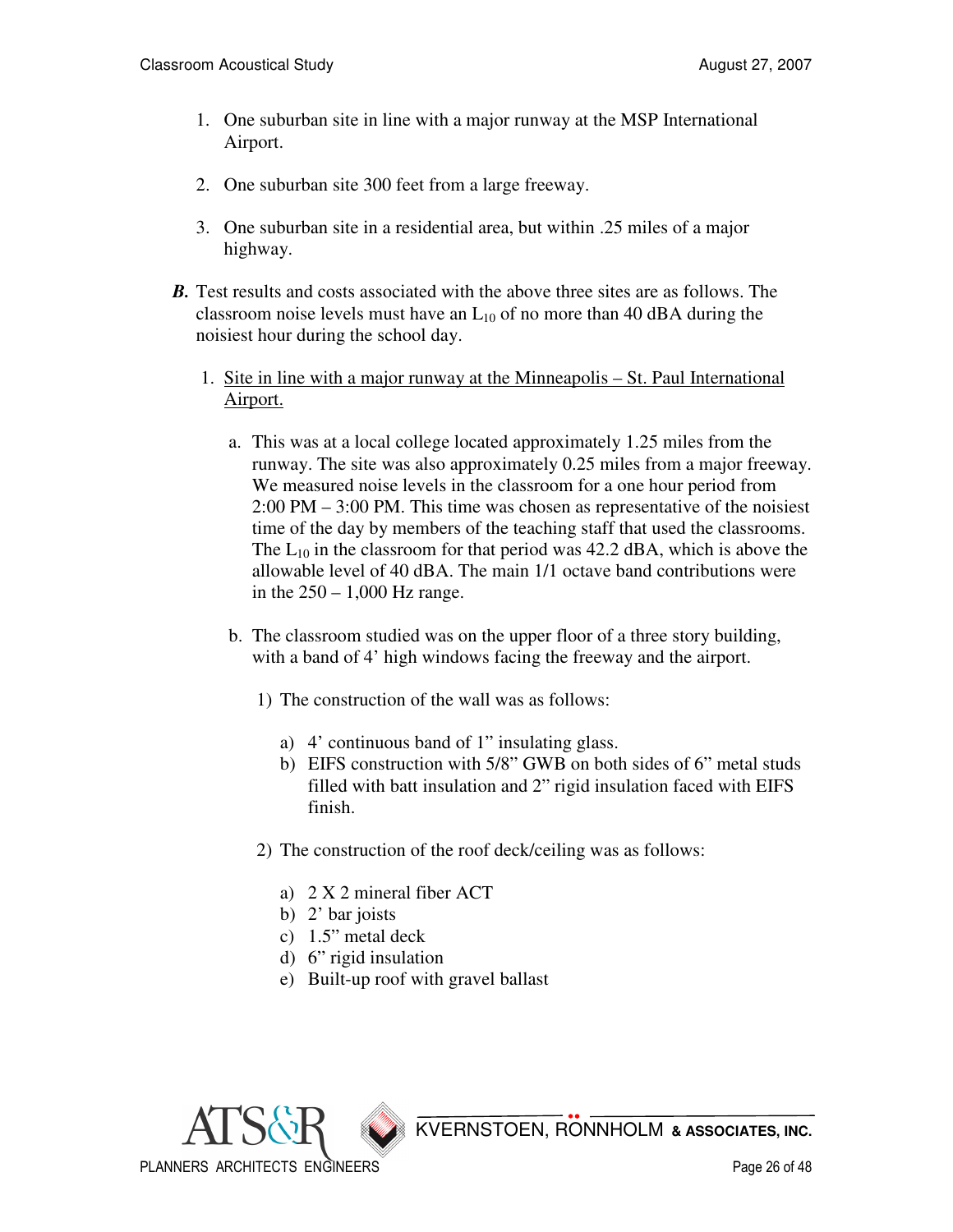c. We examined the sound transmission loss of the walls, windows, and ceiling in conjunction with the sound spectrum on the inside of the room and concluded that upgrading the windows would be necessary to meet the standard. We used 3/16" laminated glass for one of the 1/4" panes, which would provide the additional attenuation needed to bring this room into compliance.

| Total Area of   |                          |             |
|-----------------|--------------------------|-------------|
| <b>Windows</b>  | <b>Price/square foot</b> | Total Costs |
| 160 square feet | \$3/square foot          | \$480       |

*Table 7 (Cost for Exterior Sound Isolation)* 

- 2. Site at 300 feet from Freeway.
	- a. This was at a suburban elementary school facing the freeway. We measured noise levels in the classroom for a one hour period from 2:30 PM – 3:30 PM. This time was judged to the heaviest traffic during the time that the school was in session. The classroom studied was on the 2<sup>nd</sup> floor of a two story school.
	- b. The  $L_{10}$  in the classroom for that period was 38.7 dBA, which is below the allowable level of 40 dBA. The exterior  $L_{10}$  and  $L_{50}$  respectively, were 72.7 dBA and 67.5 dBA. Since this classroom passed the  $L_{10}$  test, we did not add any costs for modification. Note: Although this school did pass the  $L_{10}$  test for the noisiest hour, it is likely that a prudent designer would provide laminated glass to be on the safe side.
- 3. Site at 0.25 miles from a major suburban road.
	- a. This was a high school in a residential area, close to a major suburban roadway. The site was chosen because it was a noisy one. The outdoor  $L_{50}$ during the 2:00 – 3:00 period was 61.1 dBA. The school was an older one that had recently been upgraded with 1" insulating windows.
	- b. The classroom studied was on the upper floor of a three story building, with a band of 4' high windows facing the roadway. In spite of the rather noisy exterior ambient noise level, the classroom met the 37 dBA maximum during the testing, so we did not perform an  $L_{10}$  test in the interior classroom. Since this classroom met the standard, there are no costs associated with it.

| Table 8 (Summary of Cost/square foot for Exterior Sound Isolation) |                    |                                  |  |  |
|--------------------------------------------------------------------|--------------------|----------------------------------|--|--|
| <b>Area of Classroom</b>                                           | <b>Total Costs</b> | <b>Price/square foot</b>         |  |  |
| 1,200 square feet                                                  | \$480              | $\vert$ \$0 - \$0.40/square foot |  |  |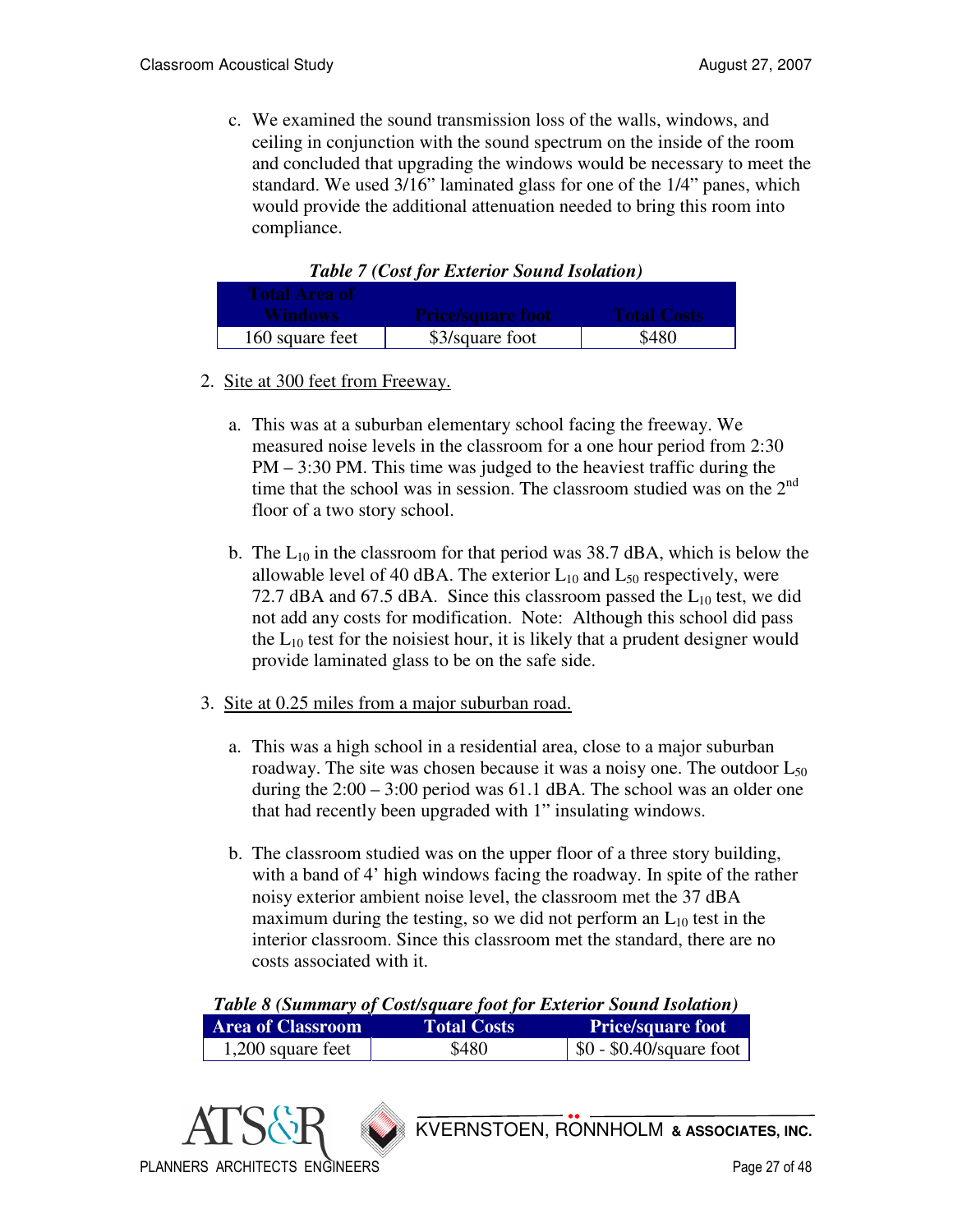#### **XIII.GENERAL OBSERVATIONS**

- *A.* In the course of the study, we were confronted with many questions as to how to most accurately detail the costs associated with meeting the Standard. Some issues were fairly obvious, such as the need to implement some kind of duct noise attenuation into a HVAC system, or the need to place vibrating equipment on spring isolators.
- *B.* Other issues were not so obvious. For example, how can the cost of possible over design be assessed? One can readily surmise that the concern of not attaining the dictates of the standard would lead a mechanical engineer or acoustician to employ a "belt and suspenders" approach to acoustical design. But it is difficult to predict accurately the degree to which that concern would encourage over designing the project.
- *C.* Some design elements that are good practice but seldom realized can be expected to become standard operating procedure. It seems reasonable to expect that composite deck/bar joist systems would come to be designed with shorter spans to avoid the penetration of walls by bar joists that may require as much as 2" of deflection. It also seems reasonable to expect that Rooftop Units (RTUs) would routinely come to be placed on concrete as well as vibration isolation curbs. This would be true for units that serve the spaces in question as well as unrelated roof top equipment. This also has implications for the robustness and cost of the structure.
- *D.* Adoption of this standard should not become just one more unfunded mandate. Yet, in pondering all of the issues we cannot help but feel that we have not been able to include all of the costs that will be incurred by adherence to the Standard. There are several spaces, for example, that we have not included, since this study only deals with traditional classrooms, and not with gymnasia, Cafeterias, Corridors, and a number of other spaces. We have also not included additional design fees for the Architects, Engineers, and Acousticians, but it seems that this will also become part of the equation, since the stakes for not achieving the Standard could be high.
- *E.* A question that needs to be asked and answered is, "Who will pay the costs for meeting the Standard if a space fails in some regard?" This will certainly happen. Architects, Engineers, and Acousticians presently do not reflect the cost of the extra time required to sort out the inevitable finger-pointing that occurs whenever there is a complaint. They certainly do not include funds to rectify problems that may have occurred, possibly through no fault of the Architects, Engineers, or Acousticians.

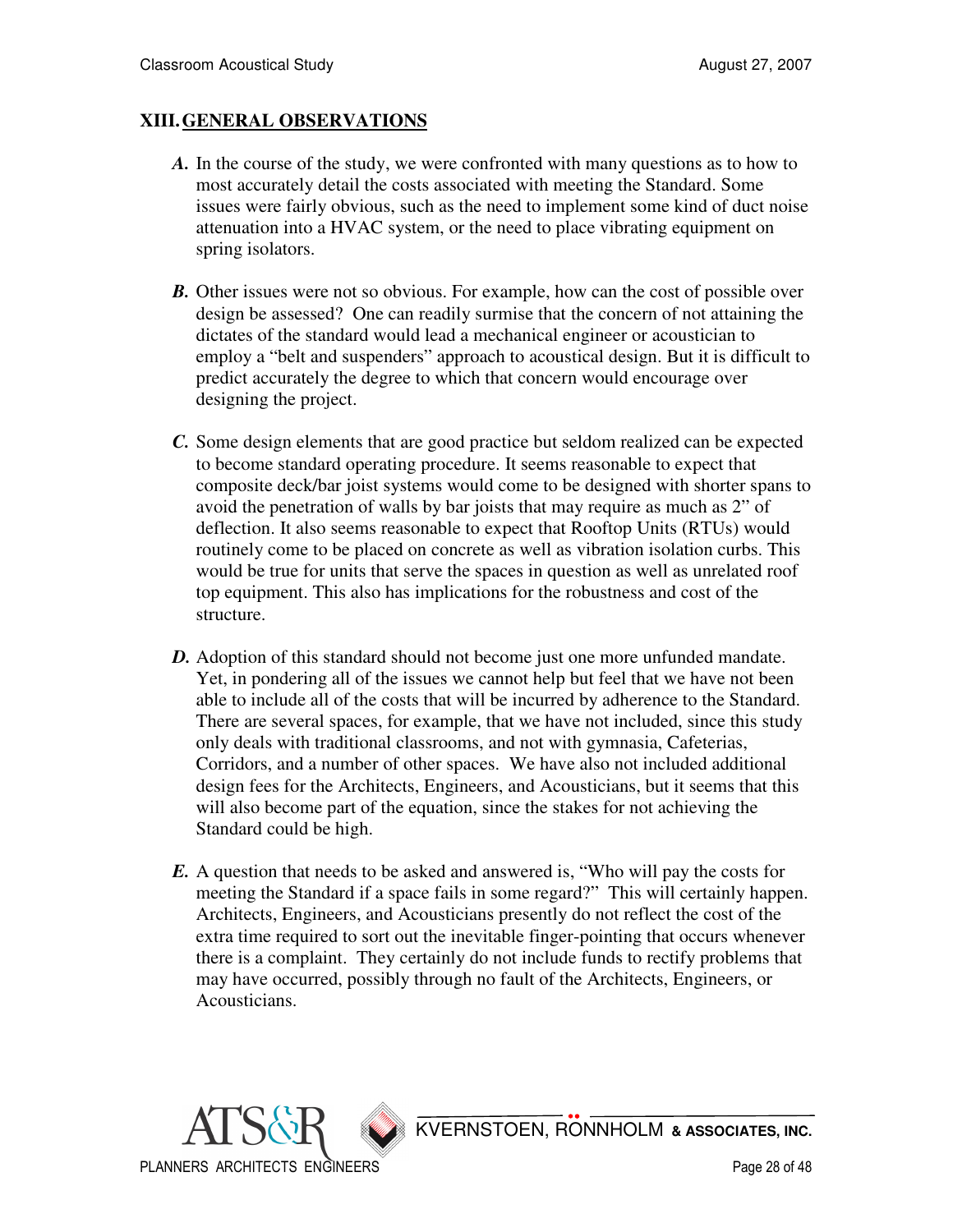- *F.* While it is noble for professionals to hold themselves to a high standard, it will be a non-existent profession if they are consistently asked to pay for the inevitable shortfalls that will occur. These shortfalls will occur both because of design flaws and construction deficiencies, but as partially demonstrated by this study, these shortfalls will be expensive to fix. It should be kept in mind that this study is about the costs of achieving the Standard in the original design/construction, and not about the costs involved in retrofitting a problem classroom.
- *G.* Background noise levels around 35 dBA without equipment operating were quite common in the classrooms studied and defied any easy identification of a specific source. The upshot of this is that HVAC systems will need to contribute virtually nothing to the noise levels already present in many of the spaces. Without modifications of the current sound level limitations this will make the task of mechanical engineering and contracting very difficult and costly.
- *H.* After visiting all of the classrooms, it became very clear that early planning was the key to achieving the guidelines of the Standard. The most obvious early planning effort must, of course, have to do with the budget. Not to belabor the obvious, but classrooms built to these specifications will not happen unless there is money to pay for it. Then, assuming that adequate money has been appropriated, the physical planning must begin immediately.
- *I.* Structural planning will be exceedingly important, in order to support the larger loads that are a part of the acoustics package. Floating floors and concrete pads must be supported. Careful attention must be paid to where bar joists bear and how much they deflect. Bar joist sizes may have to increase in order to accommodate larger ducts.
- *J.* Space planning, which has always been important, will become more critical under stricter noise requirements. Generally speaking, larger mechanical rooms will be required to ensure room to achieve larger ducts and smooth flow of air. They must also be strategically placed to avoid noise and vibration issues to adjacent spaces. HVAC design will need to be a big part of the early stages of design, in order to avoid transmission of sound between classrooms through the supply and return ducts, and to allow for the extra space needed to ensure smooth airflow and reduce static pressure in the system.
- *K.* Unit ventilators are sometimes virtually the only solution for retrofit situations where there is inadequate deck-to-deck height for central systems. This type of system is, by its nature, much noisier at the unit, and much quieter,  $(5 - 7 \text{ dBs})$  on the opposite side of the room. In order to accommodate this type of system for retrofit, it may be necessary to change the 35 dBA requirement at 1 meter from the unit if it can be demonstrated that the unit can be placed, for example, 2 meters away from the nearest occupied space.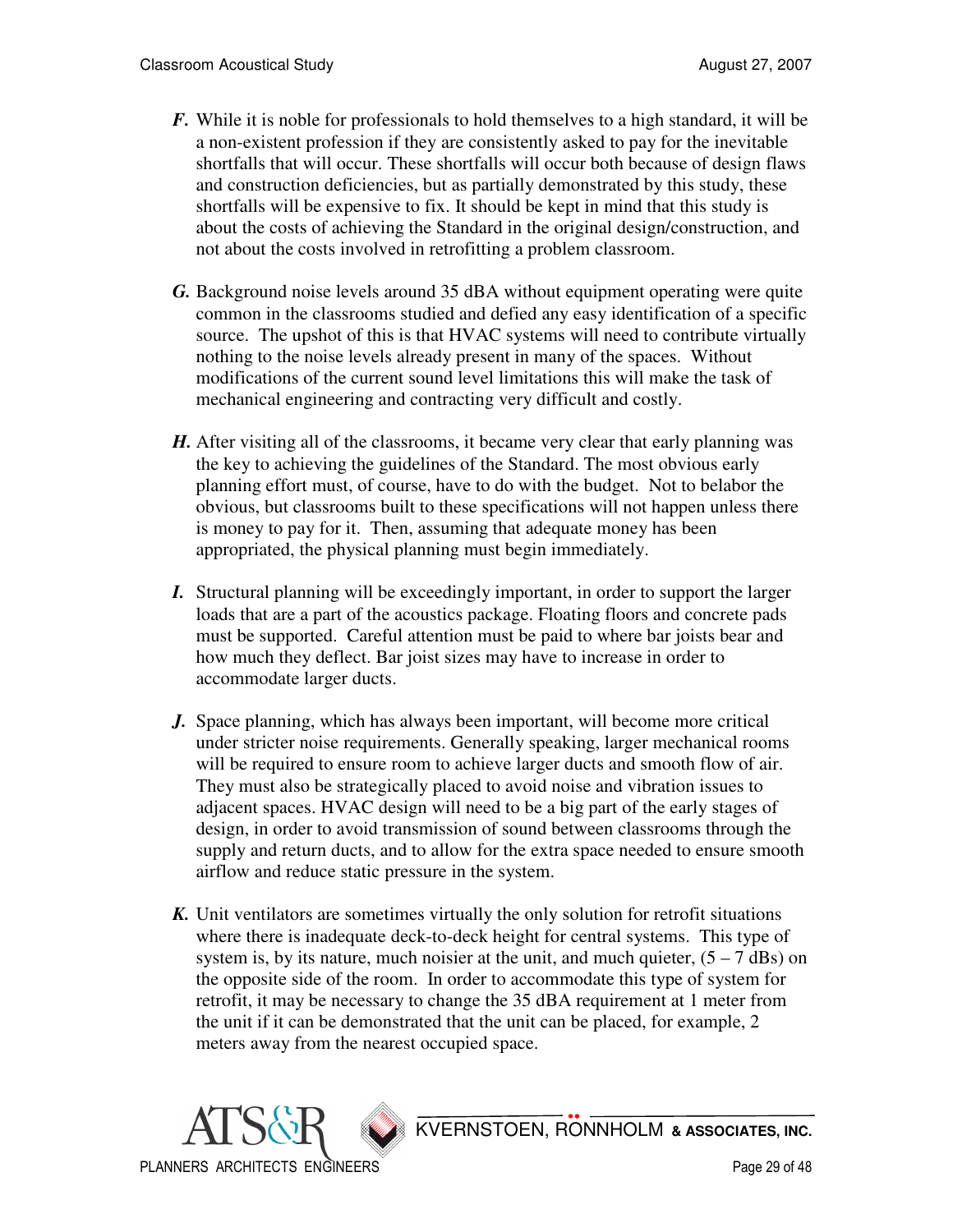- *L.* We have observed the following mechanical construction items to be critical to adequately controlling HVAC noise.
	- 1. Installation of air extractors and turning vanes in ductwork can be important to reduce noise. Contractors may not provide these even when they are shown on the plans.
	- 2. Placement of duct silencers is important to avoid creating additional noise through turbulence.
	- 3. Spring isolators are necessary to avoid low frequency vibration transmission. Rubber isolators may not provide adequate low frequency vibration isolation.
	- 4. There are limitations on some equipment (water source heat pumps, unit ventilators, and fan powered VAV boxes) in reducing noise levels. This type of equipment may not be robust enough to handle the static pressure added by attenuation devices.
	- 5. Power Roof Ventilators can vibrate the entire roof structure and sound like much larger equipment.
	- 6. Butterfly dampers in diffusers for rated ceilings can cause  $6 8$  dBs additional noise.
	- 7. Reduced neck size on the supply diffuser will cause turbulence and thus, noise.
	- 8. Unlined ductwork from the fans with no duct silencers will almost certainly result in ANLs higher than 35 dBA.
	- 9. Duct fittings such as elbows, dampers, take-offs, etc. can cause turbulence and therefore noise, particular at higher velocities.
	- 10.RTUs must not be located directly over classrooms, because both noise and vibration problems can be virtually insurmountable in those situations.
	- 11.With the current industry practice of not using duct liner, there is a special importance in using quieter fans and attenuators to reduce noise at the source. We found that internal duct liner, at least in limited use, is necessary to control noise generated by duct fittings as well as the fan itself.

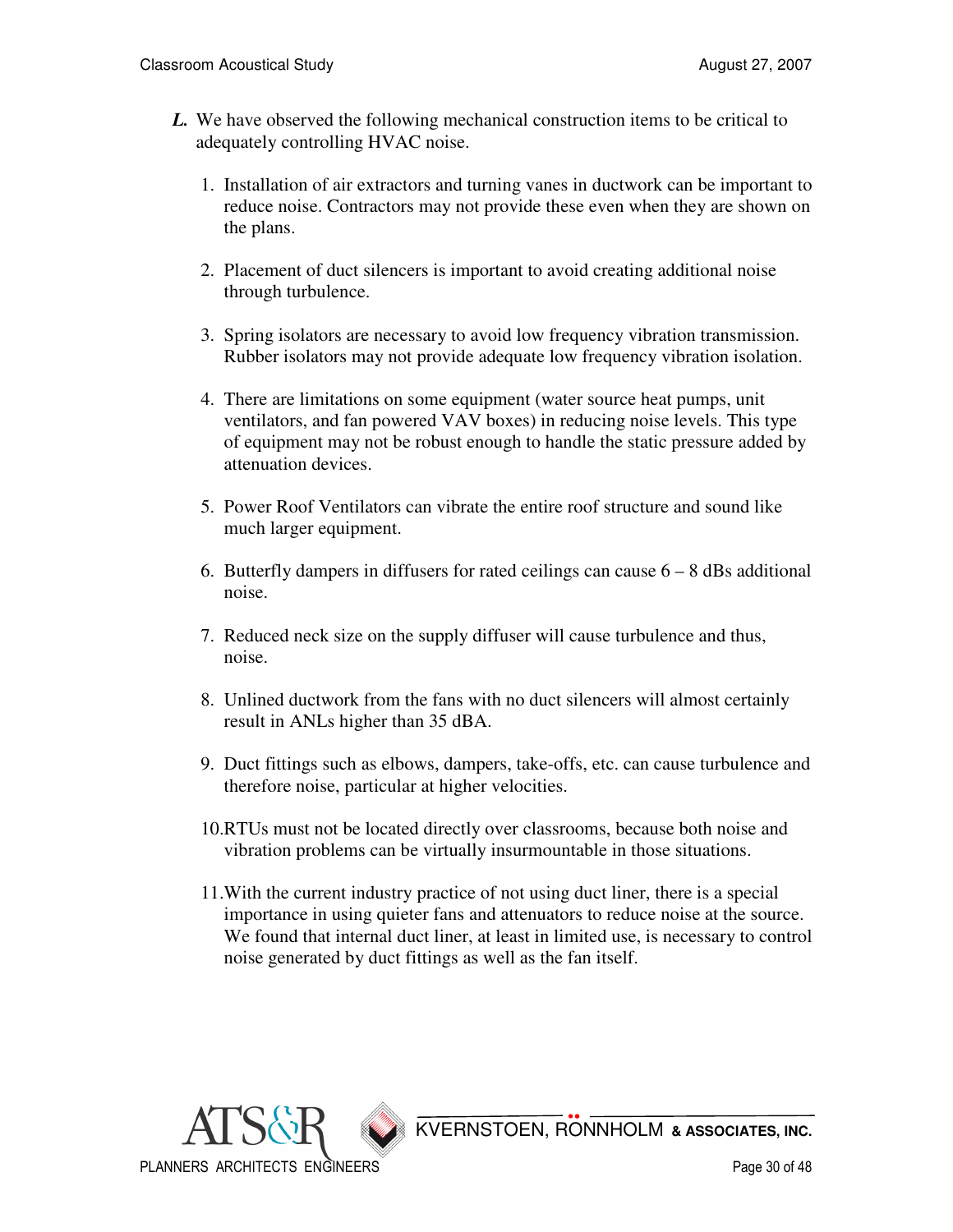- *M.*In many cases the dedicated systems did not meet the manufacturer's recommendations on airflow. These dedicated units are designed for low first cost and need low static pressure drops to perform well. When available static pressure is exceeded, the units cannot produce enough airflow to meet the rated CFM. When duct silencers or other acoustical obstructions are added to the system the static pressure increases, further reducing the airflow. If a larger motor is added to increase the airflow the result is often more noise. Thus both initial costs and continuing operating costs will increase.
- *N.* The central station systems were typically closer to the design CFM, although some with fan powered VAV boxes were short on air due to the limited capacity of the VAV boxes. In general, the central station systems can more readily have attenuation devices added because they have a wider range of CFM and static pressure available. These systems often are plagued with excessive low frequency noise, which can be difficult to eliminate with conventional means such as duct lining or duct silencers. For such issues, it can be exceedingly important to have the AHUs located far enough from the first classrooms, so that duct breakout can occur in non-critical areas such as storage areas, corridors, etc.

## **XIV. COST IMPACT TO A SCHOOL CONSTRUCTION PROJECT**

- *A.* As stated earlier, this study was based on a case history approach, in which we studied a relatively small number of classrooms (54) to determine ANSI S12.60 compliance, and to determine what additional costs would have been incurred to have brought them to compliance at the design/construction phases.
- *B*. In order to be useful as a planning tool, it may be helpful to look at a few hypothetical school construction projects to illustrate what the cost impact of adopting ANSI S12.60 might be. Of course, each school will differ somewhat from what we discovered in our study, so the following examples should be used only as a guideline.
- *C.* Analysis of school design profiles to determine what percentage of gross square footage of schools are classroom, indicated that for elementary schools the ratio ranged from 38% to 58% of gross square footage. Some of the variance in the percentage of gross square footage is due to more support spaces, wider corridors, more gymnasiums, and other ancillary spaces not directly associated with the classrooms. Applying this information to total building costs may prove to be impractical due to the wide fluctuation of base costs due to building types, features, components, codes, owner's preferences, etc. Therefore we have based the cost per square foot on class room areas only, rather than apply costs to the gross square foot of the building. This cost method would be applied as an addition to normal cost estimating procedures.

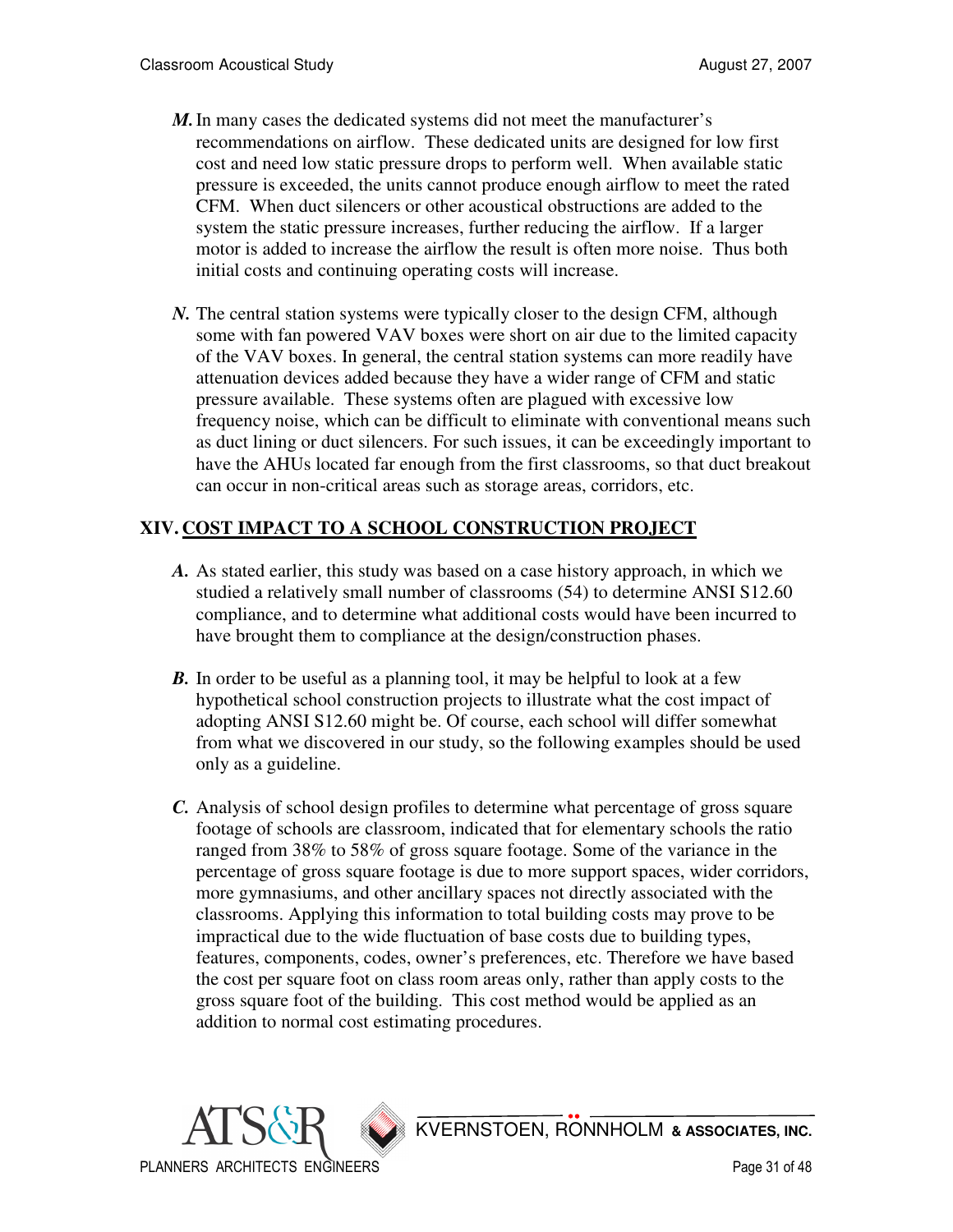- *D*. The following examples provide a range of different cost expected but are not inclusive of all combinations when complying with ANSI Standard 12.60.
	- 1. Example of increased cost to meet the requirements of ANSI S12.60 Standard for a Building Type I (Renovated – multi-story) and Equipment Type 4 (Central system chiller system, desiccant based cooling, fan powered boxes with positive displacement diffusers).
		- a. Mechanical Noise Control Most classrooms did not meet the standard, so there will probably be significant extra costs to achieve the standard. We calculated costs of up to \$12.88/square foot for this type of construction and HVAC system. In the validation part of the study, we found that costs, particularly for retrofit, may be significantly higher than we had predicted. See Section XVI
		- b. Exterior Noise Reduction We found that both in Minnesota and in Arizona that exterior noise was not typically a problem. However, if you have a site that is in the vicinity of an airport, or a large roadway, and with exterior construction masonry, and 1-inch insulating glass you will need to add something for 3/16" laminated glass for on of the ¼" panes of the 1 inch insulating glass of the windows. For the purposes of this example, we have assumed 64 square feet of window per classroom, for an additional \$0.40/square-foot cost. If the exterior wall is of lightweight construction and the site is a noisy one, the cost for this issue could rise dramatically.
		- c. Room Acoustics We found that most classrooms passed the ANSI requirement in the schools we studied. So, if you are typically using a good quality of ACT (NRC .70 or higher) you probably won't have any additional costs for this issue.
		- d. Sound Isolation We found that most partitions did not meet the ANSI Standard, so you will probably need extra materials and increased construction supervision to achieve the required NIC 45 between classrooms. We estimated \$2.67/SF to achieve the standard in the schools we studied.
		- e. Impact Isolation For the example below, we have assumed a two story building with an equal area of classrooms on both floors, so the squarefoot costs would be \$6.00/square foot times the classroom area above grade (in this case 50%).

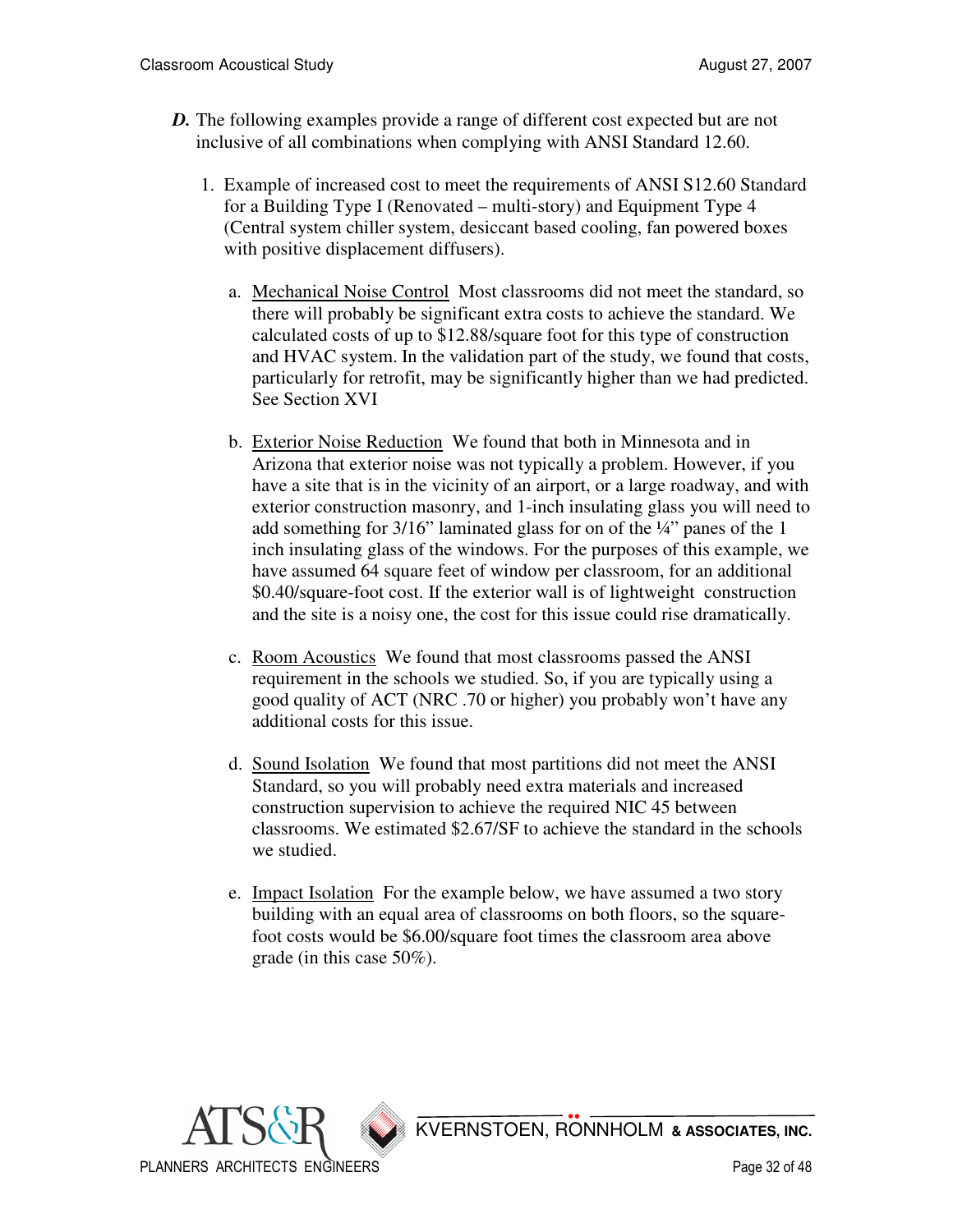|                                                       | Cost (\$/Sq. Ft.) |
|-------------------------------------------------------|-------------------|
| Cost for Classroom Area                               | Minnesota         |
| Cost for HVAC Reduction to 35 dBA                     | 12.88             |
| Cost for Exterior Noise Reduction (\$0 - \$0.40)      | 0.40              |
| Cost for RT Reduction (\$0 - \$0.70)                  | 0.00              |
| Cost for Sound Isolation (\$0 - \$2.67)               | 2.67              |
| Cost for Impact Isolation \$6.00/SF x 50% of total SF | 3.00              |
| <b>Total Increased Cost</b>                           | 18.95             |
| Cost for Classrooms Only                              |                   |
| <b>Building Cost for Classroom Renovation</b>         |                   |
| (moderate changes)                                    | 80.00             |
| Increased Cost to Meet ANSI Standard S12.60           | 18.95             |
| <b>Total Cost</b>                                     | 98.95             |

*Table 9 (Cost for a Classroom Located in a Renovated – Multi-story Building with Equipment Type 4) – Note that miscellaneous cost is not included.* 

 f. Based on the above calculations, this would be a 24% increase in construction cost for the classroom only. There may be additional costs, as outlined under section XV of this study.

- 2. Example of increased cost to meet the requirements of ANSI S12.60 Standard for a Building Type II (New – multi-story) and Equipment Type 3 (Central system chiller system, 4-pipe wall mounted unit ventilator system).
	- a. Mechanical Noise Control Most classrooms did not meet the standard, so there will probably be significant extra costs to achieve the standard. We calculated costs of up to \$13.02/square foot for this type of construction and HVAC system.
	- b. Exterior Noise Reduction For the purposes of this example, we have assumed a quiet residential location in a northern climate with double glazed windows as a base construction, so there would be no additional costs for exterior sound isolation.
	- c. Room Acoustics For this example let us assume that the typical standard is ACT with NRC .55. In this case, you will need to upgrade the ACT to meet the Standard at a cost of \$.70/SF.
	- d. Sound Isolation We estimated \$2.67 /SF to achieve the standard in the schools we studied.
	- e. Impact Isolation For the example below, we have assumed a two story building with an equal area of classrooms on both floors, so the square-foot costs would be \$6.00/square foot times the classroom area above grade (in this case 50%).

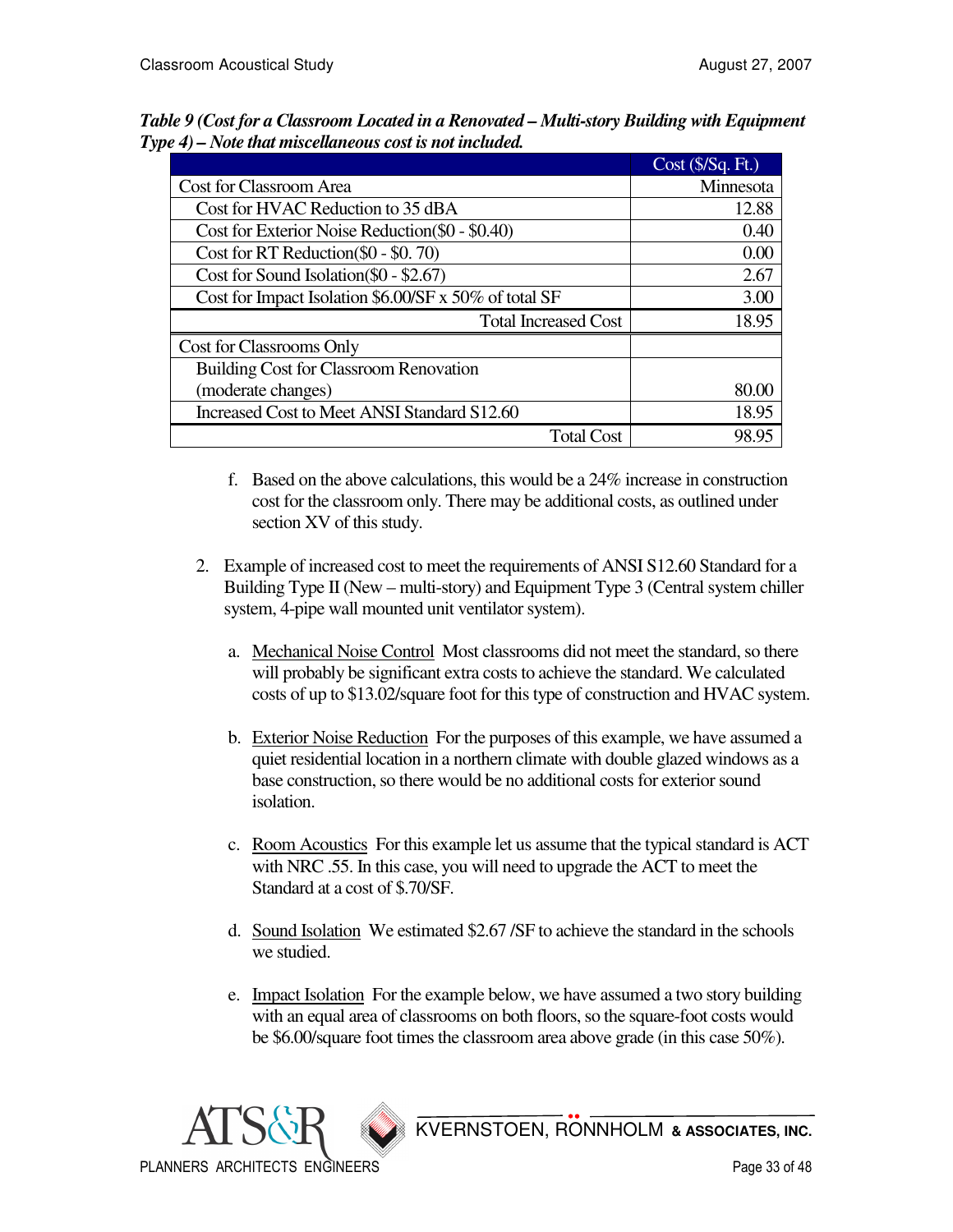|                                                       | $Cost$ ( $\frac{S}{Sq}$ . Ft.) |
|-------------------------------------------------------|--------------------------------|
| Cost for Classroom Area                               | Minnesota                      |
| Cost for HVAC Reduction to 35 dBA                     | 13.02                          |
| Cost for Exterior Noise Reduction (\$0 - \$0.40)      | 0.00                           |
| Cost for RT Reduction( $$0 - $0.70$ )                 | 0.70                           |
| Cost for Sound Isolation (\$0 - \$2.67)               | 2.67                           |
| Cost for Impact Isolation \$6.00/SF x 50% of total SF | 3.00                           |
| <b>Total Increased Cost</b>                           | 19.39                          |
| Cost for Classrooms only                              |                                |
| Base Building Cost for New Classroom                  | 135.00                         |
| Increased Cost to Meet ANSI Standard S12.60           | 19.39                          |
| <b>Total Cost</b>                                     | 154.39                         |

*Table 10 (Cost for a Classroom Located in a New – Multi-story Building with Equipment Type 3) – Note that miscellaneous cost is not included.* 

- f. Based on the above calculations, this would be a 14% increase in construction cost for the Minnesota classroom. To estimate costs in other areas of the country, use multipliers such as described below in the City Cost Example. There may be additional costs, as outlined under section XV of this study.
- 3. Example of increased cost to meet the requirements of ANSI S12.60 Standard for a Building Type IV (New – single-story) and Equipment Type 2 (Central system air handling unit(s) remote from classroom).
	- a. Mechanical Noise Control We calculated costs of up to \$2.00/square foot for this type of construction and HVAC system.
	- b. Exterior Noise Reduction For the purposes of this example, we have assumed a quiet residential location in a northern climate with double glazed windows as a base construction, so there would be no additional costs for exterior sound isolation.
	- c. Room Acoustics Using a typical ceiling tile (ACT ) with a minimum NRC of .65, there would be no extra costs to meet the ANSI Standard.
	- d. Sound Isolation We estimated \$2.67 /SF to achieve the standard in the schools we studied.
	- e. Impact Isolation For the example below, it is a single story building, so there are no impact isolation issues.

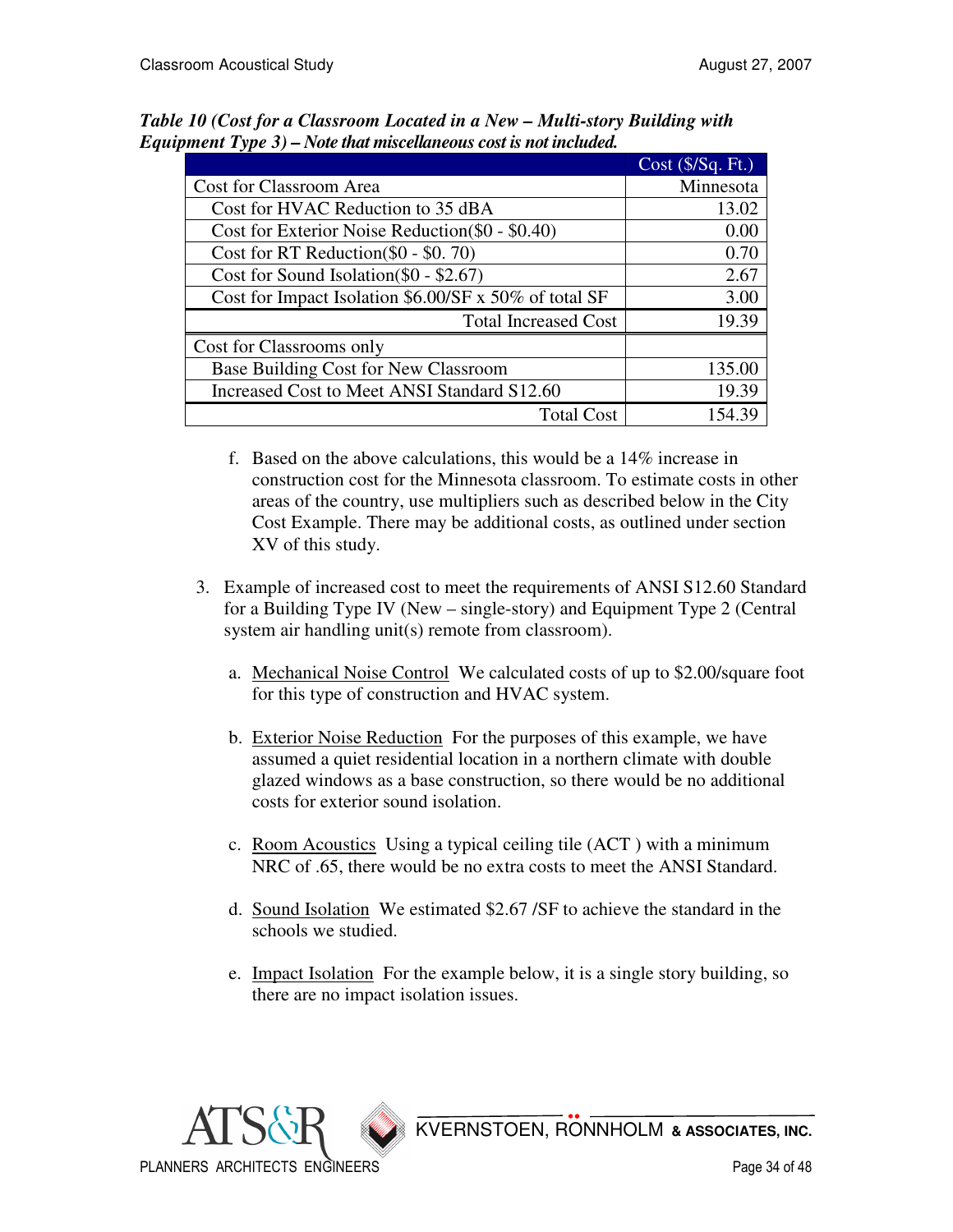| $Cost$ ( $\frac{S}{Sq}$ . Ft.) |
|--------------------------------|
| Minnesota                      |
| 2.00                           |
| 0.00                           |
| 0.00                           |
| 2.67                           |
| 0.00                           |
| 4.67                           |
|                                |
| 130.00                         |
| 4.67                           |
| 134.67                         |
|                                |

*Table 11 (Cost for a Classroom Located in a New – Single-story Building with Equipment Type 2) – Note that miscellaneous cost is not included.* 

 f. Based on the above calculations, this would be a 3.6 % increase in construction cost for the Minnesota classroom. There may be additional costs, as outlined under section XV of this study.

## E. *City Cost Adjust Example*:

- 1. For example, from Table 11 you can see that the cost for a single story new school for a project located in Minneapolis, Minnesota would be \$4.67 per square foot.
- 2. To determine what this cost would be for other locations in the United States, the follow cost multipliers would be obtained for the 2004 Means Cost Estimating Guide:
	- a. City multipliers for regional cost differences.

| City and State    | Cost Multiplier |
|-------------------|-----------------|
|                   |                 |
| Minneapolis, MN   | 1.13            |
| New York City, NY | 1.34            |
| Biloxi, MS        | 0.78            |
| Phoenix, AZ       | 0.87            |

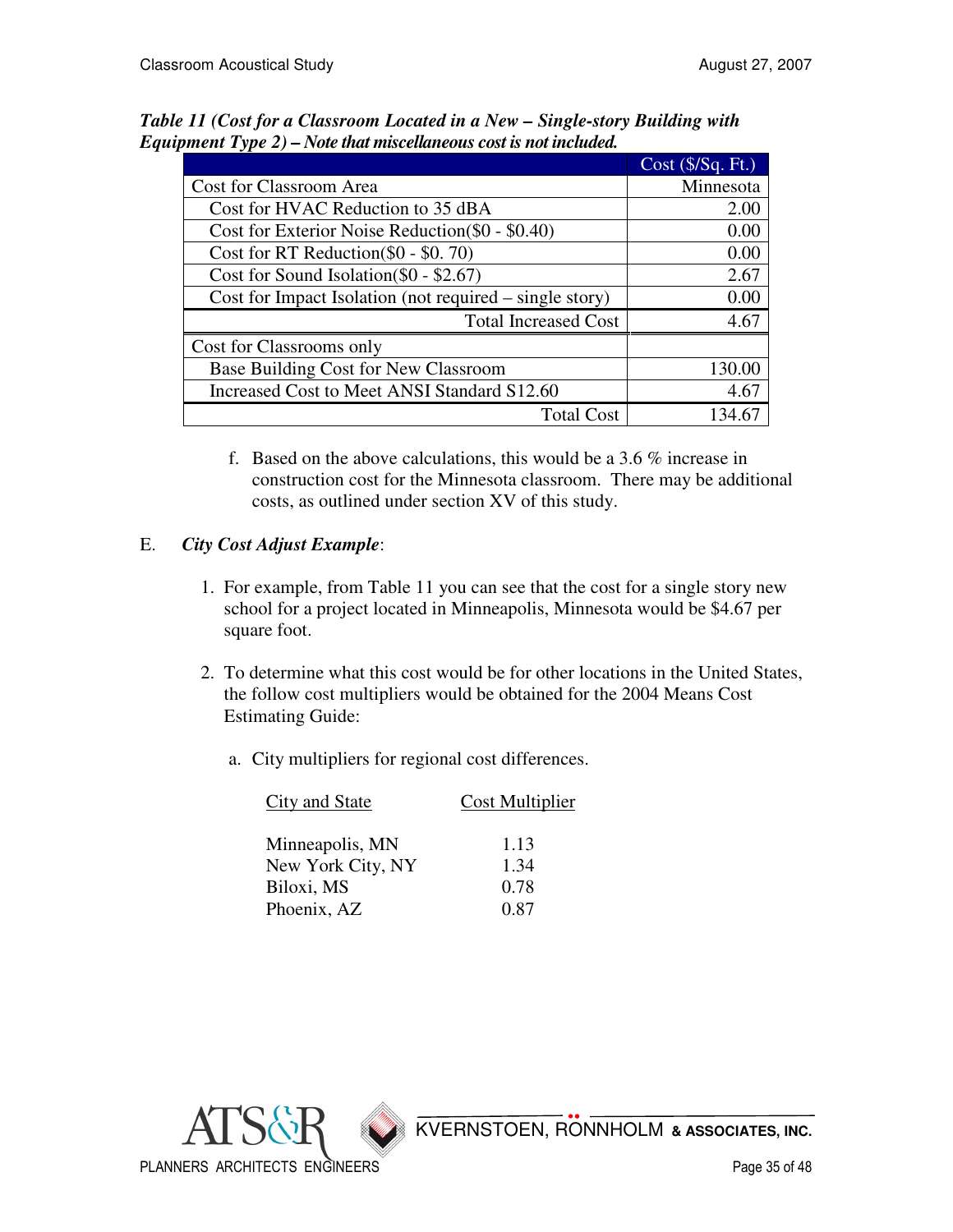3. Cost Calculations

| a. New York City, NY | \$4.67 x $(1.34/1.13) = $5.54/Square$ Foot |
|----------------------|--------------------------------------------|
| b. Biloxi, MS        | \$4.67 x $(0.78/1.13) = $3.22/Square$ Foot |
| c. Phoenix, AZ       | \$4.67 x $(0.87/1.13) = $3.60/Square$ Foot |

4. School Cost Example showing high end of spectrum: Assume a 450,000 sq. ft. High school in Minnesota with a 2 story classroom wing. Classroom area totaling 55% of floor area equaling 247,500 sq ft of classrooms, 70% of classrooms are exterior, 50% of classrooms are second floor.

| Item                            | Sq. Ft. | Cost/Sq. Ft. | <b>Total Cost</b> |
|---------------------------------|---------|--------------|-------------------|
| <b>HVAC Noise Reduction</b>     | 247,500 | \$13.42      | \$3,321,450       |
| <b>Exterior Noise Reduction</b> | 173,250 | \$0.40       | \$69,300          |
| <b>RT</b> Reduction             | 247,500 | \$0.70       | \$173,250         |
| Sound Isolation                 | 247,500 | \$2.67       | \$660,825         |
| <b>Impact Isolation</b>         | 123,750 | \$6.00       | \$742,500         |
|                                 |         |              | Total \$4,967,325 |

Cost for city (Minneapolis) \$4,967,325 Adjust for city (Phoenix)  $$4,967,325 \times (0.87/1.13) = $3,824,400$ 

#### **XV. MISCELLANEOUS COST Note: None of these costs were factored into the case studies**

- *A. Low Velocity Duct Design*: To design the ventilation system at a maximum velocity of 800 feet per minute may require the designer to add height to the building to accommodate larger ductwork. Each additional block course (8 inches) in height that is added to the building can increase the cost of the building by \$6.07 per square foot.
	- 1. An example would be as follows: To increase the building height from 14 feet 6 inches by two block courses (1 foot, 4 inches) would increase the building cost by \$12.14 per square foot.

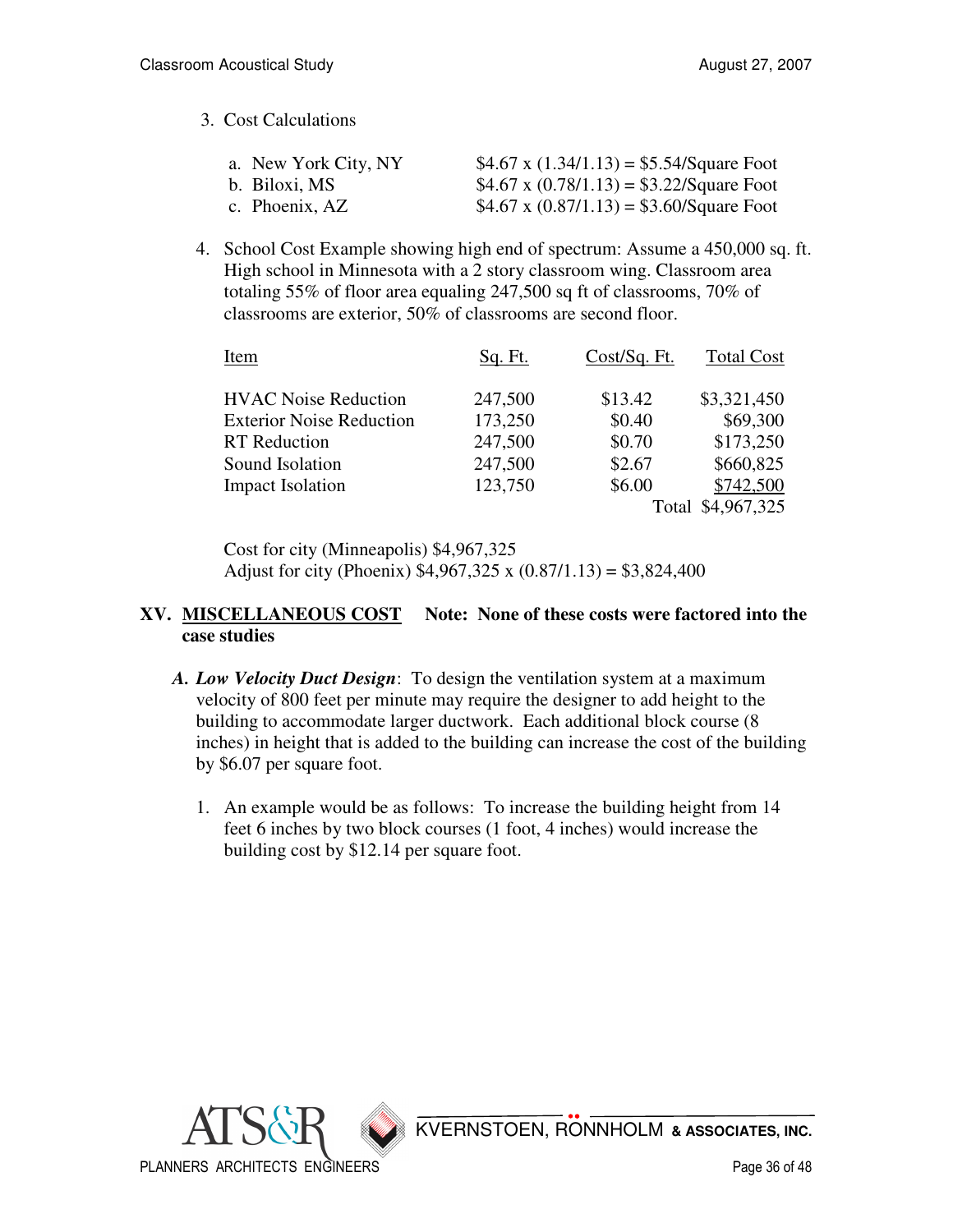- B. *Design Fees*: With the increase in building costs, the professional design fees would rise proportionally if the costs are included in the building budget estimates. As may often be the case, the estimates would not include the extra costs and the project would bid higher than the estimated budget. This would cause the building team to explore value engineered cost reductions to bring the project back into budget. This value engineering could compromise the acoustics and also cost the design professional billing hours. There will also be a design cost associated with meeting the Standard. Additional meetings and coordination between design disciplines, as well as construction supervision and testing at commissioning will be necessary to ensure that the requirements are met.
	- 1. Although the costs outlined above are very difficult to quantify, we believe that there would be few who would deny that they are real costs. They could vary hugely from project to project, but it seems prudent to include some notion of what these costs might be. Based on the above discussion, an additional \$2/square foot for each classroom space could be a reasonable number to assign to those costs. This may be high for some projects and low for others, but assigning such a number at least is helpful in identifying a ballpark figure for design and design assurance costs
	- 2. *Special Acoustical Inspection*: To ensure that acoustical treatments have been installed properly, the design professional would need to inspect wall and floor/roof joints, sleeving and sealing around piping and conduits to verify that noise separation integrity was maintained. Cost could be between \$0.05 to \$0.20 per square foot of classrooms.
- *B. Operating Costs*: Some upgrades would cause an increase in operating costs due to higher static pressure which would increase the motor horsepower. Assume a one horsepower increase for a fan operating 16 hours a day, 5 days a week, 52 weeks a year. At \$0.06 per KWH the cost would equate to approximately \$250.00 per year per horsepower. In retrospect, increasing duct sizes to maintain a maximum duct velocity of 599 feet per minute could off-set some acoustical treatment static pressure changes.

#### *C. Design Assurance*:

 1. If under a mandate to achieve the performance standards of ANSI S12.60 the prudent acoustical, architectural, or engineering professionals will want to ensure that the costs are borne by the client in the original building cost, rather than by themselves, which might be the case if the completed building does not meet the Standard. Thus, an extra measure of design assurance, which might be called over design, is likely. How much of an issue this might be is extremely difficult to quantify. Thus, we have provided a discussion of each of the four acoustical issues with which the Standard deals.

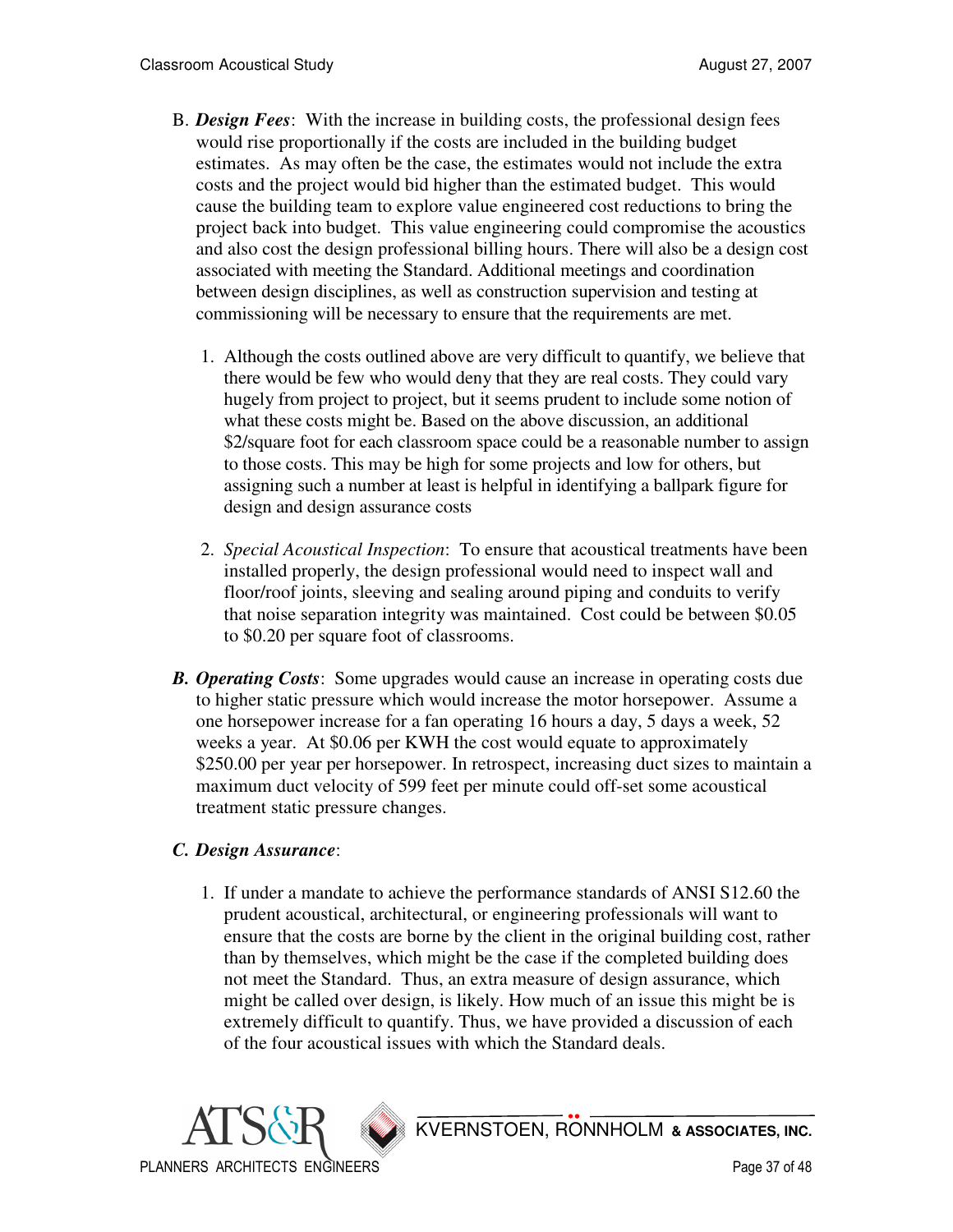- 2. Room Acoustics: All but one of the 54 classrooms that we studied met the Reverberation Time (RT) requirement of 0.6 seconds. Thus, it seems clear that most permanent construction materials for classrooms will meet the Standard, assuming that ACT ceilings are used. This is due in part to the extra absorbing materials typically found in the classroom, such as books, bulletin boards, chairs, etc. Still, it is quite possible that acousticians and architects will tend to use premium ACT just to make sure, so there may be costs of \$0.50 - \$1.00/square foot additional for classrooms, even though this would not be required by the Standard.
- 3. Sound Isolation:
	- a. A wide variety of partition types have been tested, so there would not seem to be a great likelihood for over design for this building element. However, most of the failures in sound isolation between spaces come about as a result of inadequate workmanship in sealing up penetrations, cracks, and junctions between the partition and the deck, so close construction supervision will be mandated.
	- b. Another issue is that 8" concrete block is quite commonly used as a construction material for partitions between classrooms. While a properly sealed 8" CMU wall will almost certainly pass the NIC 45 field test, it does not meet the Design STC 50 value that is required by the Standard. Most sources list sealed standard weight 8" CMU as STC 49, therefore sand, grout, or other fill material would have to be added to meet the design value of STC 50.
	- c. All classrooms we studied met the field standard for exterior sound isolation except the classroom located next to the airport. Possible issues in northern climates would tend to be about whether or not to use laminated glass as one of the panes in an insulated window. This may have farther reaching implications than just for classroom windows. Since the laminated glass has a slightly different exterior appearance, architects may opt to use the laminated glass on an entire façade, rather than just on the classrooms.
- 4. HVAC Noise:
	- a. This is probably the area where the most extra money would be spent to ensure compliance with the Standard. Larger capacity equipment costing more money may be specified to ensure slower, quieter equipment operation. However, larger capacity equipment may increase operating costs and adversely affect dehumidification operations in addition to increased up front costs. To reduce operating cost, duct layouts should be scrutinized particularly carefully to ensure the smooth flow of air.

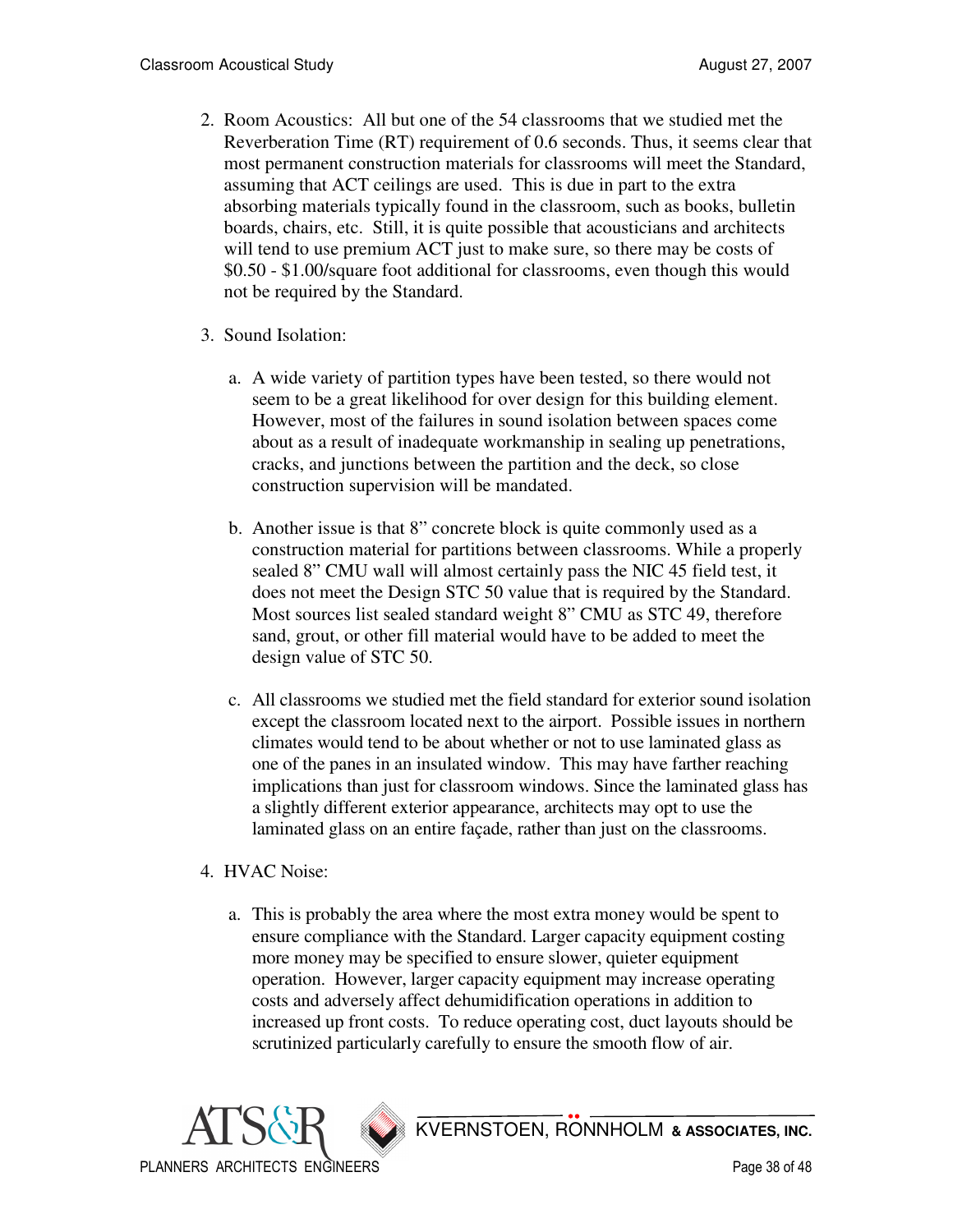- b. In cases where there are Roof Top Units (RTUs) over a metal deck system, it would be best to place these units on concrete pads. This would absolutely be required in some instances, for example when the units are adjacent to, or even over a classroom. In other cases the units may be more remote, but as a designer, it would be a temptation to place even remote units on concrete pads to make sure that there would be no vibration issues.
- 5. Impact Isolation: While the floating floors required for impact isolation are a large additional cost for multi story schools, it seems likely that the costs will be quite predictable. That is, over-designing by putting floating floors where they are not needed seems unlikely. Therefore, over-design in this area is probably not an issue.

#### **XVI. VALIDATION OF ASSUMPTIONS FOR CASE STUDY 3.4 (Equipment Type 4, Renovated – Single Story Building)**

#### *A. Summary*

 1. For this portion of the study, in one classroom (Room D117) we actually implemented our recommendations from the first part of the study. This was done to determine if the recommended modifications actually reduced noise to the extent that we had predicted. A work plan and budget were prepared, and we performed acoustical testing and air flow testing at each phase of the work. Although we came reasonably close, we did not succeed in reducing the noise levels to ANSI S12.60 standards, due to low ceiling height and other space restrictions.

#### *B. Introduction*

- 1. The purpose of this portion of the study was to verify that the modifications that we proposed for the earlier phase would be effective in reaching an ambient noise level of 35 dBA at 1 meter from the loudest noise source in the classroom. In the earlier phase, we proposed modifications to the HVAC systems and estimated the costs for the modifications that would be required to reach 35 dBA.
- 2. In this phase we modified the HVAC system in a similar way that we had proposed, proceeding in the same stepped manner that we had proposed in the first phase. The modifications proposed to the systems were as follows:

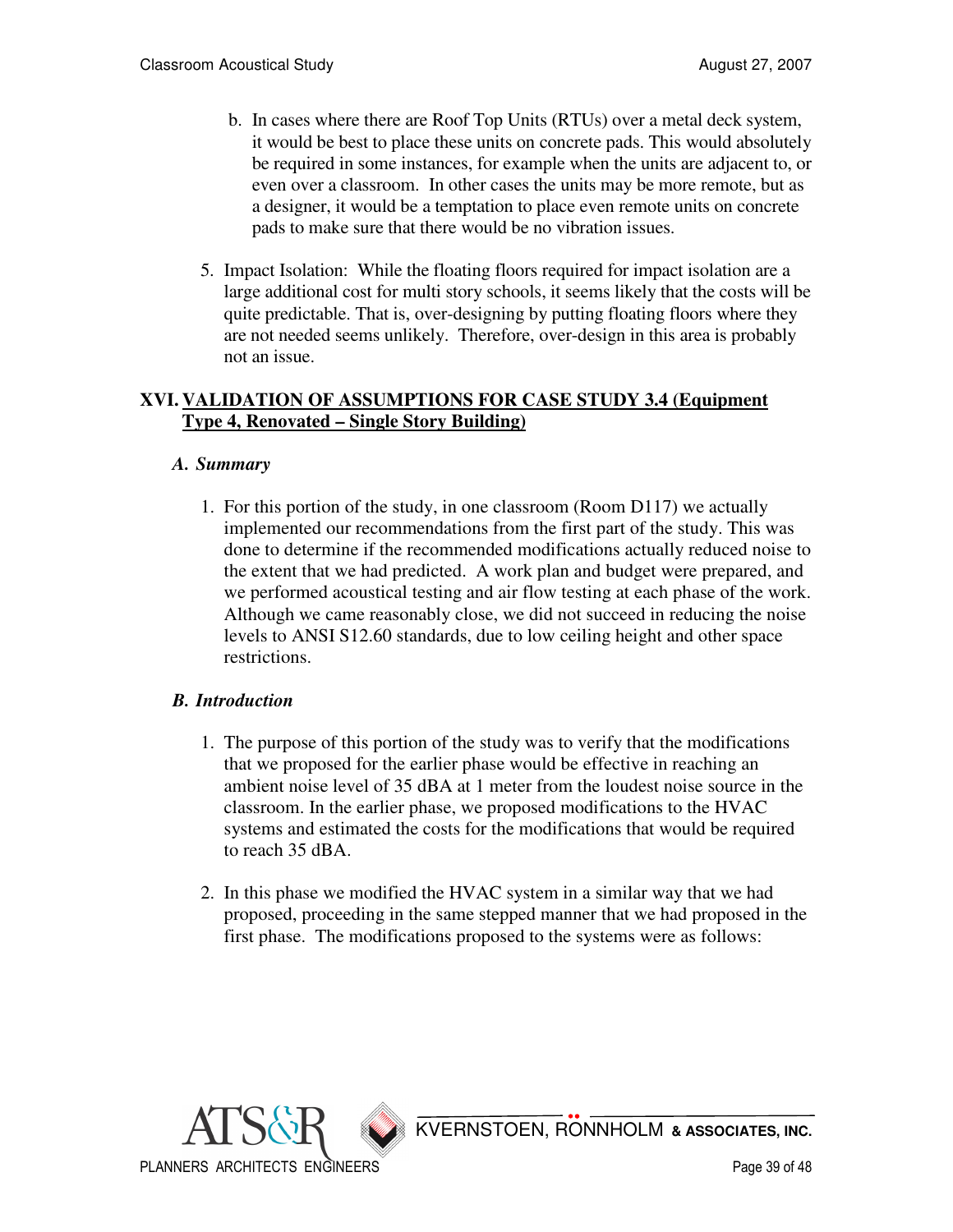#### *C. Validation Original Recommendations*

- 1. Recommendations from the original study to meet the 35 dBA standard by the following measures Room D117 is a 1,060 square foot science room:
	- a. Room D117 needs VAV boxes moved and soffits extended to provide sound attenuators in supply and return ducts (58 to 40 dBA)
	- b. Ducted HVAC noise from the rooftop units was significant. Add duct silencers at each RTU just downstream of the fan. Since the rooftop ducts were double wall ducts, they could have been perforated for the first 20' downstream of the duct silencers, along with 5' of duct at every drop to the individual rooms (40 to 35 dBA)

#### *D. Validation Planned Changes*

- 1. Changes were planned in steps, with testing between each step as follows.
	- a. Increase VAV Box speed.
	- b. Relocate fan powered VAV box and add attenuators in supply and return ducts.
	- c. Replace power roof ventilators.
	- d. Replace a portion of rooftop unit ductwork.
- 2. Total contractor cost was quoted at \$30,435, while testing and design time estimate was \$12,975. Total planned cost was \$40.93 per square foot.

#### *E. Actual Validation Modifications Performed*

 1. The chosen room (D117) was a science room with a displacement ventilation diffuser, a fan powered VAV box in an adjacent room with a remote rooftop DBC ventilation air handler and a separate roof mounted exhaust fan. The displacement diffuser was fed from a fan powered VAV box that was 3 feet away from the drop to the diffuser. Between the VAV box and the duct drop is a duct mounted cooling coil and a motorized fire/smoke damper. The duct drop had a restrictive angle cut-off at a 45 degrees to avoid a sprinkler pipe. The fan powered VAV box was sized for 1200 CFM and is located in an adjacent storage/prep room with a second box that feeds another science room. The building has a roof structure that is about 11 feet above the floor, which causes a height restriction for mechanical installation.

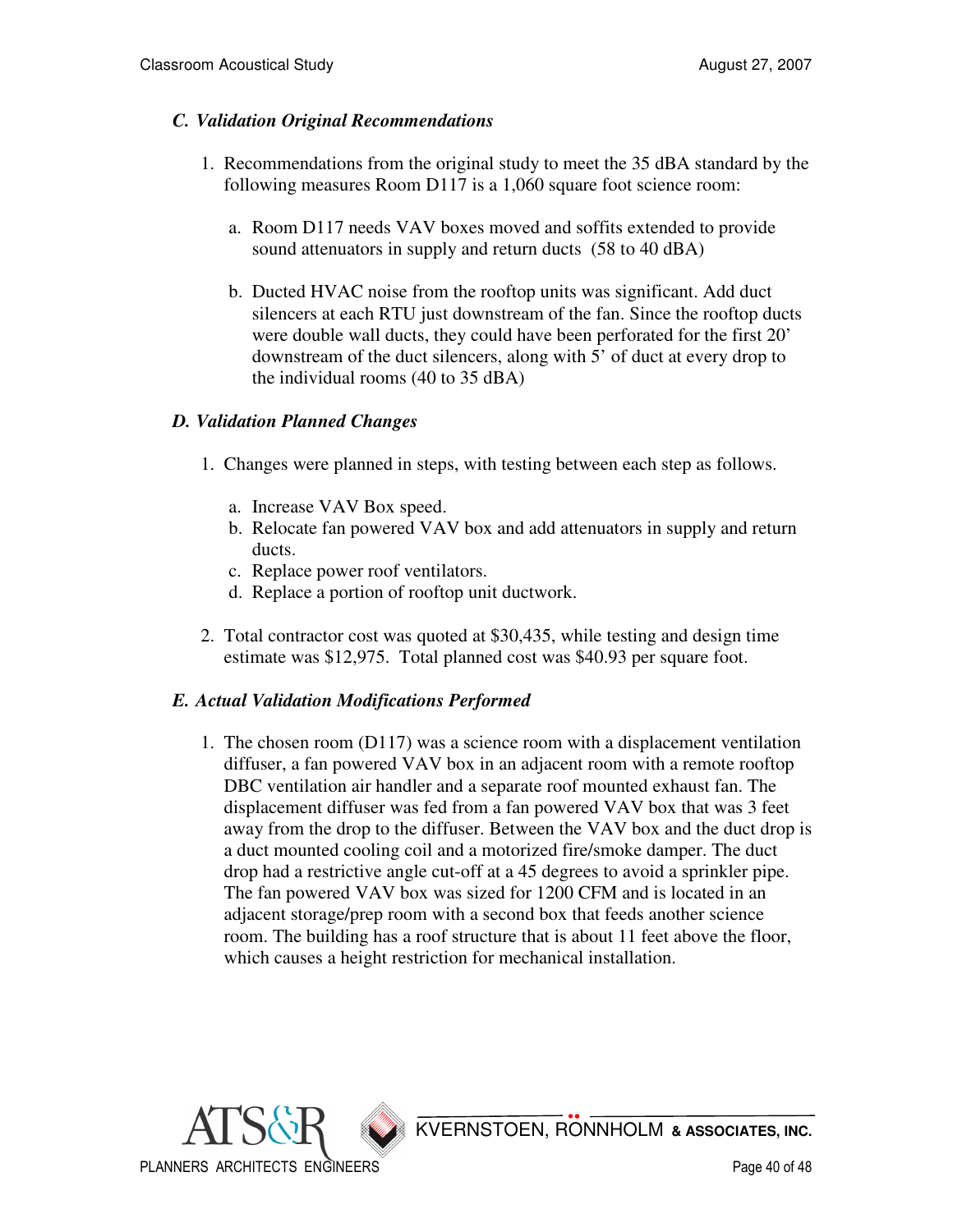

 2. The noise level as measured at the beginning of the study was 59.5 dBA at 1 meter from the loudest noise source (displacement diffuser) and a design air flow of 1200 CFM. During the testing process, additional steps were taken compared to the original recommendations to allow for more data collection and analysis of each corrective action implemented. Some re-evaluation occurred to address new noise sources that were masked by higher noise levels. The following modifications were incorporated into the system with the acoustical results as noted in the table below:

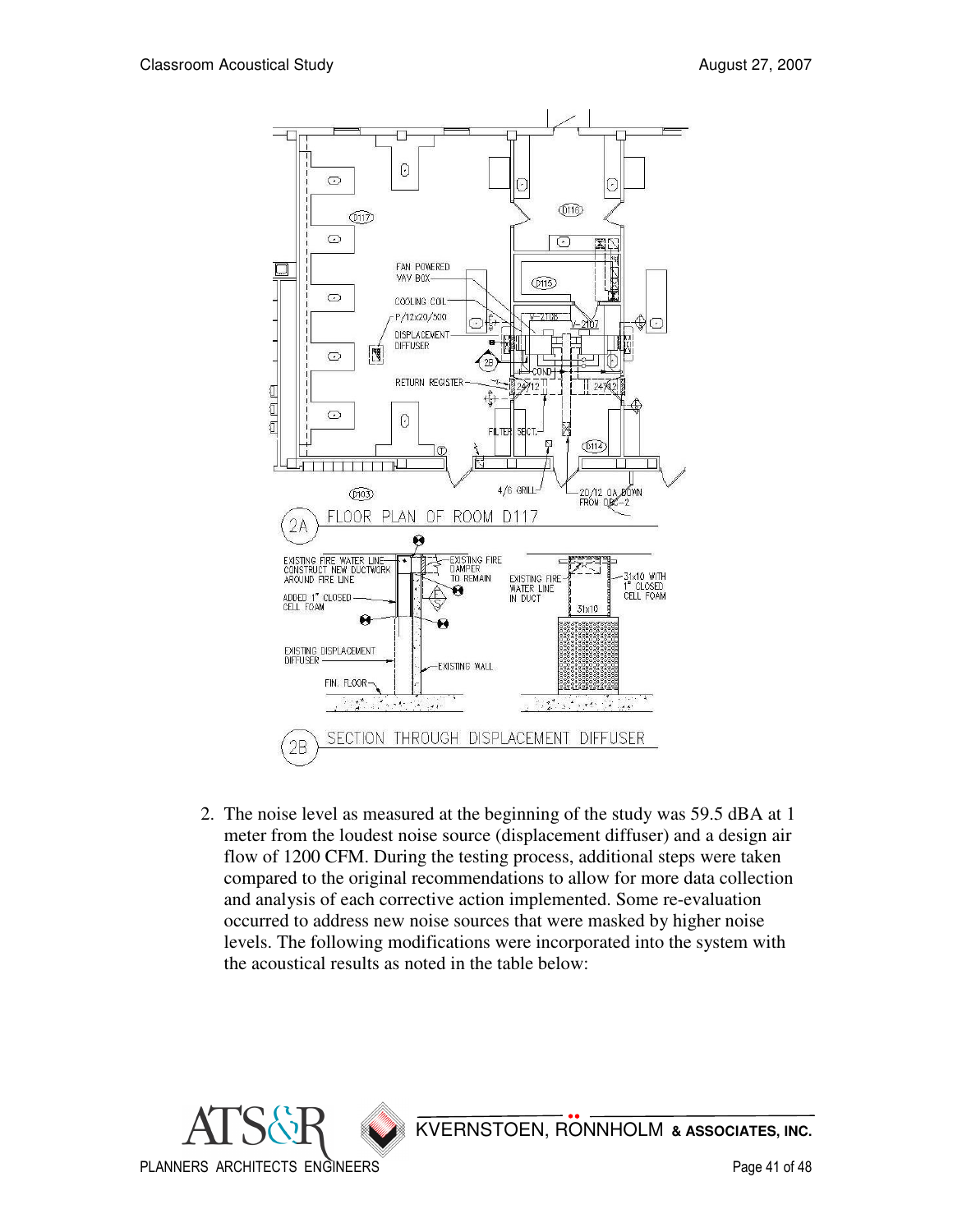|                | Step Description                                                       | dBA       | <b>Note</b>   |
|----------------|------------------------------------------------------------------------|-----------|---------------|
| $\mathbf{1}$   | Sound level with air flow at design                                    | 59.5      |               |
| $\overline{2}$ | With VAV box off, exhaust fan received sound attenuator                | $35.4***$ |               |
|                | Exhaust fan operating only, to determine exhaust fans noise            |           |               |
|                | contribution to room.                                                  |           |               |
| 3              | Changed duct drop in classroom to displacement diffuser, added 1"      | 55.4      |               |
|                | closed cell foam liner to a new duct drop and reconfigured the         |           |               |
|                | elbow to incorporate the pipe.                                         |           |               |
| $\overline{4}$ | The fan powered VAV box was rotated 90 degrees and moved away          | 41.8      | A             |
|                | from the diffuser, elbow attenuators were added on supply and          |           |               |
|                | return ducts and closed cell foam duct liner was added to the ducts.   |           |               |
| 5              | 1 1/2" of mineral wool was added to solid portions of displacement     | $39.2*$   | B             |
|                | diffuser                                                               |           |               |
| 6              | Return grille was replaced with a large free area style grille and     | $38.9*$   |               |
|                | 1 1/2" mineral wool was added to the supply attenuator                 |           |               |
| $\tau$         | Additional area of supply duct received 1 1/2" mineral wool liner      | $36.7*$   | $\mathcal{C}$ |
| 8              | Added side air flow nosing to reduce duct turbulence at flat           | $38.2*$   | D             |
|                | surfaces. Questioned accuracy of air flow readings                     |           |               |
| 9              | Attempt to reach 35 dBA, Fan powered VAV box was replaced with         | 39.6      | E             |
|                | a larger model to increase air flow and potentially reduce noise,      |           |               |
|                | more accurate air flow reading was taken (traversed supply duct        |           |               |
|                | drop with a balancer) and VAV box calibration indicated air flow at    |           |               |
|                | 1,187 CFM                                                              |           |               |
| 10             | At this point the design is at a physical end point at which practical |           |               |
|                | attenuating means and methods have been utilized. Space                |           |               |
|                | constraints and effects on adjacent classroom systems do not allow     |           |               |
|                | continued study. More radical approaches may reduce noise to the       |           |               |
|                | space, but are not deemed acceptable for the spaces (classroom)        |           |               |
|                | involved                                                               |           |               |

| Table 12 (Modifications Performed for Room D117) |  |  |
|--------------------------------------------------|--|--|
|                                                  |  |  |

- Note A Due to sound attenuation added to duct, noise from rooftop DBC unit was no longer a factor. Re-evaluated noise sources. Revised modification list.
- Note B Discovered noise emanating from return grille and supply register.
- Note C Discovered the supply attenuator was installed backwards
- Note D Added side deflector nosing at inlet to supply attenuator.
- Note E Verified air flow with larger box, Calibrated box CFM readings with Balancer.
- \* Airflow: Could not reach design airflow. Static pressure drop exceeded fan powered VAV Box capacity.
- \*\*(The exhaust fan was tested independently of the VAV box to allow for evaluation of noise reduction effectiveness from a separate noise source.)

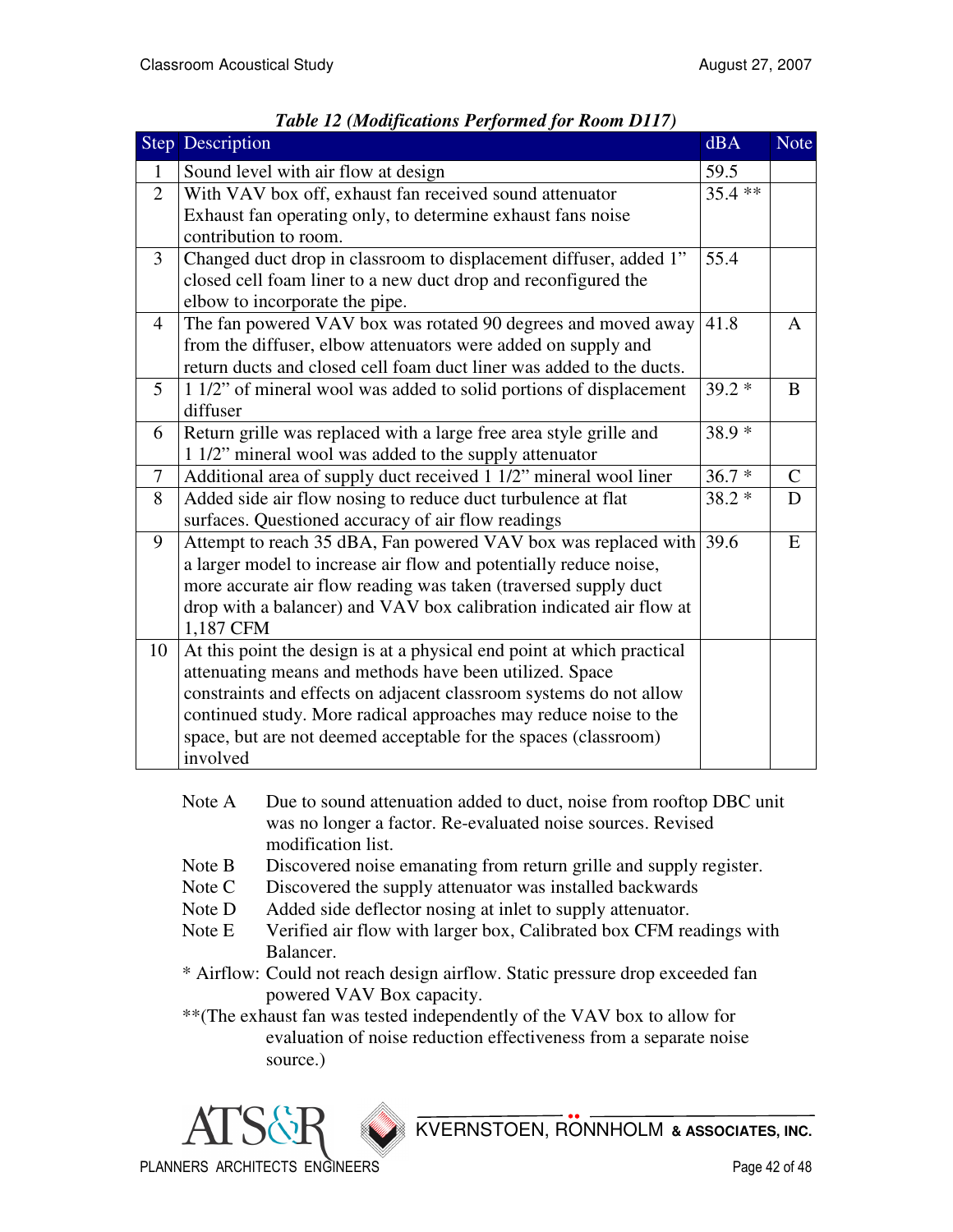

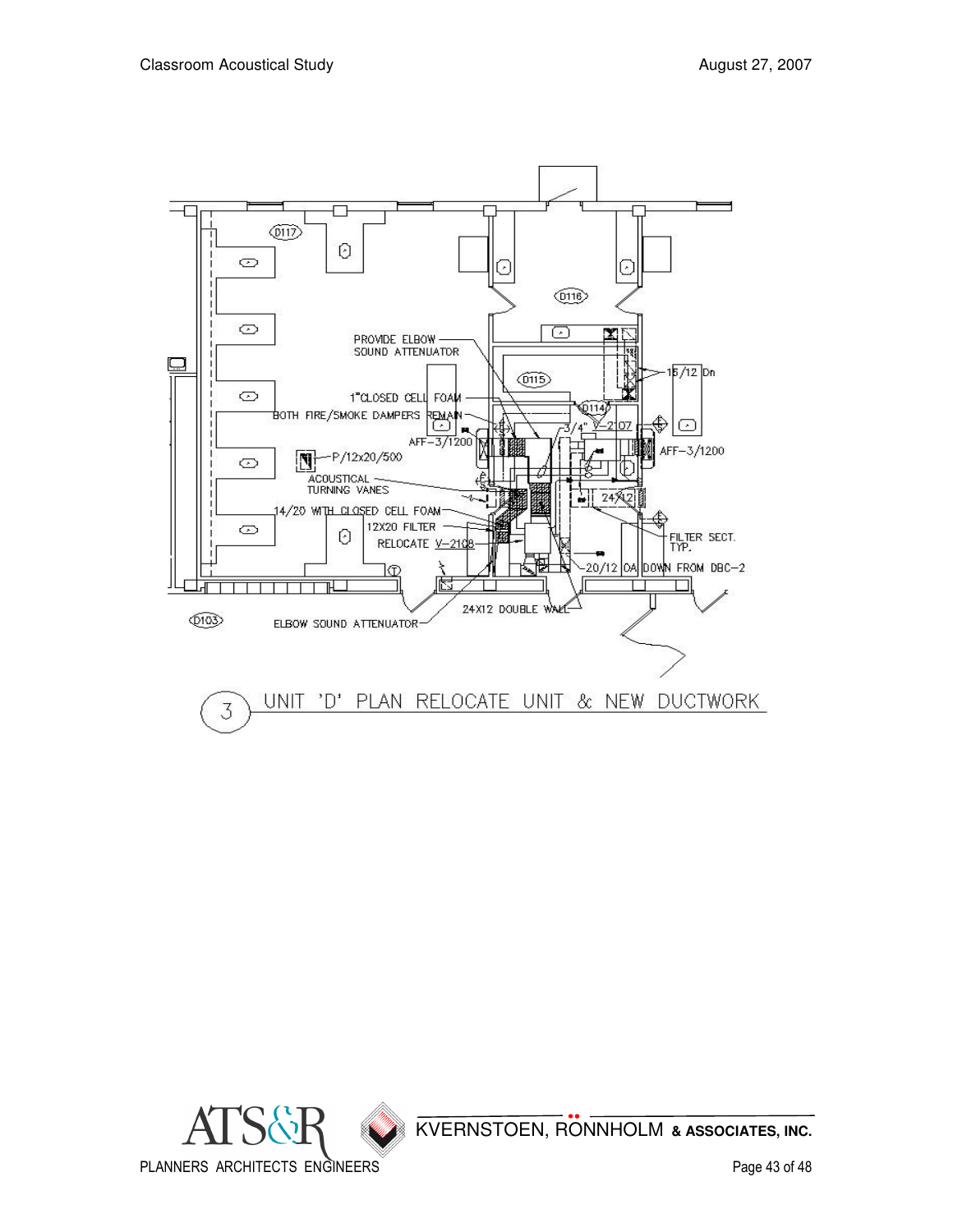- 3. In approaching the validation portion of the study, we broke the attenuation attempts down to smaller pieces to allow for more data to be collected. In all, we made 12 trips to the site, trying to tweak the system to reach 35 dBA. Changing the diffuser duct drop gained 4 points, while moving the VAV box and adding attenuators gained 14 additional points. After the initial 18+ point drop from 59.5 to 41.8 dBA the amount of attenuation gained for each change became more difficult. New noise sources were identified (return diffuser, exhaust fan) as louder sources were quieted. Additional corrections were implemented to reach 36.7 dBA but the airflow was found to be below acceptable quantity. A larger fan powered VAV box was provided and airflow was verified at design (1189 CFM) with a 39.6 dBA reading. At this point, we had reached a dead-end, and the practical limits of attenuation for the physical constraints at this test location prohibit achieving the target noise criteria of 35 dBA.
- 4. Problems encountered:
	- a. The Fan powered VAV box was located too close to the diffuser.
	- b. The structure is low, thus limiting the mechanical system installation.
	- c. The room where the VAV box is located was cramped, thus limiting the options for attenuating the mechanical system.
- 5. Actual costs: During the process of arranging the corrective work the decision was made to break the changes into as many steps as possible to gain more insight into which changes gave the most noise reduction. In doing so the negotiated price with the contractor was updated as new approaches were identified and others were eliminated. Some labor was performed by the contractor, while other was performed by the testing agents. The contractor costs wound up reduced from the planned cost, while the design and testing costs were more. Total actual cost stayed within the original planned cost of \$40.93 per square foot while reducing the noise level from 58 dBA to 39.6 dBA

## *F. Lessons Learned*

 1. When dealing with noise issues, the design professionals must take a calculated approach in analyzing the noise sources and the amount of correction required. When multiple sources are encountered, each source must be studied both separately and cumulatively to determine the best course of action.

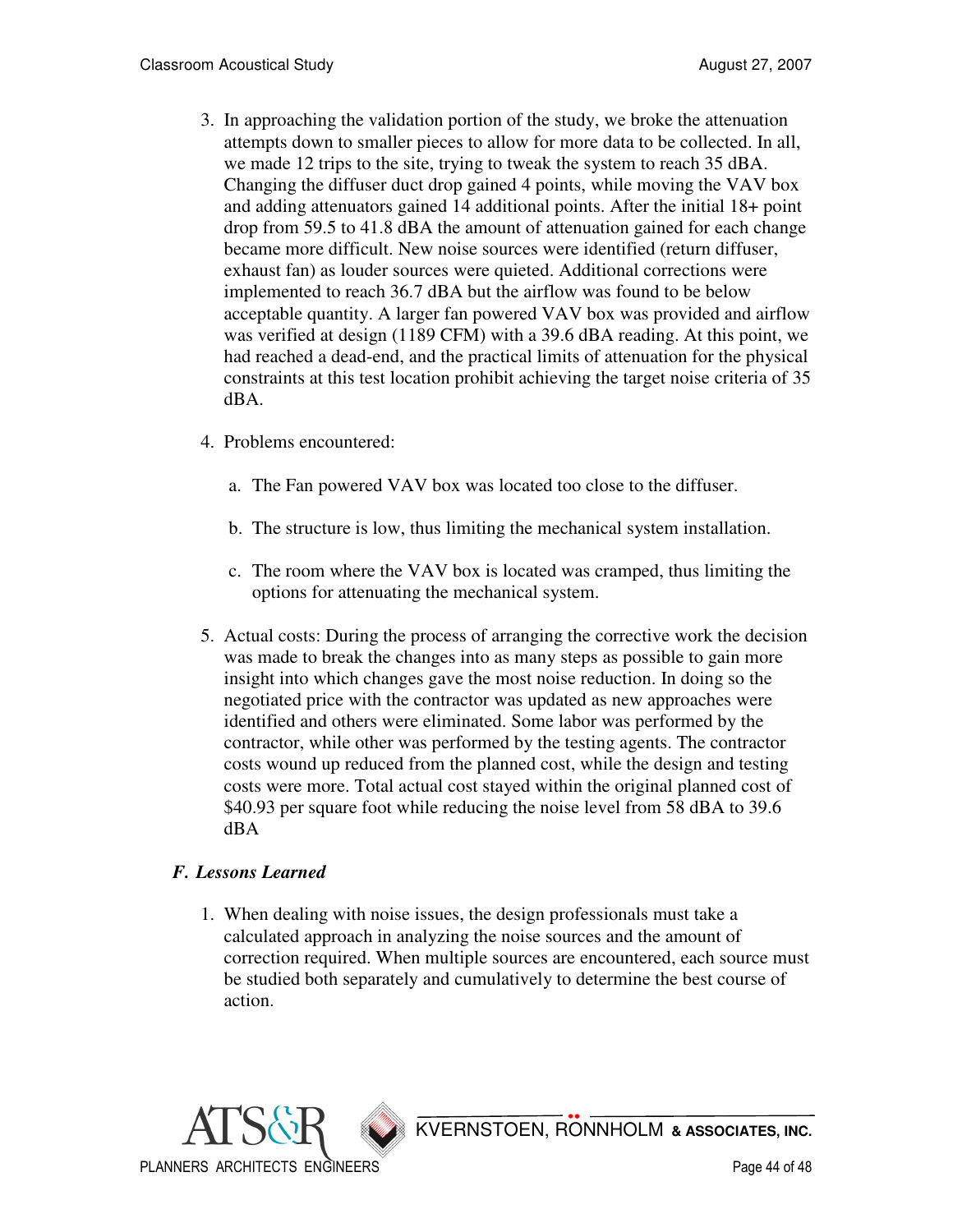- 2. Many unforeseen and unpredictable obstacles often occur during the installation process that can and do affect the acoustical performance of the system. A generous safety factor (5 dB) should be used to assure that the target noise level is met. Our original safety factor of 3 dB was not sufficient.
- 3. Relatively small fans (in fan powered VAV boxes, fan coil units, etc.), can produce relatively high noise levels (59 dBA) when placed near the classrooms they serve. When space constraints limit the options to attenuate these noise sources, there is very little chance to achieve such a low (35 dBA) noise level. This is further complicated by the capacity and noise limits of the fan powered equipment available and the physical size and attenuating capabilities of the sound attenuators available.
- 4. When analyzing sound data the designer should use octave band data and calculate the attenuation in the system for his project to determine the actual performance of the system.
- 5. The total cost to bring a classroom up to compliance after construction can be in the \$30/SF to \$50/SF range as compared to \$4.35/SF to \$20.32/SF during the design phase Thus, the cost to reduce sound levels in a problem School with 247,500 Sq Ft of classroom at \$30/Sq Ft to \$50/Sq Ft could equal \$7,000,000 to \$12,000,000.
- 6. The practical implications for this study include the following:
	- a. Costs could be significantly higher than planned. Even after spending large amounts of time and resources trying to bring our retrofitted classroom to a mechanical noise level of 35 dBA, we were ultimately unsuccessful. It is difficult to say how much more we might have spent to reach the 35 dBA level, since in our case, the physical limitations of the building (particularly floor-to-floor height) made it virtually impossible to reach the 35 dBA level.
	- b. Start with a very conservative design, particularly for retrofit situations, but also for new construction. More intense study and modeling of noise and attenuation throughout the design process is essential. All noise sources must be considered and analyzed, even small fan powered equipment.

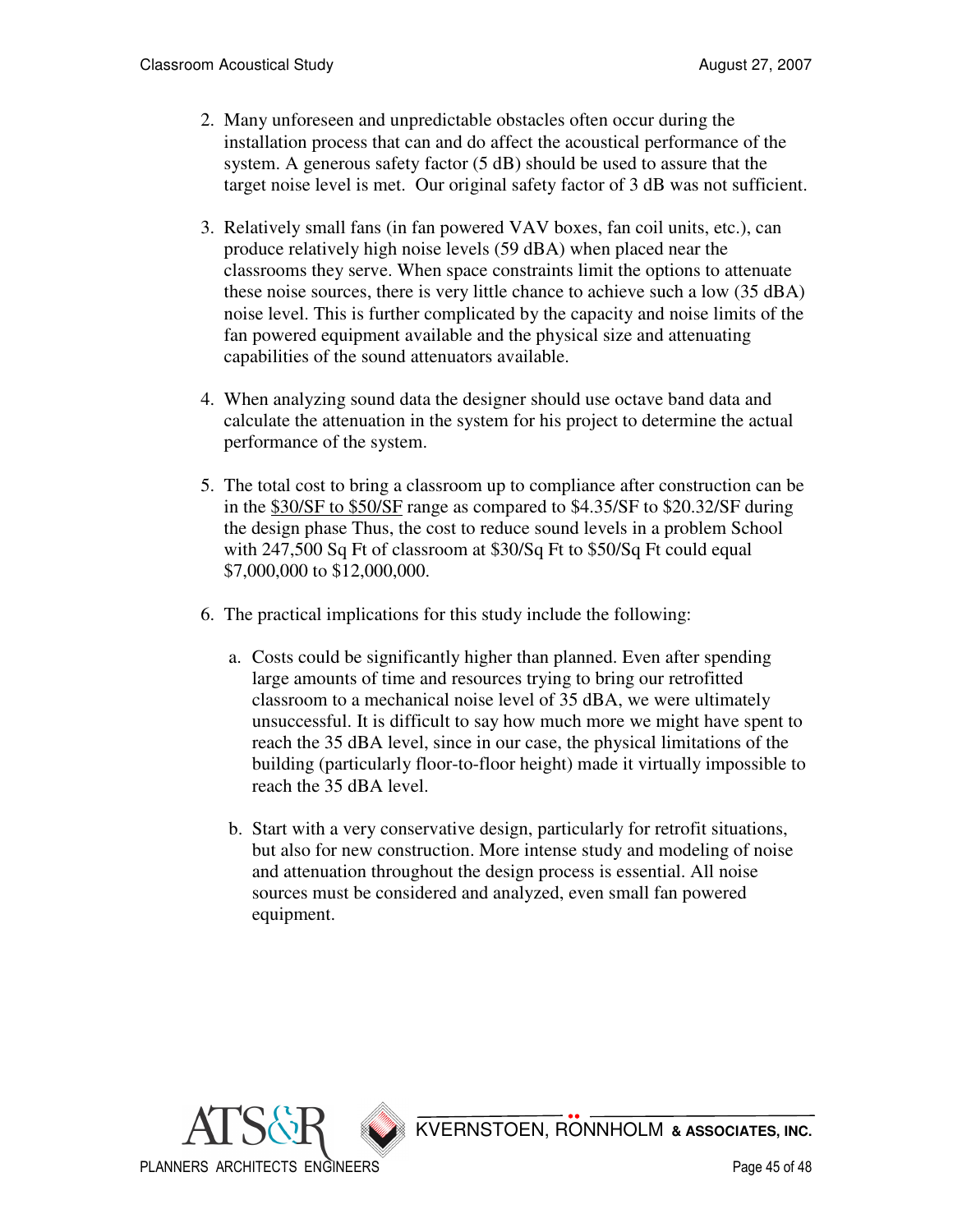- c. While it is not uncommon to design and reach 35 dBA in a few spaces in a school building (e.g. the Auditorium, or remote learning spaces) these low noise spaces may often be achieved at the expense of the other spaces. That is, higher static pressure, larger duct sizes, greater distance from the HVAC units, etc. can be reasonably accommodated for a few spaces, but it is very difficult to achieve these low noise levels consistently when space constraints or equipment configurations or locations are problematic.
- d. For retrofit projects, it is recommended that you at least triple the amount of design time you think you will expend to reach 35 dBA. Space constraints and existing conditions can limit available design options, thus forcing compromises that can limit the designers' ability to achieve 35 dBA throughout the building.
- e. For new construction, plan for a considerable cost contingency for fine tuning the systems once they are built. Buildings are unique entities that may have similar designs, but are often custom built and rarely have identical characteristics. Things have a way of going wrong during the construction process, and if you have a school with 30 or 40 classrooms, it is certain that a few of them will require additional work and commissioning to reach the 35 dBA level. It will need to be established at the beginning of the design process/contract negotiations as to who would pay for this, because it could be a considerable expense.

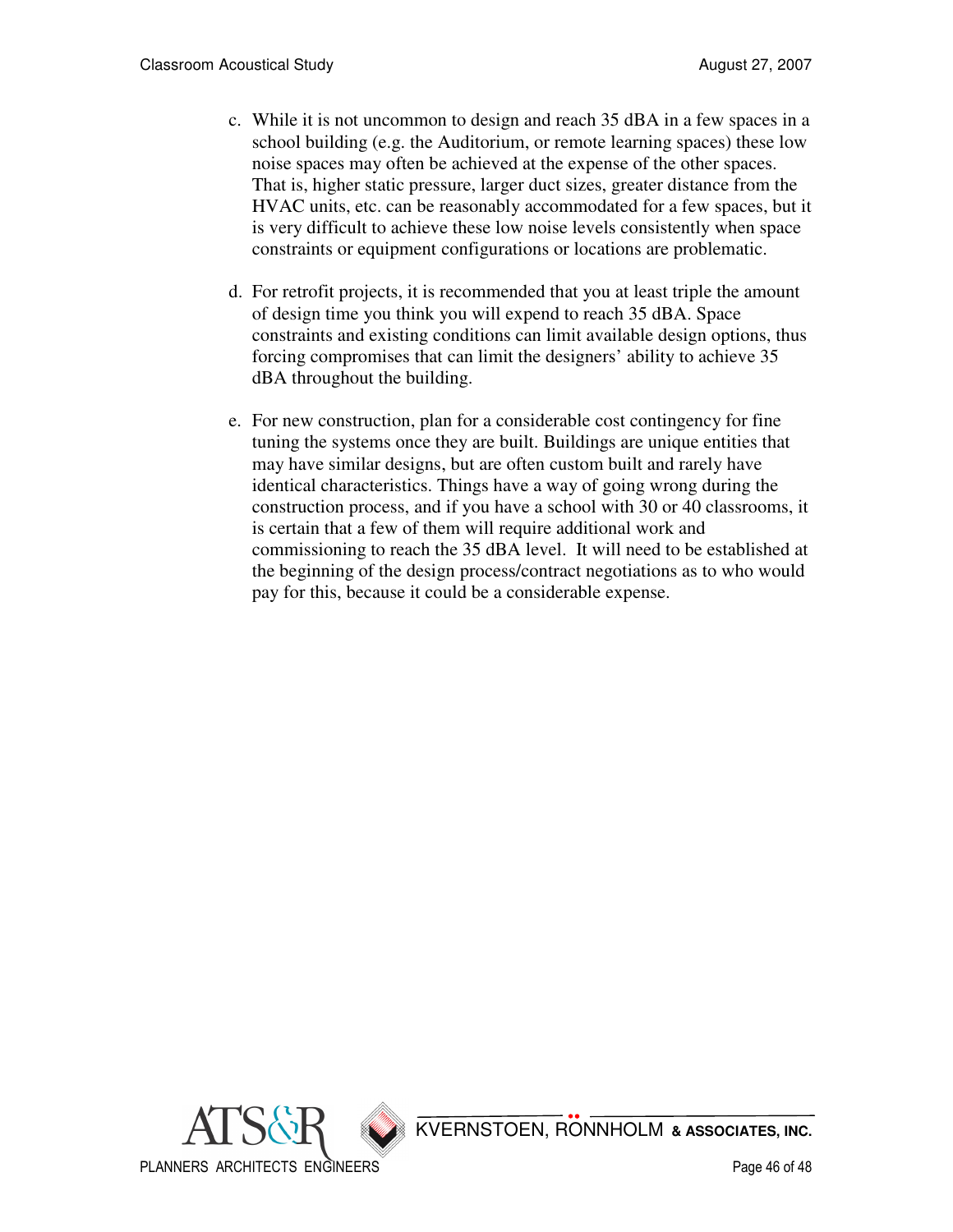## **XVII. APPENDIX**

## *A. Glossary Of Terminology*

| A.F.F.                      | <b>Above Finished Floor</b>                             |
|-----------------------------|---------------------------------------------------------|
| <b>ACT</b>                  | <b>Acoustical Tile</b>                                  |
| AHU                         | <b>Air Handling Unit</b>                                |
| <b>ANSI</b>                 | American National Standards Institute                   |
| <b>ASA</b>                  | Acoustical Society of America                           |
| <b>AUX CL RM</b>            | Auxiliary Classroom                                     |
| cfm or CFM                  | <b>Cubic Feet/Minute</b>                                |
| <b>CMU</b>                  | Concrete Masonry Unit                                   |
| dBA                         | Decibels - A weighted scale                             |
| dBC                         | Decibels - C weighted scale                             |
| <b>DBC</b>                  | <b>Desiccant Based Cooling</b>                          |
| <b>DER</b>                  | Dedicated Energy Recovery Unit                          |
| <b>DIFF</b>                 | Diffuser                                                |
| <b>DIST</b>                 | Distance                                                |
| <b>DTL</b>                  | Detail                                                  |
| DX                          | Direct Expansion                                        |
| ERU                         | <b>Energy Recovery Unit</b>                             |
| <b>EXH REG</b>              | <b>Exhaust Register</b>                                 |
| $F\overline{C}$             | <b>Forward Curved</b>                                   |
| $\overline{\mathfrak{t}^3}$ | <b>Cubic Feet</b>                                       |
| GYP                         | Gypsum Board                                            |
| <b>HP</b>                   | Horsepower                                              |
| <b>HVAC</b>                 | <b>Heating Ventilating Air Conditioning</b>             |
| Hz                          | Hertz                                                   |
| LAG                         | Cover duct with two layers of gypsum board              |
| <b>NC</b>                   | Noise Criteria                                          |
| <b>PNC</b>                  | Preferred Noise Criteria                                |
| <b>PRV</b>                  | Power Roof Ventilator                                   |
| RA or R.A.                  | Return Air                                              |
| <b>RC</b>                   | Room Criteria                                           |
| <b>RET DIFF</b>             | Return Diffuser                                         |
| RM                          | Room                                                    |
| <b>RT Test</b>              | <b>Reverberation Test</b>                               |
| <b>RTU</b>                  | Rooftop Unit                                            |
| SA                          | Supply Air                                              |
| $\overline{\mathsf{SF}}$    | <b>Square Feet</b>                                      |
| SF/dB                       | Square Foot per Decibel (dBA)                           |
| <b>PWL</b>                  | Sound Power Level                                       |
| <b>SPLS</b>                 | <b>Sound Power Levels</b>                               |
| <b>SUP DIFF</b>             | <b>Supply Diffuser</b>                                  |
| T.A. Duct                   | <b>Transfer Air Duct</b>                                |
| T12                         | 1-Inch Diameter Fluorescent Lamp (Magnetic Ballast)     |
| T8                          | 5/8-Inch Diameter Fluorescent Lamp (Electronic Ballast) |
| <b>TRAN GRL</b>             | <b>Transfer Grille</b>                                  |
| <b>TYP</b>                  | Typical                                                 |
| <b>UV</b>                   | Unit Ventilator                                         |
| VAV                         | Variable Air Volume Terminal                            |
| <b>VCT</b>                  | <b>Vinyl Composition Tile</b>                           |
| <b>VFD</b>                  | Variable Frequency Drive                                |
| WK                          | Work                                                    |